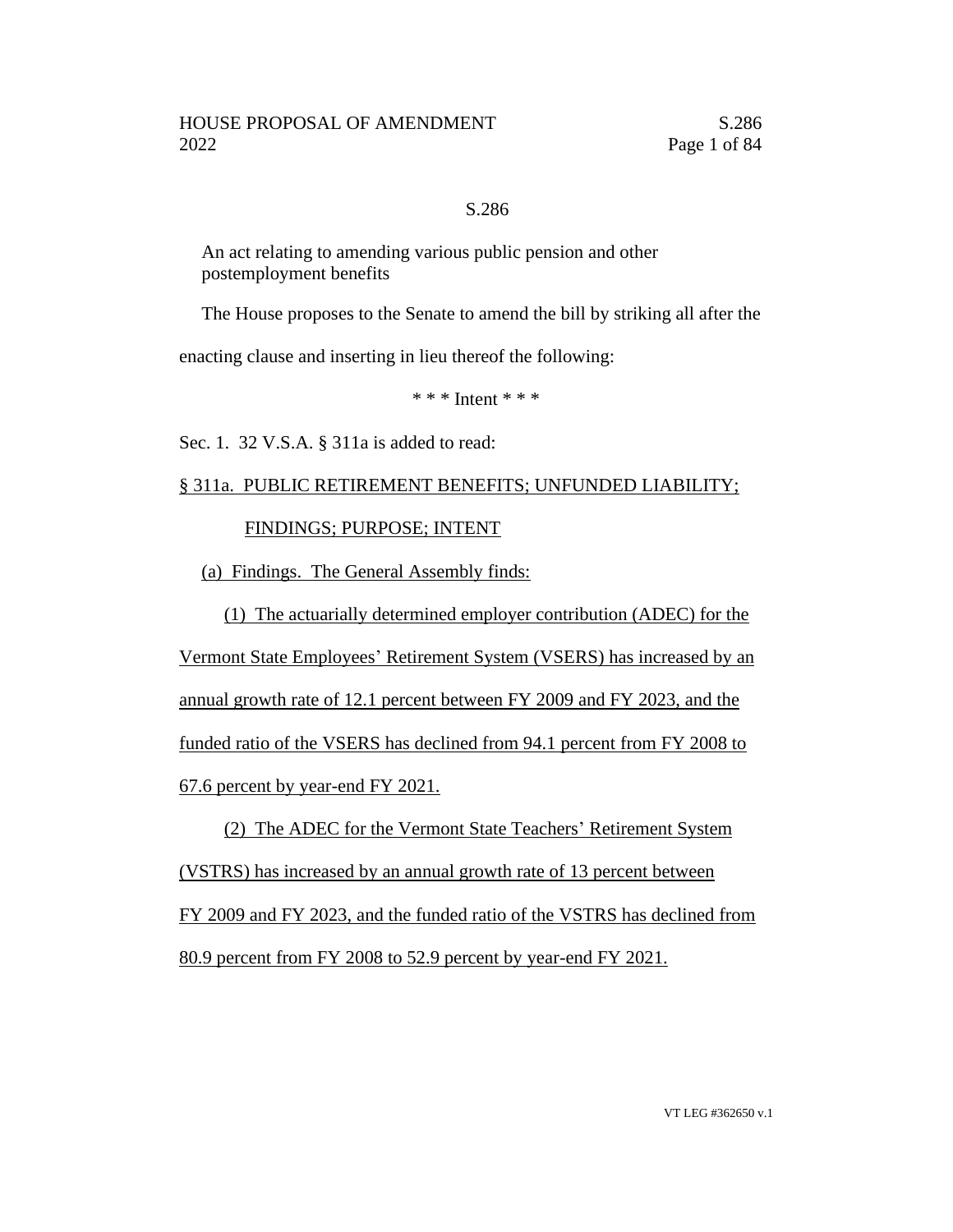(3) The General Assembly has appropriated sufficient funds to fully pay the ADEC for both VSERS and VSTRS at the recommended amounts since FY 2007 and throughout the current amortization period.

(4) Since FY 2009, the accrued liabilities of VSERS and VSTRS have grown faster than the assets of each plan, resulting in a gap between the expected payout of future benefits and the assets VSERS and VSTRS have to pay out those benefits to retired State employees and teachers. This gap is also known as the unfunded liabilities for VSERS and VSTRS.

(5) In FY 2015, the General Assembly created the Retired Teachers' Health and Medical Benefits Fund, and health care premiums are paid for on a pay-as-you-go basis from this Fund.

(6) The FY 2022 State budget expense for retiree health care benefits, known as other postemployment benefits (OPEB), for State employees was approximately \$37.2 million and \$35.1 million for teachers.

(7) As of the beginning of FY 2022, the State's unfunded liabilities for health care benefits for retired State employees and teachers is \$2.75 billion.

(b) Purpose. The purpose of this section is to provide economic stability for retired State employees and teachers by maintaining the financial health of VSERS and VSTRS, while also addressing the unfunded liabilities in the State's pension and OPEB plans and the decline in the funded ratios of those retirement systems.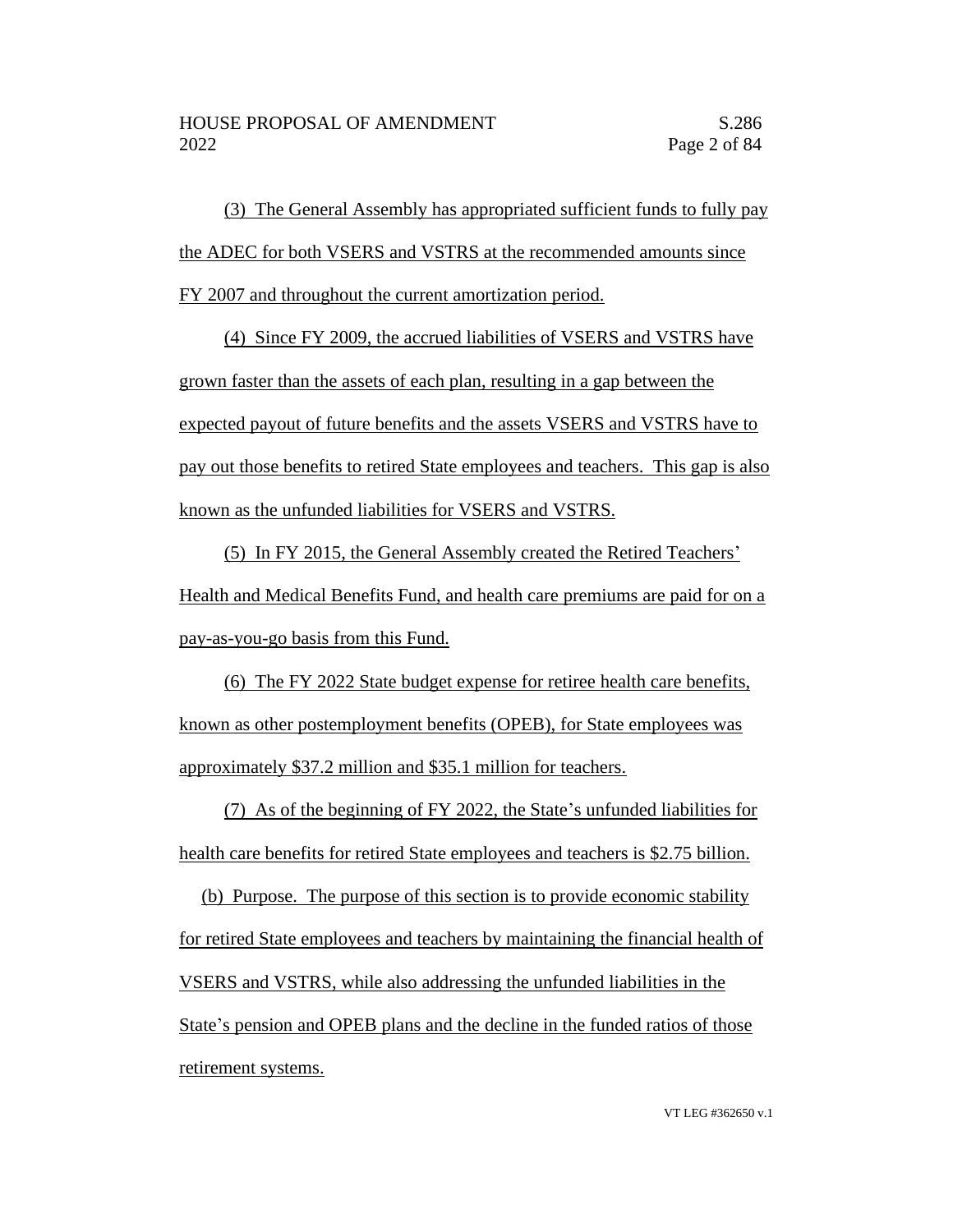(c) Intent.

(1) It is the intent of the General Assembly to address the unfunded liabilities and decline in funded ratios of VSERS and VSTRS by implementing several measures, including:

(A) continuing the General Assembly's policy since FY 2007 to fully fund the actuarially determined employer contributions rates for the VSERS and VSTRS at the amounts recommended by the respective boards of each retirement system to the General Assembly each year; and

(B) beginning in FY 2024, annually funding an additional payment to the actuarially recommended unfunded liability amortization payments for VSERS and VSTRS that will increase to not more than \$15,000,000.00 each year to each retirement system and remain until the VSERS plan and the VSTRS plan respectively reach a 90 percent funded ratio.

(2) It is also the intent of the General Assembly to prefund other postemployment benefits to create more security and predictability in health care benefits for retired State employees and teachers.

\* \* \* Vermont State Employees' Retirement System \* \* \*

\* \* \* Pension Benefits \* \* \*

Sec. 2. 3 V.S.A. § 455 is amended to read:

§ 455. DEFINITIONS

(a) As used in this subchapter: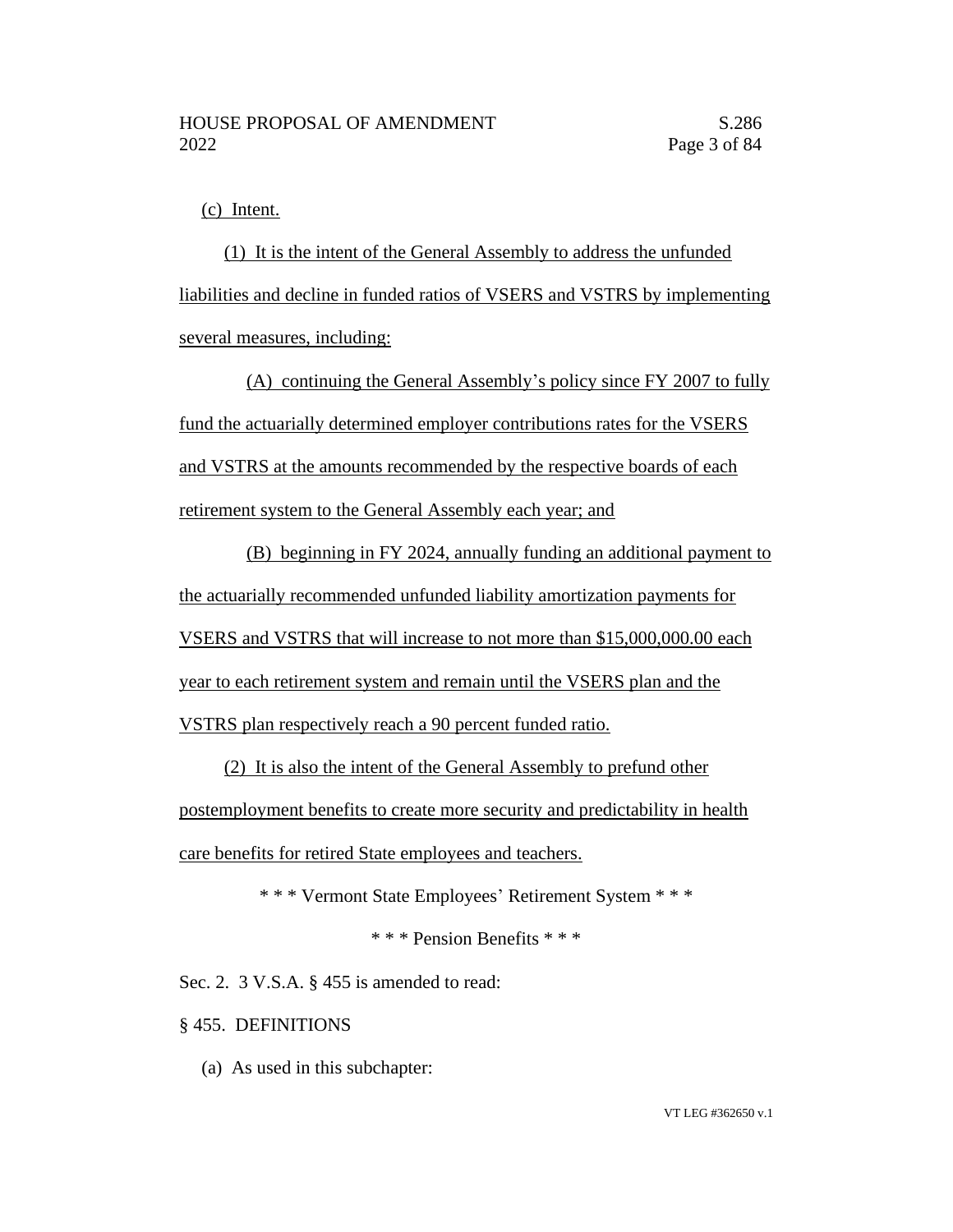\* \* \*

(4) "Average final compensation" means:

(A) For a Group A and a, Group F, or Group G member, the average annual earnable compensation of a member during the three consecutive fiscal years beginning July 1 and ending June 30 of creditable service affording the highest average, or during all of the years of creditable service if fewer than three years. If the member's highest three years of earnable compensation are the three years prior to separation of service and the member separates prior to the end of a fiscal year, average final compensation shall be determined by adding:

(i) The actual earnable compensation earned in the fiscal year of separation through the date of separation and the service credit to correspond with the last pay date.

(ii) The earnable compensation and service credit earned in the preceding two fiscal years.

(iii) The remaining service credit that is needed to complete the three full years, which shall be factored from the fiscal year preceding the two fiscal years described in subdivision (ii) of this subdivision (A). The earnable compensation associated with this remaining service credit shall be calculated by multiplying the annual earnable compensation reported by the remaining service credit that is needed.

VT LEG #362650 v.1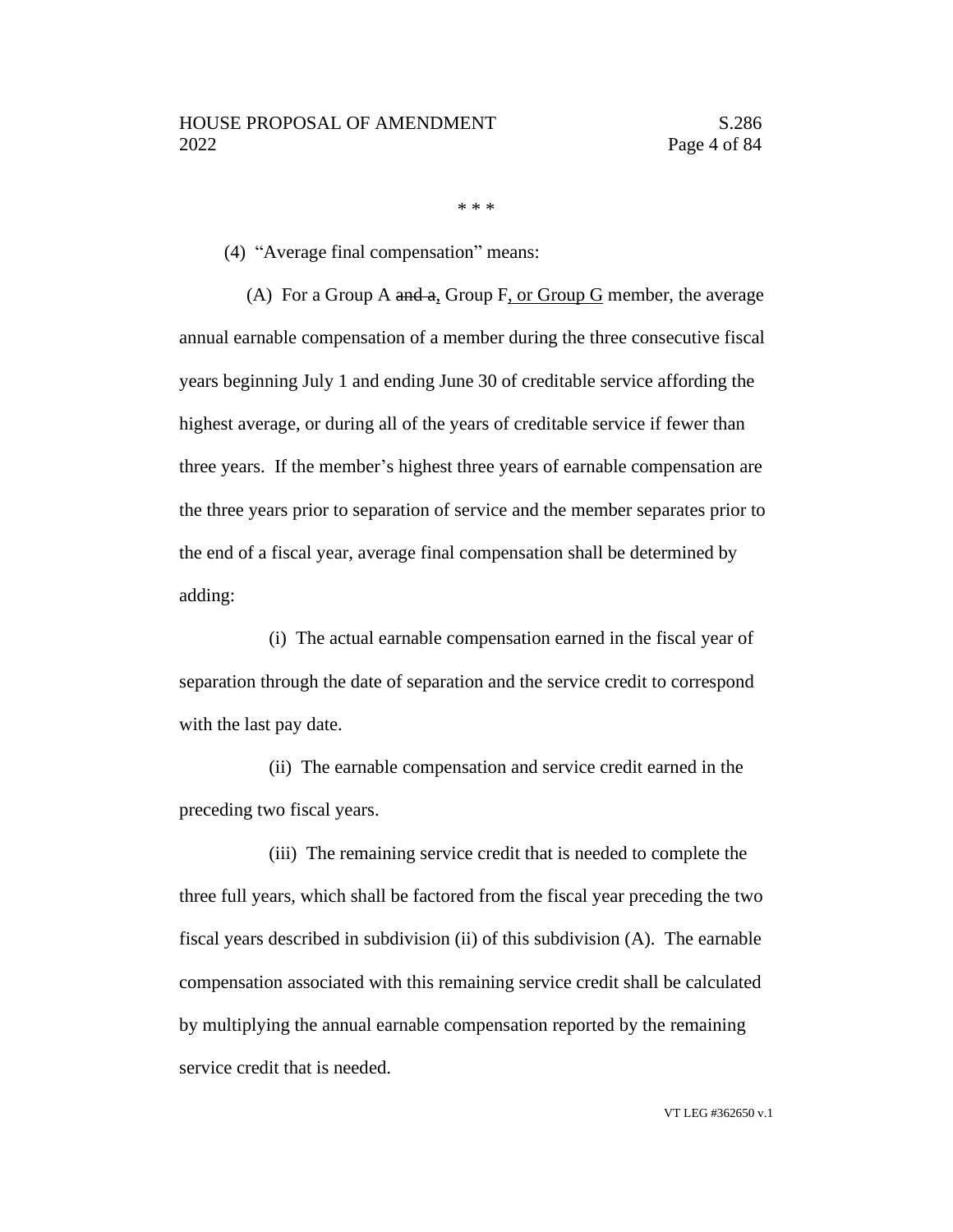\* \* \*

(C) For purposes of determining average final compensation for Group A or Group C members, a member who has accumulated unused sick leave at retirement shall be deemed to have worked the full normal working time for his or her the member's position for 50 percent of such leave, at his or her the member's full rate of compensation in effect at the date of his or her the member's retirement. For purposes of determining average final compensation for Group F or Group G members, unused annual or sick leave, termination bonuses, and any other compensation for service not actually performed shall be excluded. The average final compensation for a State's Attorney and the Defender General shall be determined by the State's Attorney's or the Defender General's highest annual compensation earned during his or her the member's creditable service.

(D) For purposes of determining average final compensation for a member who has accrued service in more than one group plan within the System, the highest consecutive years of earnings shall be based on the formulas set forth in subdivision (A) or (B) of this subdivision (4) using the earnable compensation received while a member of the System.

(E) For Group A, C,  $\Theta$  F, or G members who retire on or after July 1, 2012, an increase in compensable hours in any year used to calculate average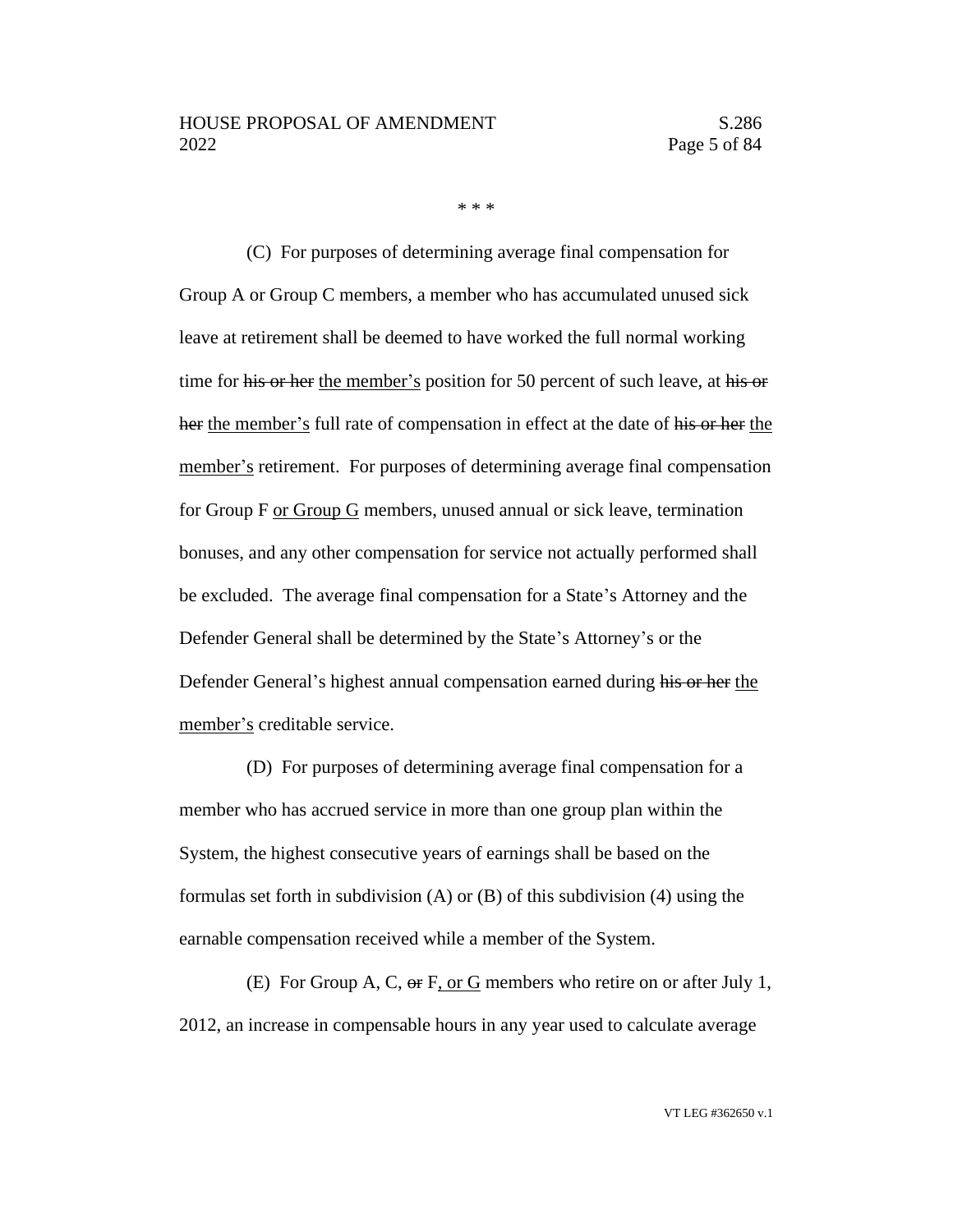final compensation that exceeds 120 percent of average compensable hours shall be excluded from that year when calculating average final compensation.

(F) For a Group D member:

(i) Who retires on or before June 30, 2022, the member's final salary.

(ii) Who retires on or after July 1, 2022, but who, on or before June 30, 2022, has five years or more of service as a Supreme Court Justice, a Superior judge, an Environmental judge, a District judge, or a Probate judge, or any combination thereof, and has attained 57 years of age or older, or is a Group D member on or before June 30, 2022 and has 15 years or more of creditable service, the member's final salary.

(iii) Who retires on or after July 1, 2022 and who does not meet the requirements set forth in subdivisions (i) and (ii) of this subdivision (F), the average annual earnable compensation of a member during the two consecutive fiscal years beginning on July 1 and ending on June 30 of creditable service affording the highest such average, or during all of the years in the member's creditable service if fewer than two years. If the member separates prior to the end of a fiscal year, average final compensation shall be determined by adding: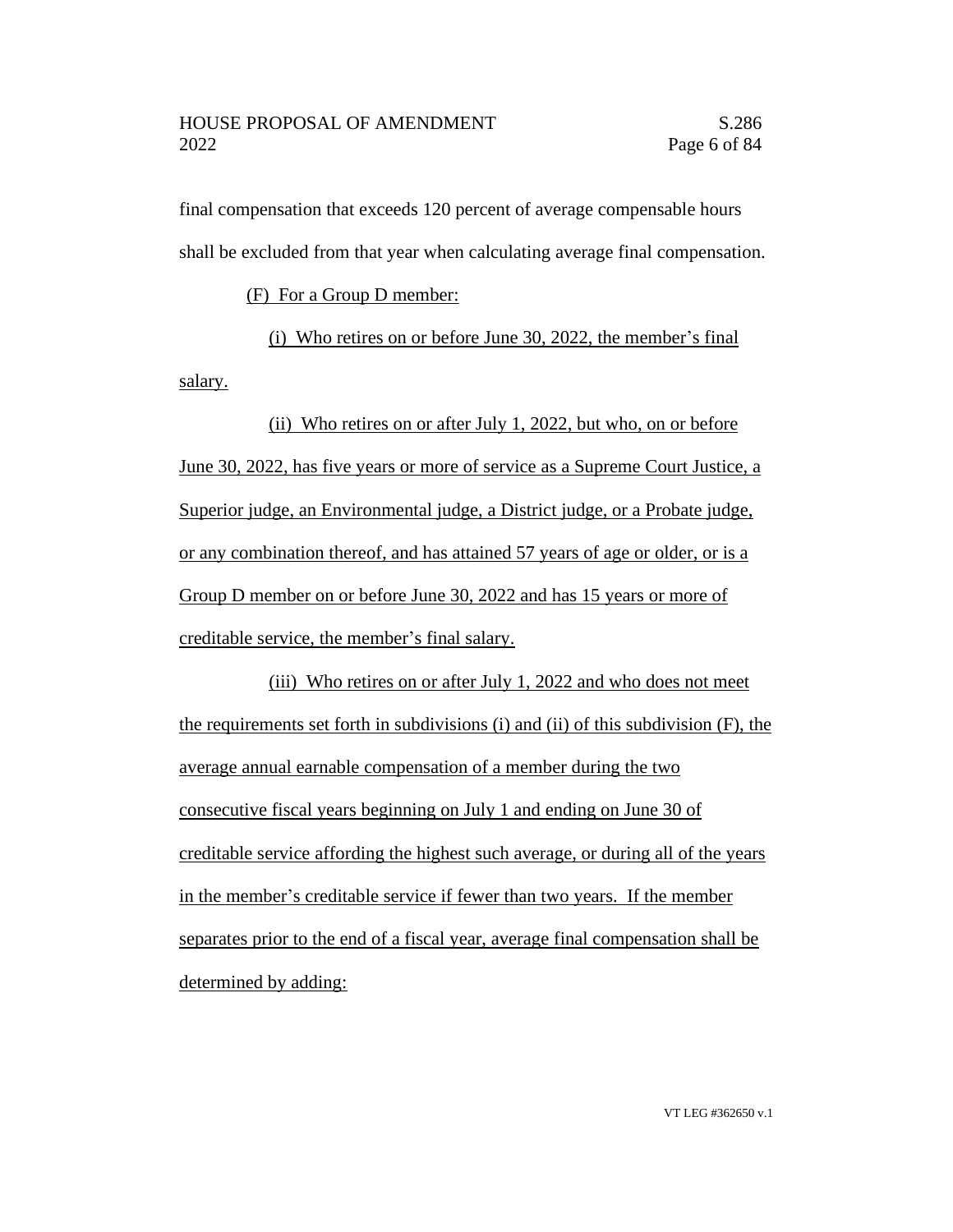(I) The actual earnable compensation earned in the fiscal year of separation through the date of separation and the service credit to correspond with the last pay date.

(II) The earnable compensation and service credit earned in the preceding fiscal year.

(III) The remaining service credit that is needed to complete the two full years, which shall be factored from the fiscal year preceding the fiscal year described in subdivision (II) of this subdivision (F)(iii). The earnable compensation associated with this remaining service credit shall be calculated by multiplying the annual earnable compensation reported by the remaining service credit that is needed.

\* \* \*

(11) "Member" shall mean means any employee included in the membership of the Retirement System under section 457 of this title.

(A) "Group A members" shall mean means employees classified under subdivision (A) of subdivision (9) of this subsection (a).

(B) [Repealed.]

(C) "Group C members" shall mean means employees classified under subdivision (B) of subdivision (9) of this subsection (a) who become members as of the date of establishment, any person who is first included in the membership of the System on or after July 1, 1998, any person who was a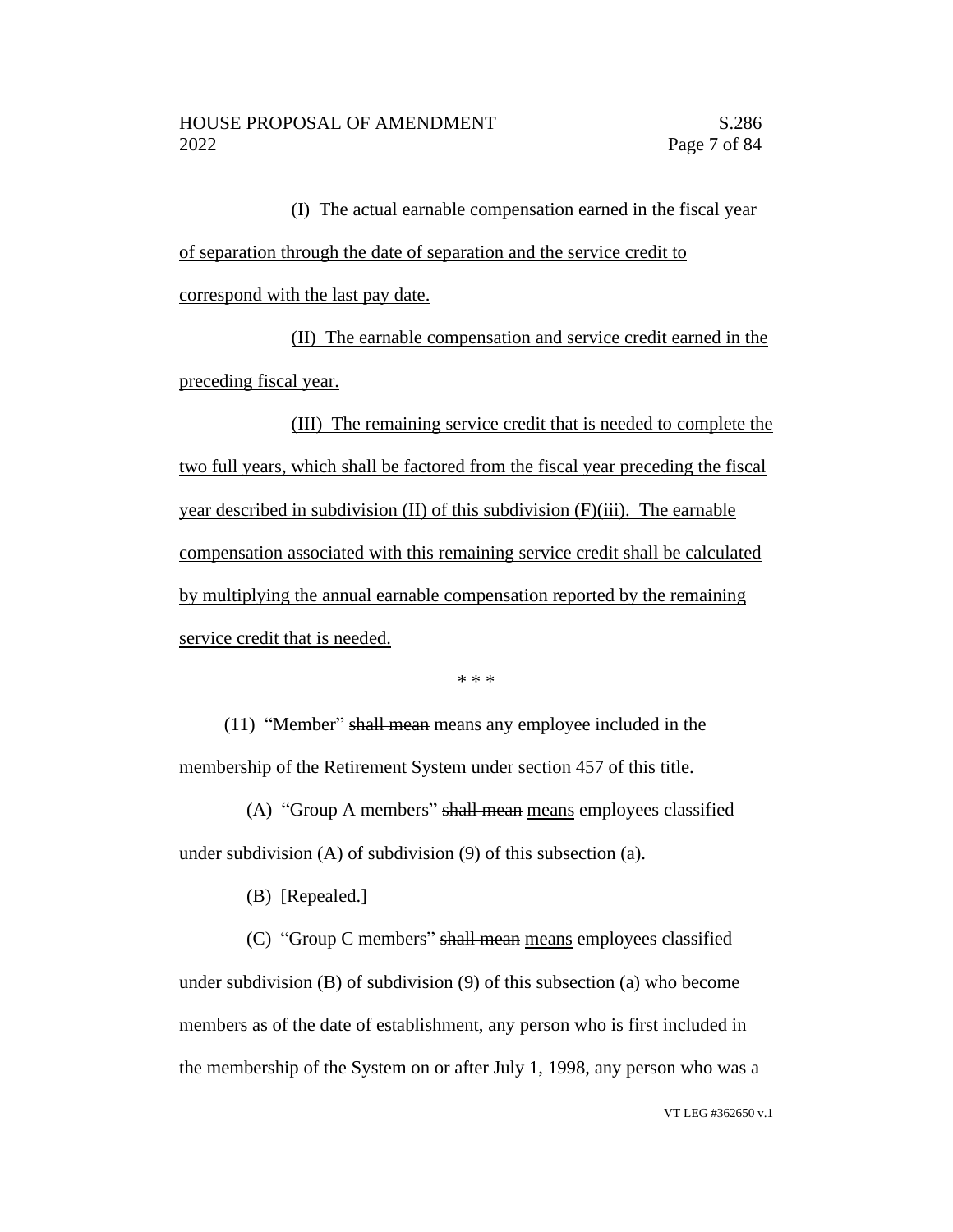Group B member on June 30, 1998, who was in service on that date, and any person who was a Group B member on June 30, 1998, who was absent from service on that date who returns to service on or after July 1, 1998.

(D) "Group D members" shall mean means Justices of the Supreme Court, Superior judges, district judges, environmental judges, and probate judges.

(E) "Group F member" shall mean means any person who is first included in the membership of the System on or after January 1, 1991, any person who was a Group E member on December 31, 1990, who was in service on that date, and any person who was a Group E member on December 31, 1990, who was absent from service on that date who returns to service on or after January 1, 1991.

(F) "Group G member" means the following employees who are first employed in the positions listed in this subdivision (F) on or after July 1, 2022, or who are members of the System as of June 30, 2022 and make an irrevocable election to prospectively join Group G on or before June 30, 2023, pursuant to the terms set by the Board: facility employees of the Department of Corrections, as Department of Corrections employees who provide direct security and treatment services to offenders under supervision in the community, as employees of a facility for justice-involved youth, or as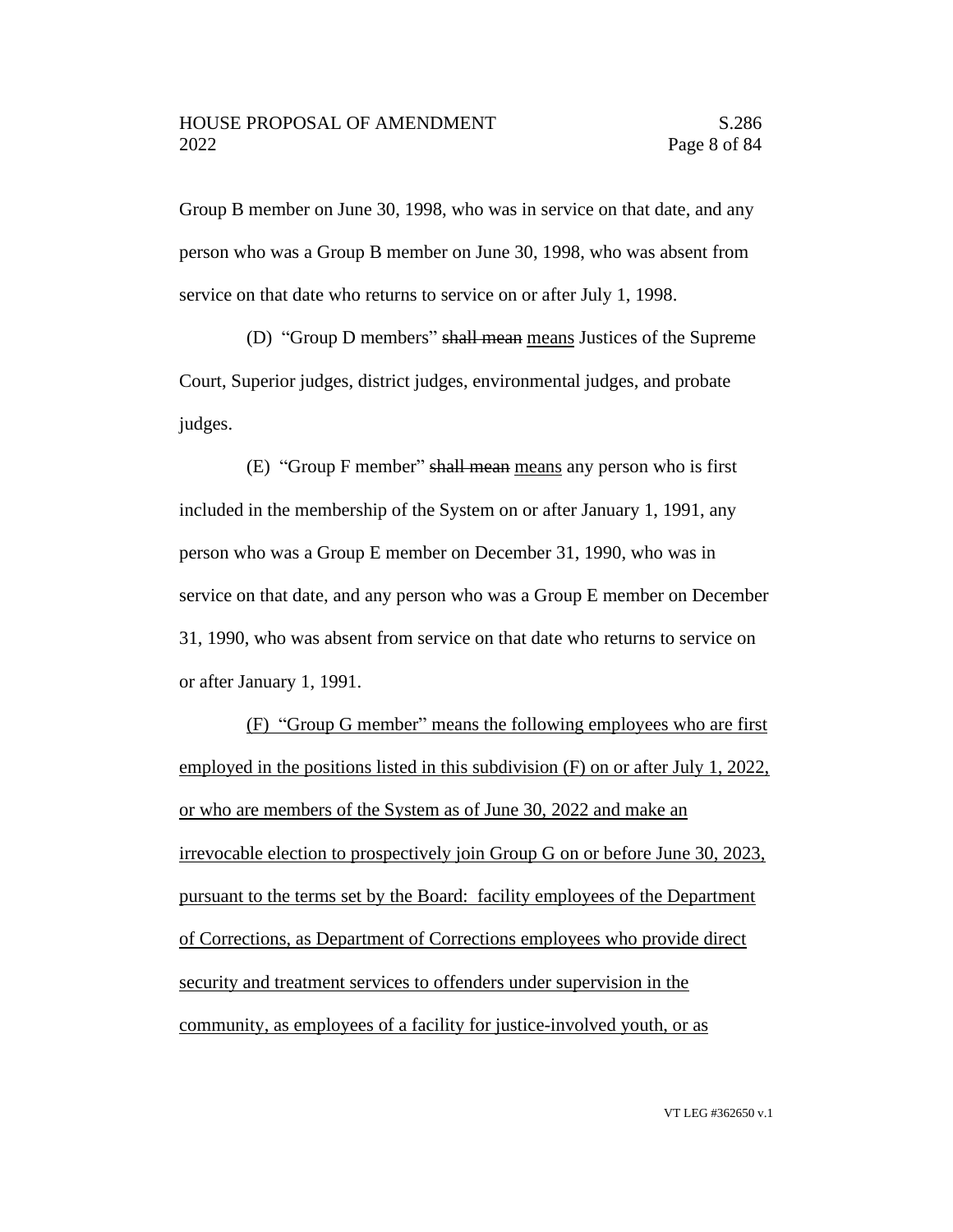Vermont State Hospital employees or as employees of its successor in interest, who provide direct patient care.

\* \* \*

(13) "Normal retirement date" shall mean means:

(A) with respect to a Group A member, the first day of the calendar month next following (i) attainment of age 65 years of age, and following completion of five years of creditable service for those members hired on or after July 1, 2004, or (ii) attainment of age 62 and completion of 20 years of creditable service, whichever is earlier;

(B) with respect to a Group C member, the first day of the calendar month next following attainment of age 55 years of age, and following completion of five years of creditable service for those members hired on or after July 1, 2004, or completion of 30 years of service, whichever is earlier;

(C) with respect to a Group D member,:

(i) for those members first appointed or elected on or before

June 30, 2022, the first day of the calendar month next following attainment of age 62 years of age and completion of five years of creditable service; or

(ii) for those members first appointed or elected on or after July 1, 2022, the first day of the calendar month next following attainment of 65 years of age and completion of five years of creditable service; and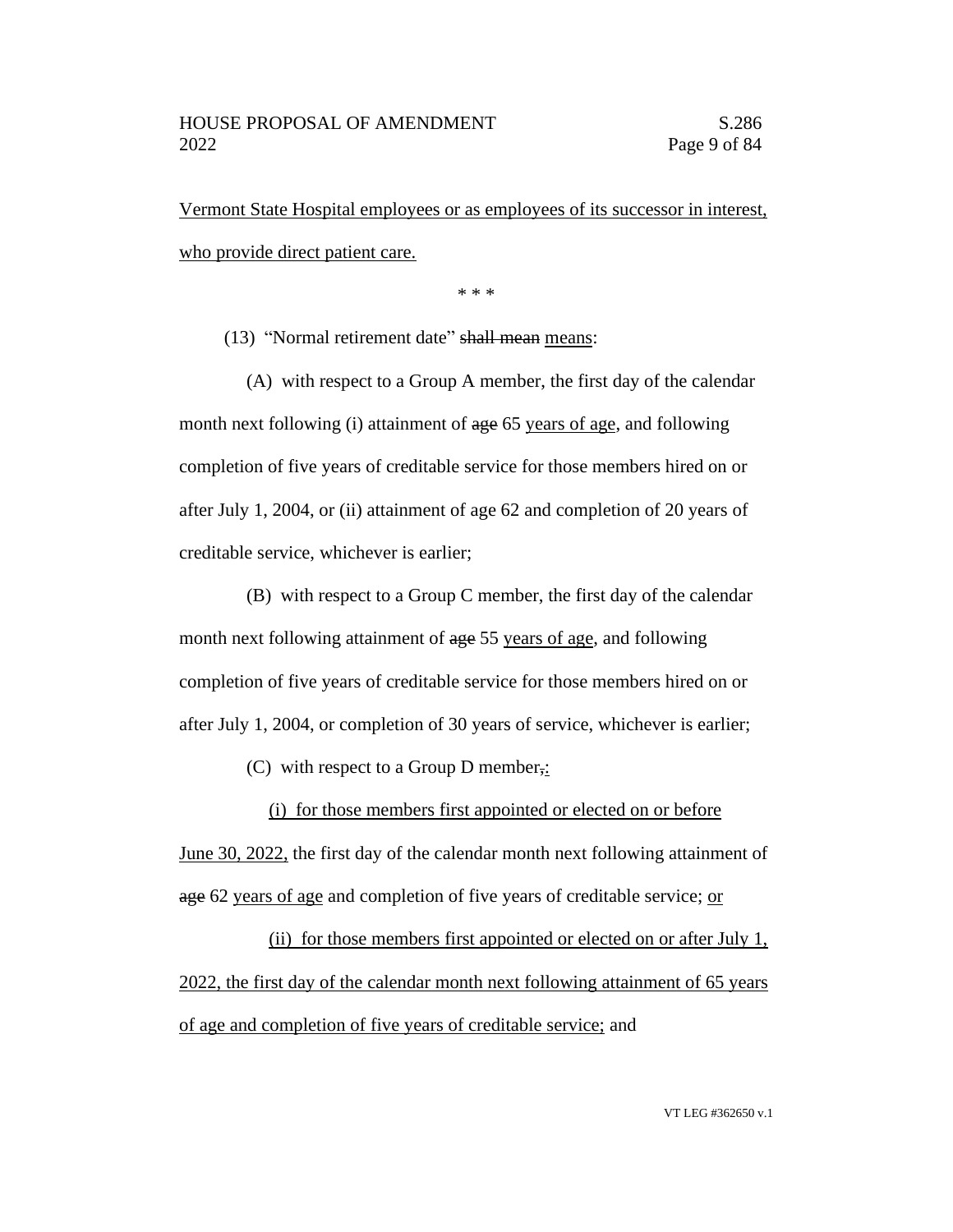(D) with respect to a Group F member, the first day of the calendar month next following attainment of age 62 years of age, and following completion of five years of creditable service for those members hired on or after July 1, 2004, or completion of 30 years of creditable service, whichever is earlier; and with respect to a Group F member first included in the membership of the system on or after July 1, 2008, the first day of the calendar month next following attainment of age 65 years of age and following completion of five years of creditable service, or attainment of 87 points reflecting a combination of the age of the member and number of years of service, whichever is earlier.

#### (E) with respect to a Group G member:

(i) for facility employees of the Department of Corrections, Department of Corrections employees who provide direct security and treatment services to offenders under supervision in the community, employees of a facility for justice-involved youth, or employees of the Vermont State Hospital or its successor in interest, who provide direct patient care, who were first included in the membership of the System on or before June 30, 2008, who were employed as of June 30, 2022, and who made an irrevocable election to prospectively join Group G on or before July 1, 2023, pursuant to the terms set by the Board, the first day of the calendar month next following the earlier of (I) 62 years of age and following completion of five years of creditable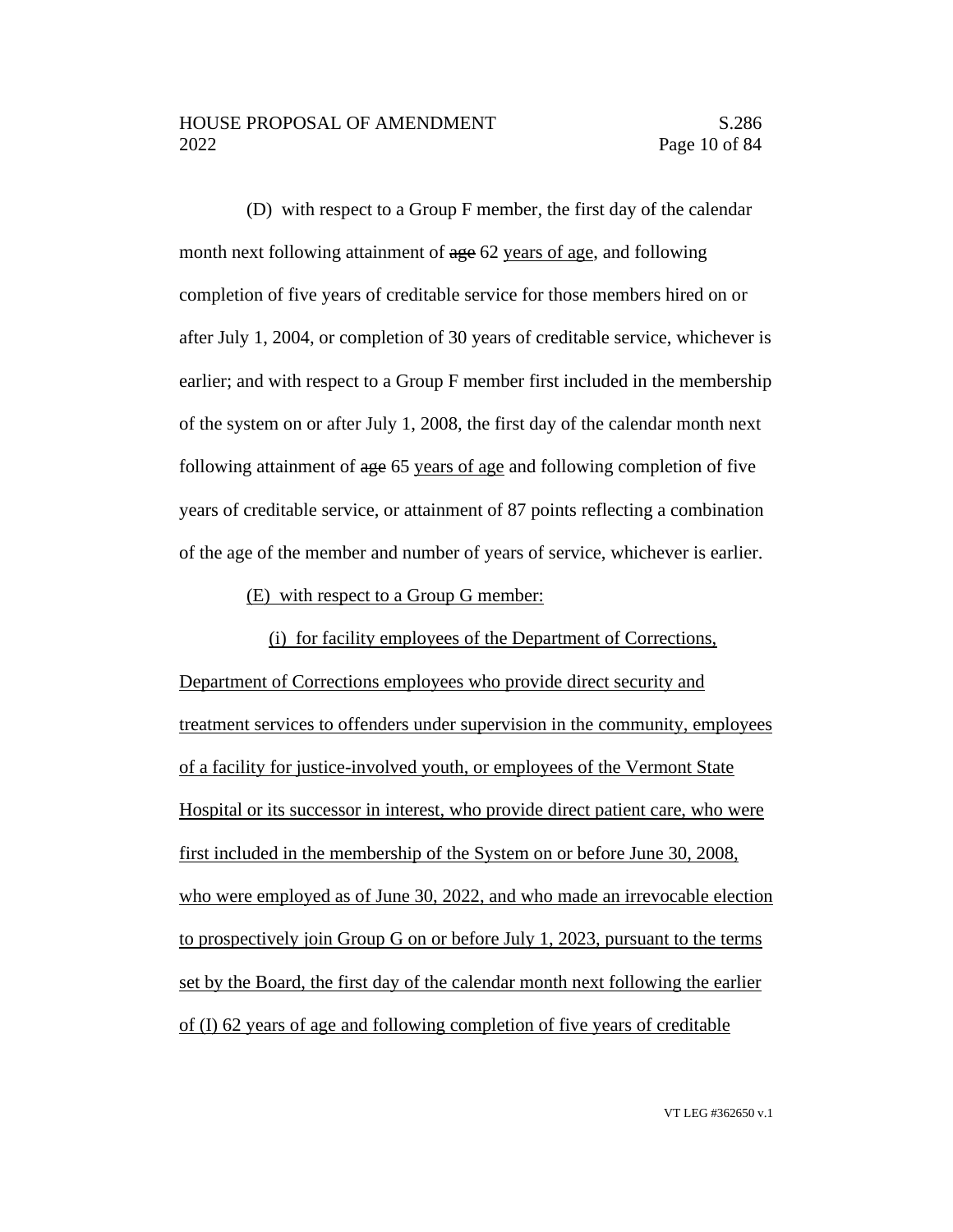service, (II) completion of 30 years of creditable service, or (III) 55 years of age and following completion of 20 years of creditable service; or

(ii) for facility employees of the Department of Corrections, Department of Corrections employees who provide direct security and treatment services to offenders under supervision in the community, as employees of a facility for justice-involved youth, or employees of the Vermont State Hospital or its successor in interest, who provide direct patient care, who were first included in the membership of the System on or after July 1, 2008, who were employed as of June 30, 2022, and who made an irrevocable election to prospectively join Group G on or before July 1, 2023, pursuant to the terms set by the Board, the first day of the calendar month next following the earlier of (I) 65 years of age and following completion of five years of creditable service, (II) attainment of 87 points reflecting a combination of the age of the member and number of years of service, or (III) 55 years of age and following completion of 20 years of creditable service; or

(iii) for facility employees of the Department of Corrections, Department of Corrections employees who provide direct security and treatment services to offenders under supervision in the community, employees of a facility for justice-involved youth, or employees of the Vermont State Hospital or its successor in interest, who provide direct patient care, who first become a Group G member on or after July 1, 2023, the first day of the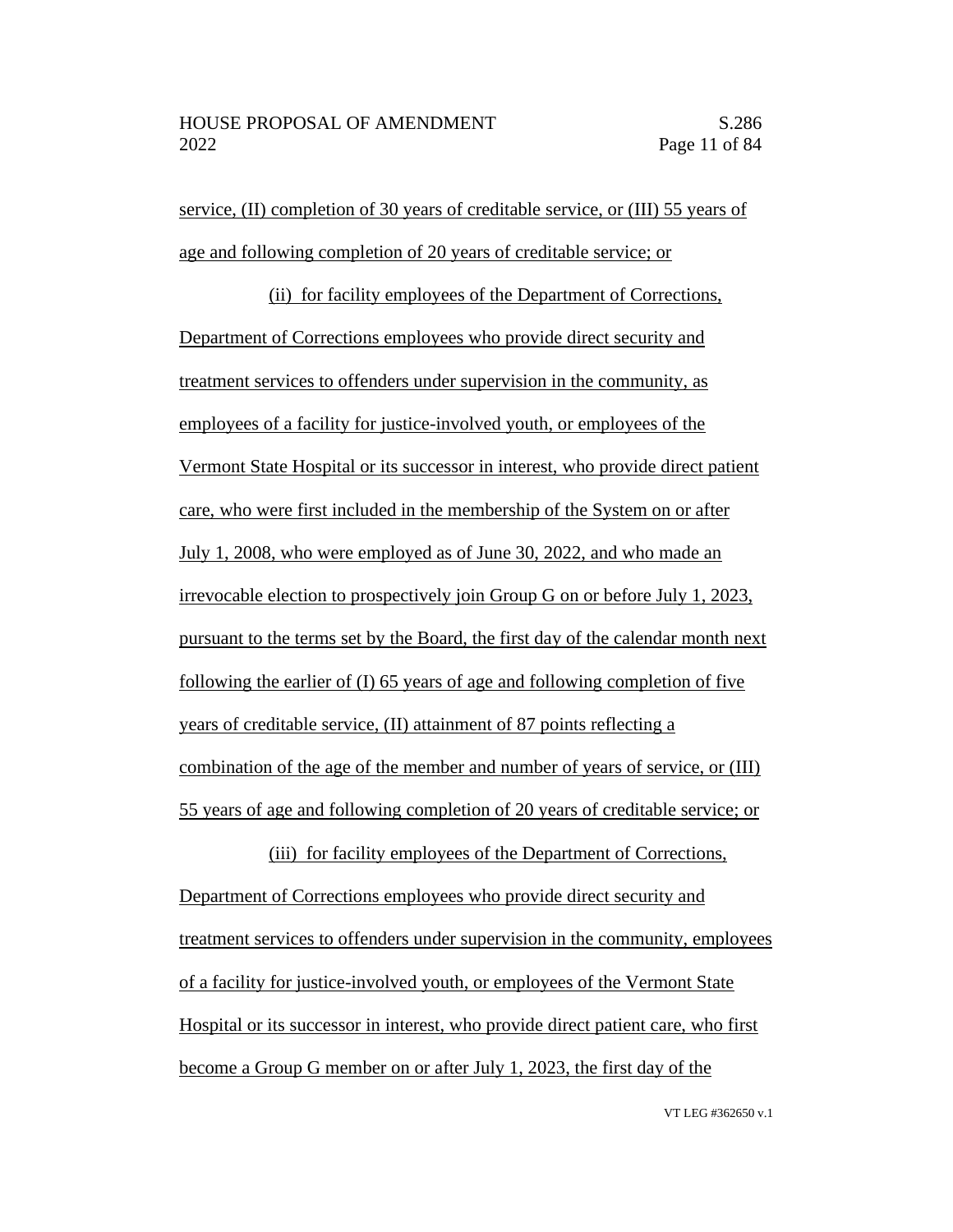calendar month next following attainment of 55 years of age and following completion of 20 years of creditable service.

\* \* \*

Sec. 3. 3 V.S.A. § 457 is amended to read:

§ 457. MEMBERS

\* \* \*

(d) Should any Group A, C, D,  $\Theta$  F, or G member who has less than five years of creditable service in any period of five consecutive years after last becoming a member be absent from service more than three years or should he or she the member withdraw his or her contributions, or become a beneficiary or die, he or she the member shall thereupon cease to be a member. However, the membership of any employee entering such classes of military or naval service of the United States as may be approved by resolution of the Retirement Board, shall be continued during such military or naval service if he or she the member does not withdraw his or her contributions, but no such member shall be considered in the service of the State for the purpose of the Retirement System during such military or naval service, except as provided in subsection 458(e) of this title.

\* \* \*

Sec. 4. 3 V.S.A. § 458 is amended to read:

#### § 458. CREDITABLE SERVICE; MILITARY SERVICE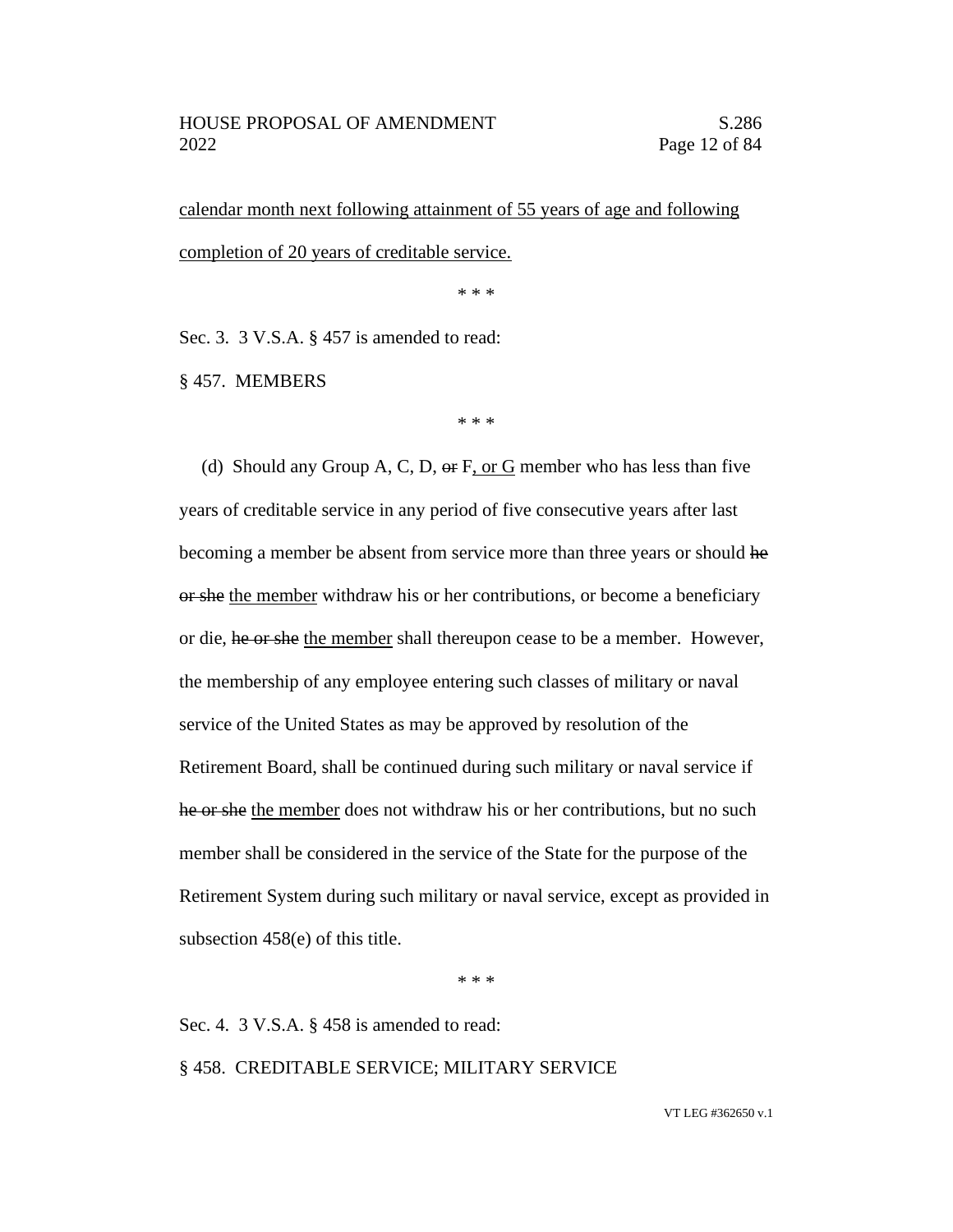\* \* \*

(b) All service of a group Group A, group Group C, group Group D,  $\Theta$ r group Group F, or Group G member since he or she the member last became a member on account of which contributions are made shall be credited as membership service.

\* \* \*

Sec. 5. 3 V.S.A. § 459 is amended to read:

#### § 459. NORMAL AND EARLY RETIREMENT

- (a) Normal retirement.
	- (1) Group A,  $\frac{1}{2}$  Group D, and  $\frac{1}{2}$  Group F, and Group G

members. Any group Group A, group Group D, or group Group F, or Group G member who has reached his or her the member's normal retirement date may retire on a normal retirement allowance on the first day of any month after his or her the member's separation from service by filing an application in the manner outlined in subdivision (3) of this subsection.

(2) Group C members. Any  $\frac{1}{2}$  Group C member who is an officer or employee of the Department of Public Safety assigned to police and law enforcement duties, including the Commissioner of Public Safety appointed before July 1, 2000, and who has reached his or her normal retirement date may retire on a normal retirement allowance, on the first day of any month after he or she the member may have separated from service, by filing an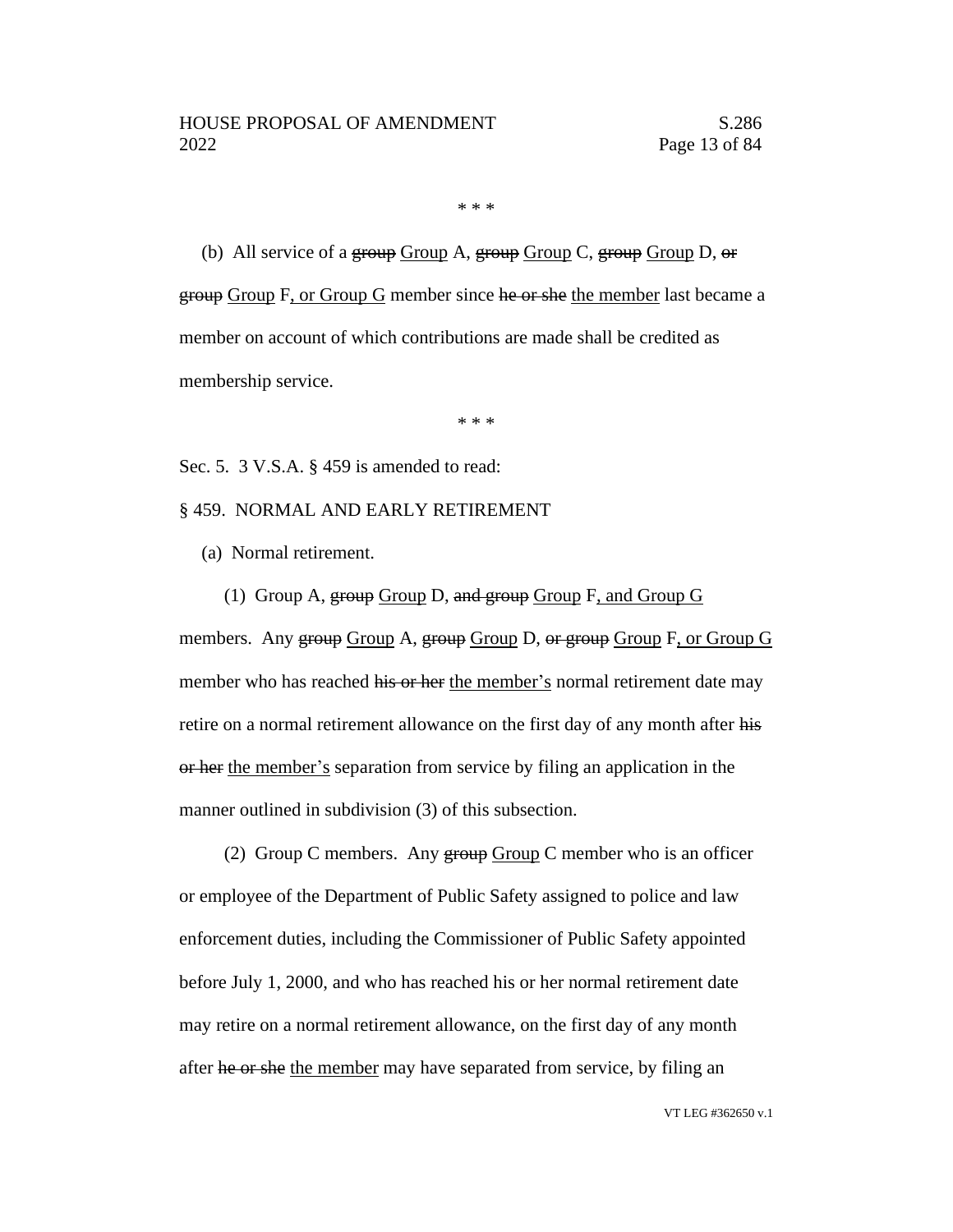application in the manner outlined in subdivision (3) of this subsection. Any group Group C member in service shall be retired on a normal retirement allowance on the first day of the calendar month next following attainment of age 55 57 years of age. Notwithstanding, it is provided that any such member who is an official appointed for a term of years may remain in service until the end of his or her the member's term of office or any extension thereto, resulting from reappointment.

\* \* \*

(b) Normal retirement allowance.

(1) Upon normal retirement, a  $\frac{1}{2}$  group A member shall receive a normal retirement allowance which that shall be equal to 50 percent of his or her the member's average final compensation; provided, however, that if the member has not completed 30 years of creditable service at retirement, or, if earlier, the date of attainment of such age as may be applicable under the provisions of subdivision (a)(4) of this section, his or her the member's allowance shall be multiplied by the ratio that the number of his or her the member's years of creditable service at retirement, or such earlier date, bears to 30.

 $(2)(A)$  Upon normal retirement, a group Group C member shall receive a normal retirement allowance which that shall be equal to 50 percent of his or her the member's average final compensation; provided, however, that if the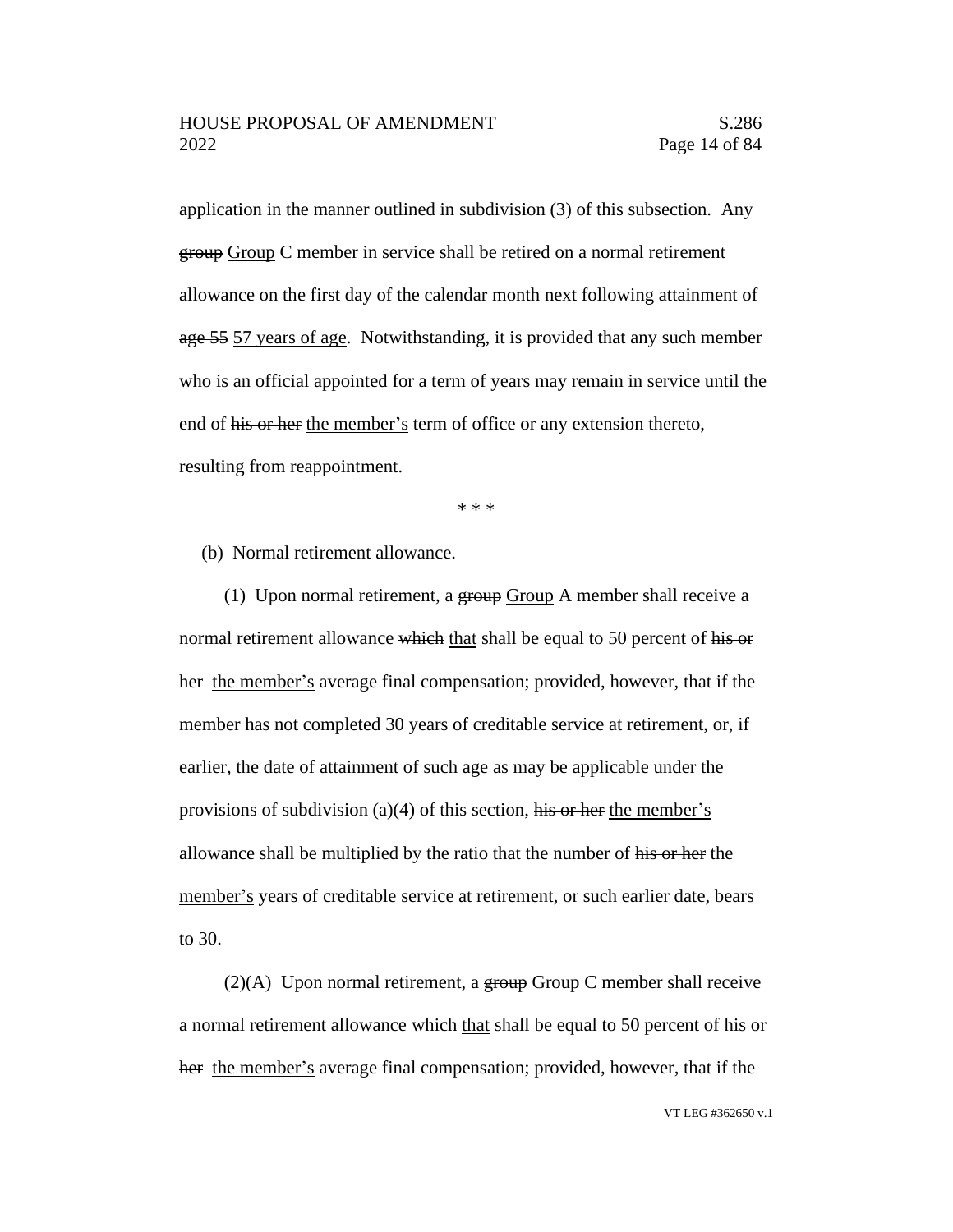member has not completed 20 years of creditable service at retirement, or, if earlier, the date of attainment of such age as may be applicable under the provisions of subdivision (a)(4) of this section, the member's allowance shall be multiplied by the ratio that the number of his or her the member's years of creditable service at retirement, or such earlier date, bears to 20.

(B) For a Group C member, for each year of service that is completed on or after July 1, 2022 after attaining the later of 50 years of age or completing 20 years of service, a member's maximum normal retirement allowance shall increase by an amount equal to one and one-half percent of the member's average final compensation.

(3)(A) Group D members who are Justices of the Supreme Court, Superior judges, Environmental judges, and District judges; additional retirement allowance. Justices of the Supreme Court, Superior judges, Environmental judges, and District judges, upon normal retirement under this section, shall receive a normal retirement allowance equal to one and twothirds percent of the member's average final compensation times the years of Group D membership service up to 12 years. Group D members shall receive an additional retirement allowance according to years of service as a Supreme Court Justice, a Superior judge, an Environmental judge, or a District judge, or a Probate judge, or any combination thereof, as follows: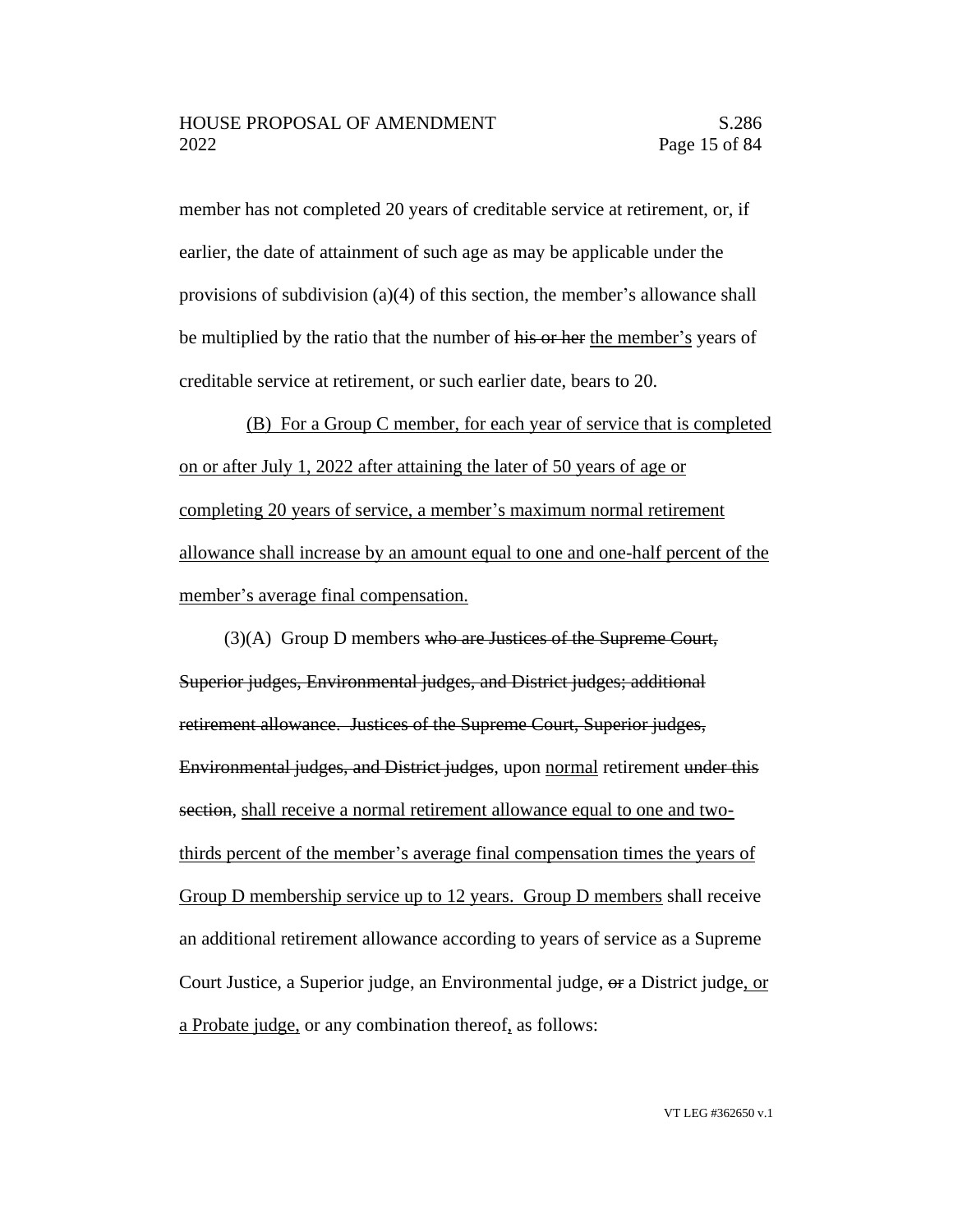(i) After 12 years of service, an additional retirement allowance of an amount which that, together with the normal service retirement allowance for the first 12 years, will make the total equal to two-fifths of their salary at retirement average final compensation.

(ii) For each year of service in excess of 12 years, an amount equal to  $\frac{3 \cdot 1}{3}$  three and one-third percent of their salary at retirement average final compensation shall be added to the retirement allowance as computed in subsection (a) subdivision (i) of this section subdivision (b)(3)(A). However, at no time shall the total retirement allowance exceed their salary at retirement. Such In addition to the normal retirement allowance, such additional retirement allowance shall be treated as the normal retirement allowance for all purposes of the retirement act.

(B) In order to qualify for the benefits provided by this title each Justice or judge shall have the maximum employee contribution in accordance with the requirements of the State Employees' Retirement System. These provisions shall apply to surviving Justices and judges retired before its enactment, but only from the effective date of its enactment, and not retroactively. The total retirement allowance for Group D members shall be as follows: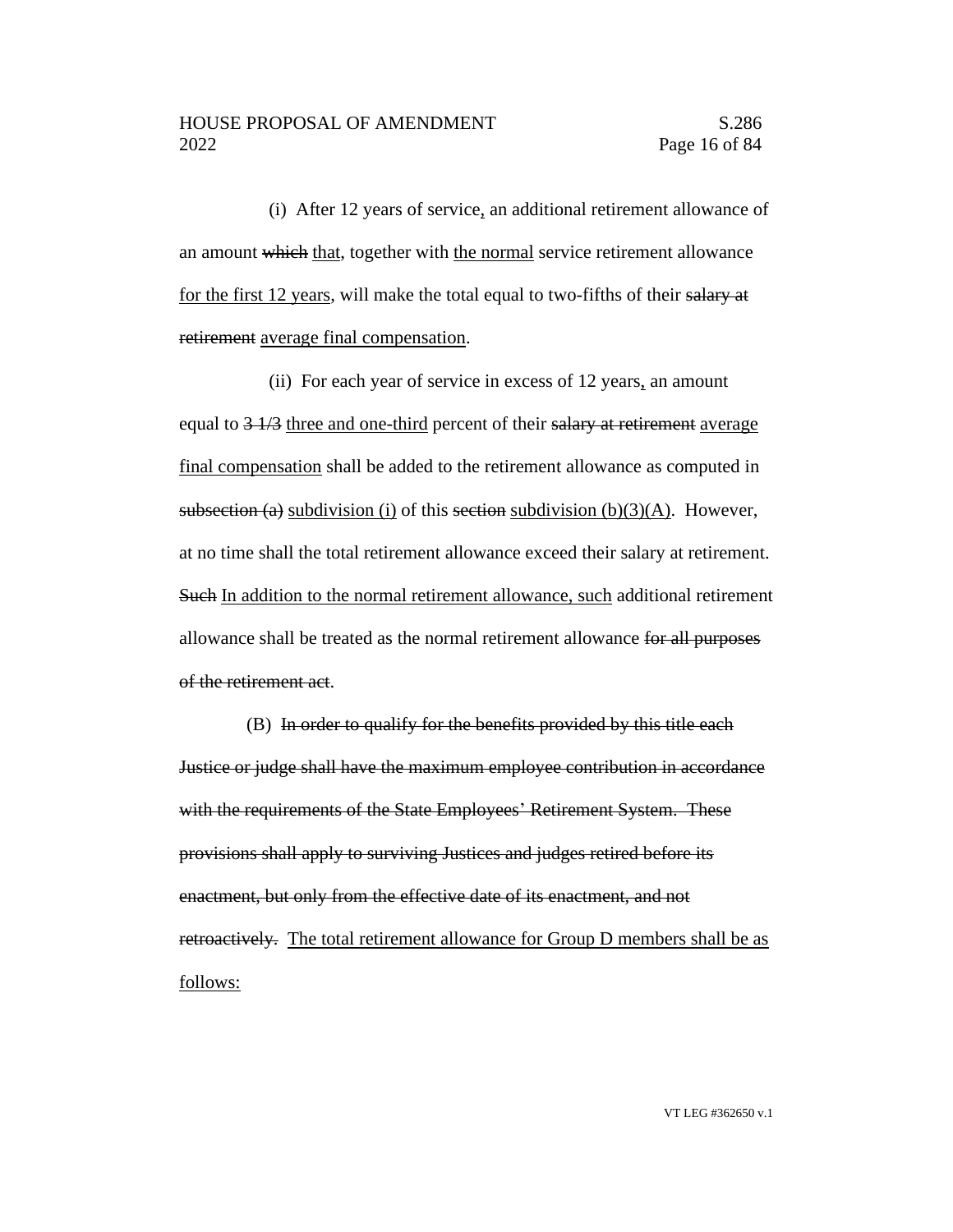(i) For a Group D member who retires on or before June 30, 2022, the total retirement allowance shall not exceed the member's salary at retirement.

(ii) For a Group D member who, on or before June 30, 2022, has five years or more of service as a Supreme Court Justice, a Superior judge, an Environmental judge, a District judge, or a Probate judge, or any combination thereof, and has attained 57 years of age or older, or is a Group D member on or before June 30, 2022 and has 15 years or more of creditable service, the total retirement allowance shall not exceed the member's salary at retirement.

(iii) For a Group D member who retires on or after July 1, 2022, and who does not meet the requirements set forth in subdivision (i) or (ii) of this subdivision (B), the member's total retirement allowance shall not exceed 80 percent of the member's average final compensation.

(C) For the purposes of this section, years of service as a municipal judge are to be counted as years of service in determining the additional retirement allowance, insofar as they represent years of membership service. [Repealed.]

(4) Group D members who are Probate judges; additional retirement allowance. Probate judges, having retired under this section, shall be entitled to an additional retirement allowance according to their years in service as follows: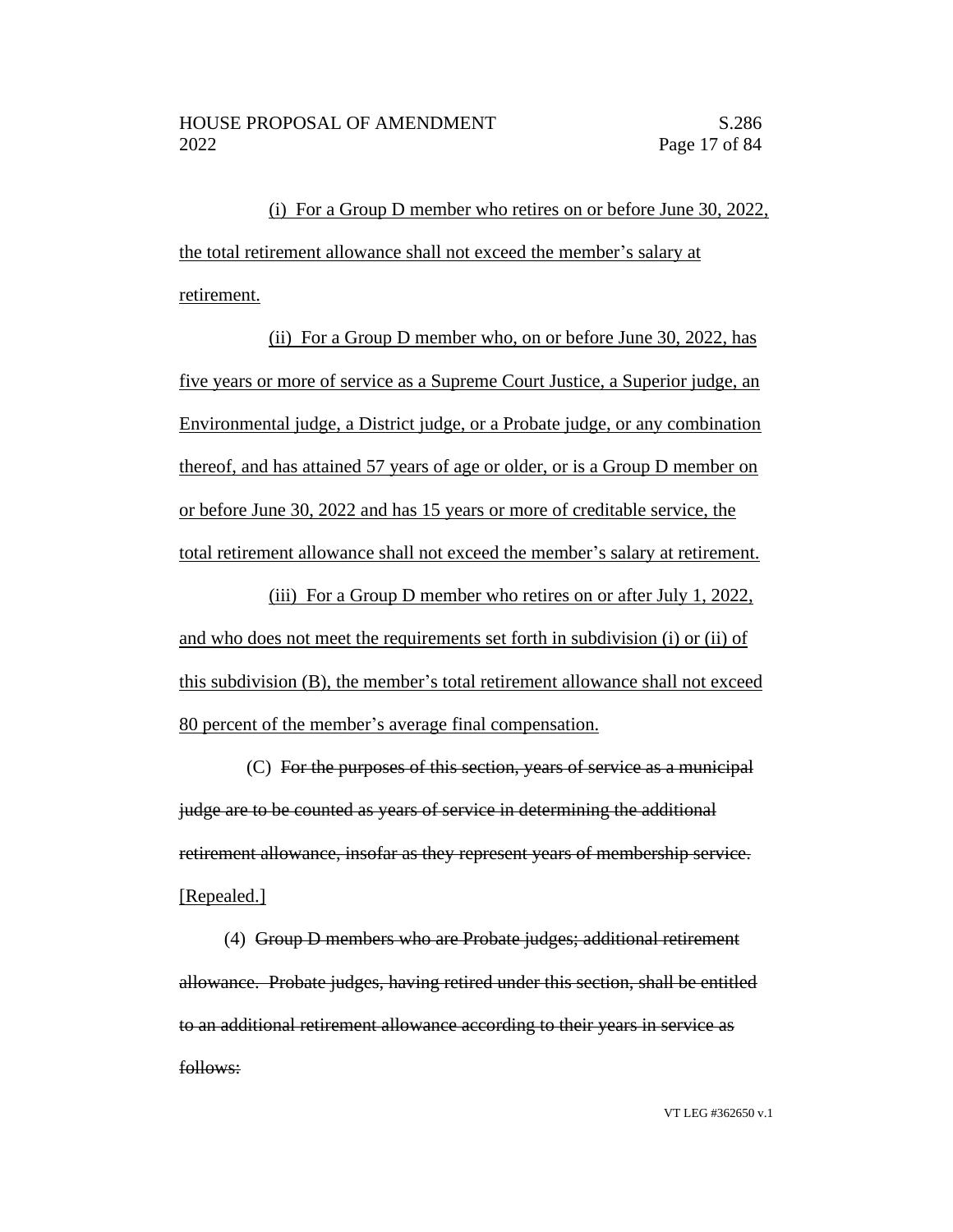(A) Upon completion of 12 years of service an amount which with service retirement allowance will equal two-fifths of the salary at retirement.

(B) For each additional year of service, an amount equal to 3 1/3 percent of the salary at retirement shall be added to the retirement allowance as computed in subsection (a) of this section. Such additional retirement allowance shall be treated as the normal retirement allowance for all purposes of the retirement act. [Repealed.]

\* \* \*

 $(6)(A)$  Upon normal retirement pursuant to subdivisions  $455(a)(13)(E)(i)$  and (iii) of this chapter, a group G member shall receive a normal retirement allowance equal to two and one-half of a percent of the member's average final compensation times years of membership service in Group G. The maximum retirement allowance shall be 50 percent of average final compensation.

(B) Upon normal retirement pursuant to subdivision  $455(a)(13)(E)(ii)$ of this chapter, a Group G member shall receive a normal retirement allowance equal to two and one-half of a percent of the member's average final compensation times years of membership service in Group G. The maximum retirement allowance shall be 60 percent of average final compensation.

(c) Early retirement.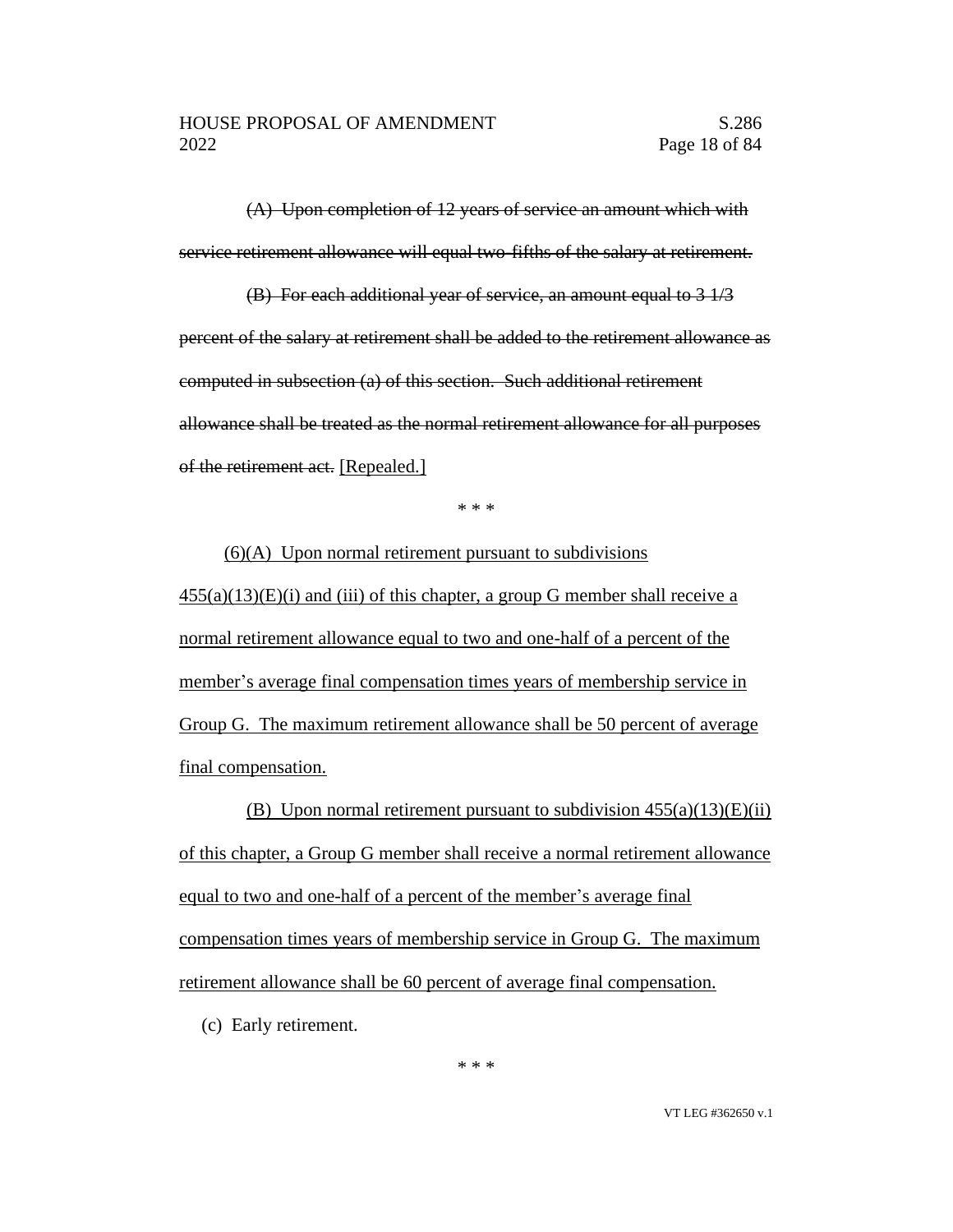(4) Group G members. Any Group G member who has attained 55 years of age and has completed five years of creditable service may retire on an early retirement allowance.

(d) Early retirement allowance.

\* \* \*

(3) Upon early retirement, a group Group D member shall receive an early retirement allowance which that shall be equal to the normal retirement allowance reduced by one-quarter of one percent for each month the member is under age 62 the member's normal retirement date at the time of early retirement.

(4)(A) Upon early retirement, a Group G member who was previously a Group F member first included in the membership of the System on or before June 30, 2008, and who elected to transfer into Group G on July 1, 2023 pursuant to the terms set by the Board, shall receive an early retirement allowance that shall be equal to the normal retirement allowance reduced by the lesser of (i) one-half of one percent for each month equal to the difference between the 240 months and the member's months of creditable service, or (ii) an amount that shall be the actuarial equivalent of the normal retirement allowance computed under subsection (b) of this section.

(B) Upon early retirement, a Group G member who was previously a Group F member first included in the membership of the System on or after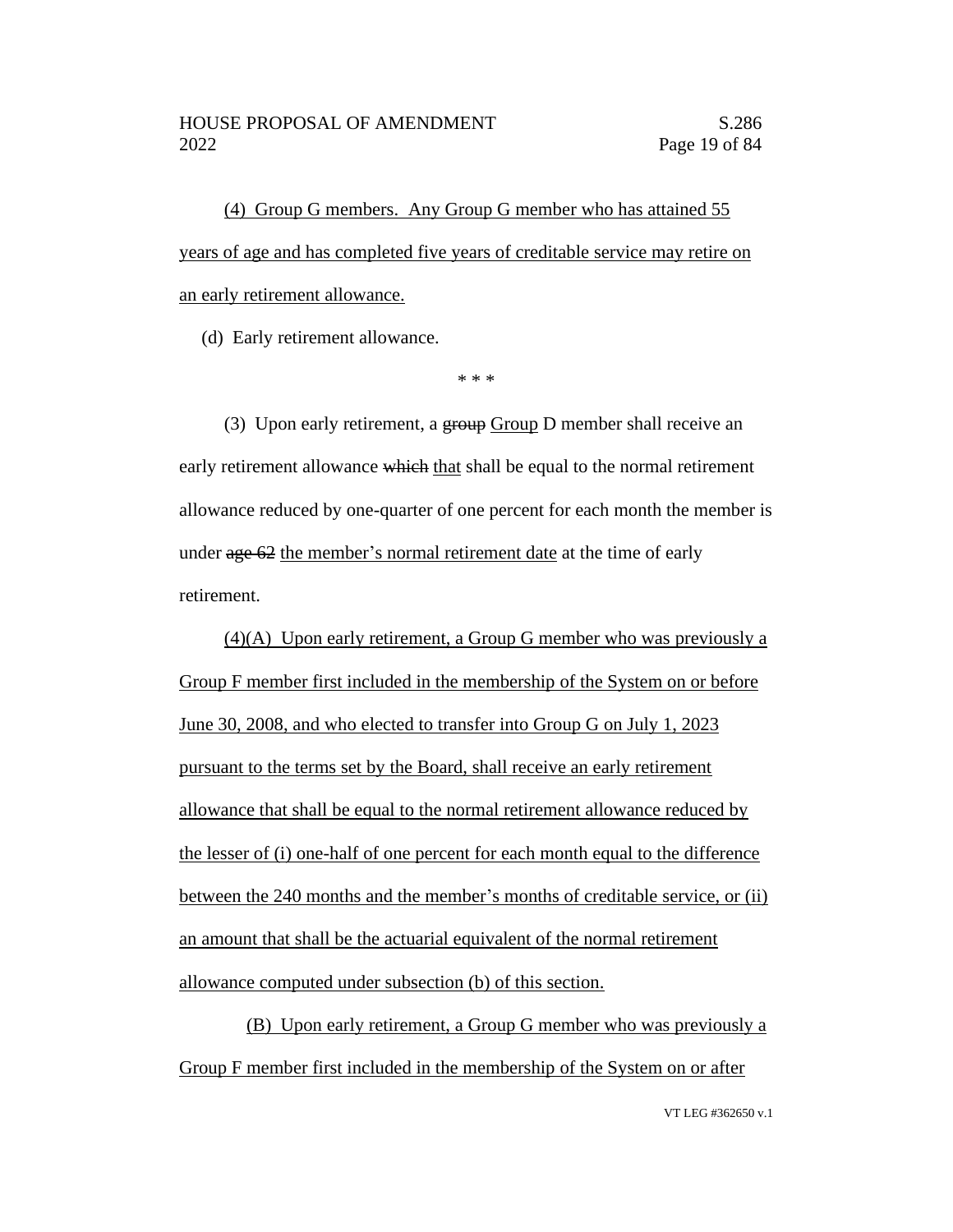July 1, 2008, and who elected to transfer into Group G on July 1, 2023 pursuant to the terms set by the Board, shall receive an early retirement allowance that shall be equal to the normal retirement allowance reduced by the lesser of (i) five-ninths of one percent for each month equal to the difference between the 240 months and the member's months of creditable service, or (ii) an amount that shall be the actuarial equivalent of the normal retirement allowance computed under subsection (b) of this section.

(C) Upon early retirement, all Group G members other than those specified in subdivision  $(d)(4)(A)$  of this section shall receive an early retirement allowance that shall be equal to the normal retirement allowance reduced by an amount that shall be the actuarial equivalent of the normal retirement allowance computed under subsection (b) of this section.

(4)(5) Notwithstanding subdivisions (1) and (2) of this subsection, an employee of the Department of Fish and Wildlife assigned to law enforcement duties, an employee of the Military Department assigned to airport firefighting duties, or a group Group C member shall, upon early retirement, receive an early retirement allowance which that shall be equal to his or her the normal retirement allowance computed under subsection (b) of this section.

 $(5)(6)$  Notwithstanding subdivisions (1) and (2) of this subsection, a State's Attorney, the Defender General, or sheriff who has completed 20 years of creditable service, of which 15 years has been as a State's Attorney, the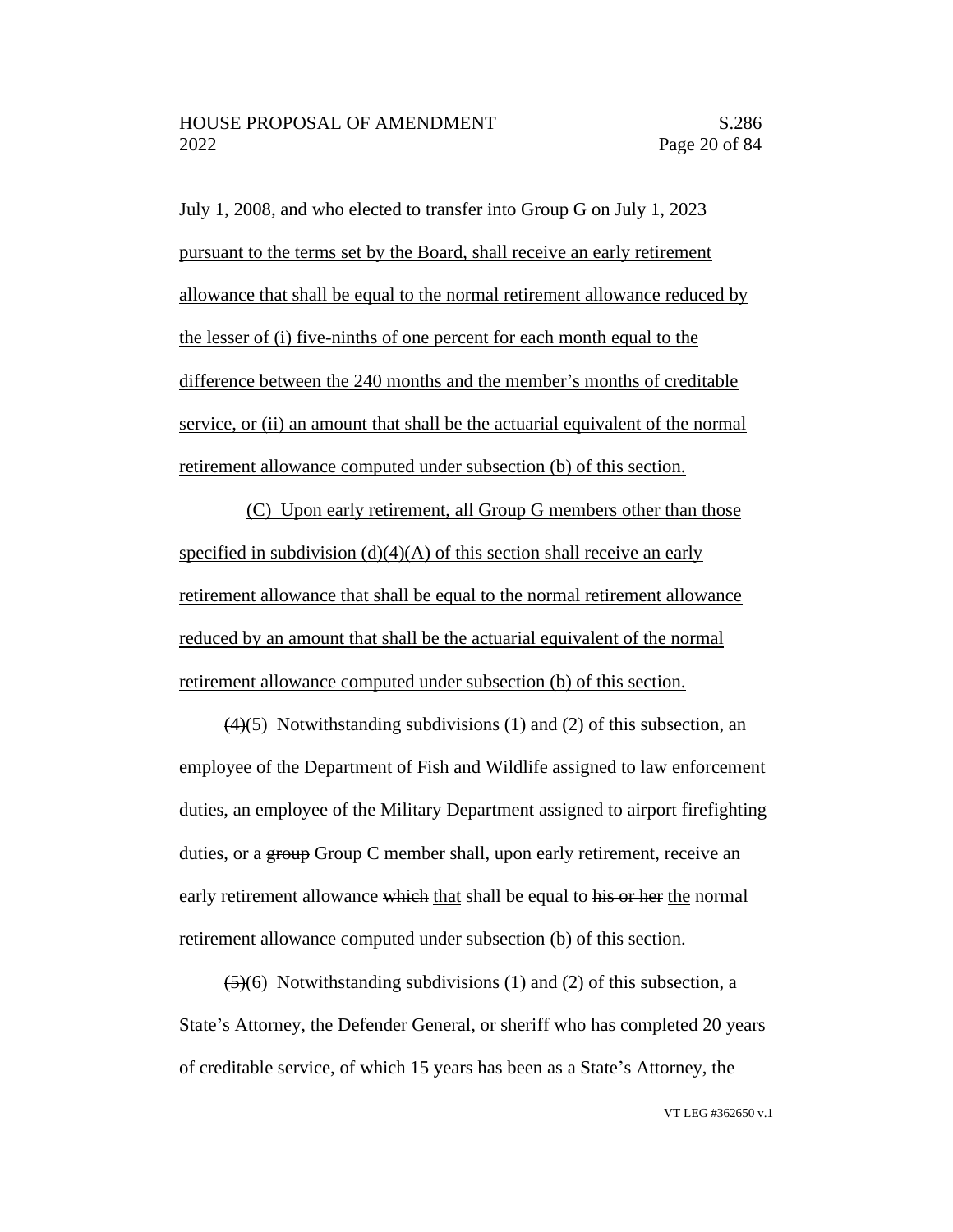Defender General, or sheriff, shall receive an early retirement allowance equal to the normal retirement allowance, at age 55 years of age, without reductions.

\* \* \*

Sec. 6. 3 V.S.A. § 459a is amended to read:

§ 459a. RESTORATION OF SERVICE

\* \* \*

(b)(1) Upon the subsequent retirement of an employee who once again became a member under subsection (a) of this section, the employee shall once again become a beneficiary whose former retirement allowance shall be restored under the same plan provisions applicable at the time of the initial retirement, but the beneficiary shall not be entitled to cost of living adjustments for the period during which he or she the beneficiary was restored to service. In addition to the former retirement allowance, a beneficiary shall be entitled to a retirement allowance separately computed for the period beginning with his or her the beneficiary's last restoration to service for which the member has made a contribution. If the beneficiary is not vested in the system since he or she the beneficiary was last restored to service, the member's contributions plus accumulated interest shall be returned to him or her the beneficiary.

(2) Notwithstanding subdivision (1) of this subsection, for a Group C member who has attained the later of 50 years of age and has completed 20 or more years of service, in no event shall the member's separately computed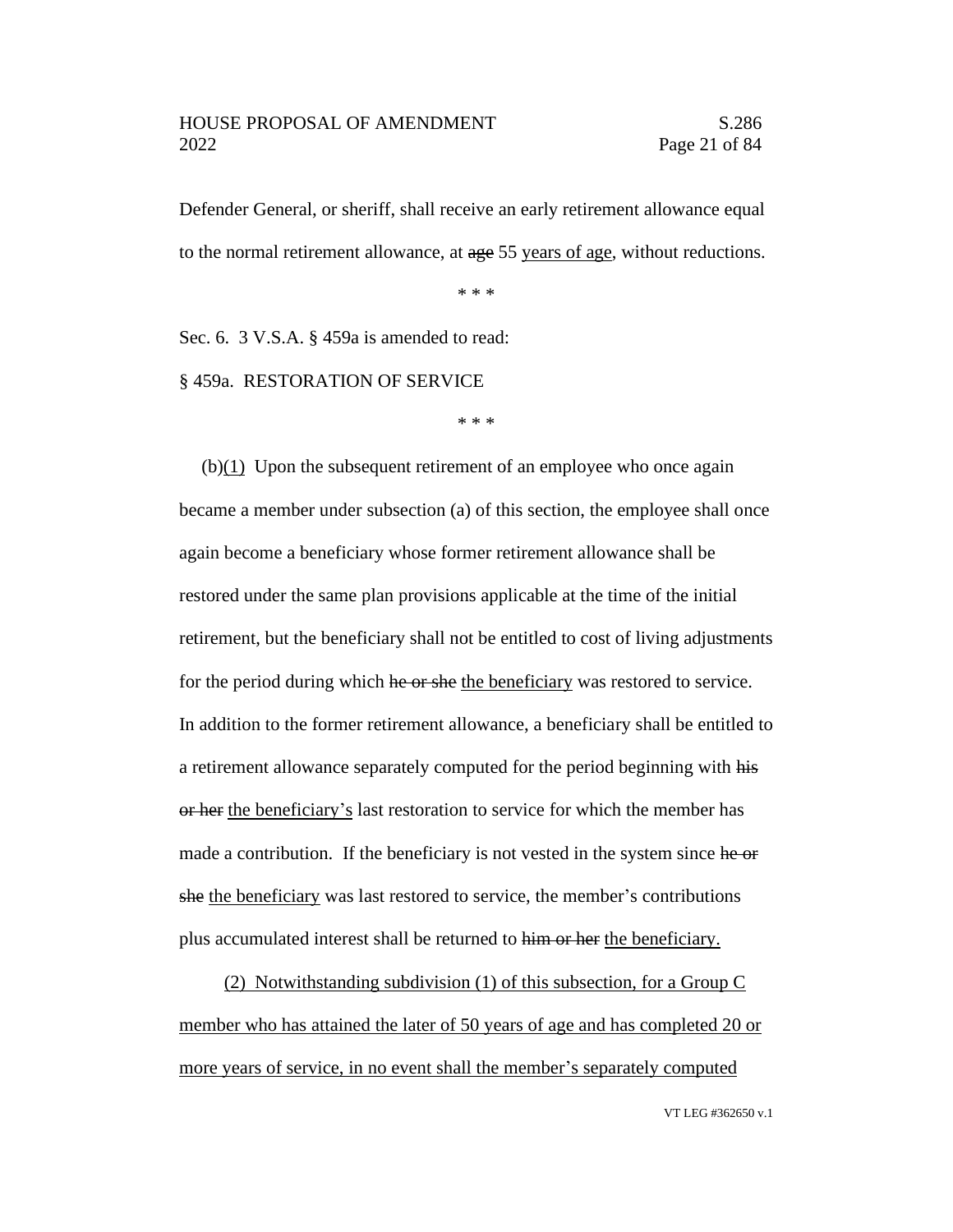retirement allowance increase by an amount equal to more than one and onehalf percent of the member's average final compensation per year of service actually performed during the period beginning with the member's last restoration to service.

Sec. 7. 3 V.S.A. § 460 is amended to read:

#### § 460. ORDINARY DISABILITY RETIREMENT

(a) Upon the application of a member or of his or her the member's department head not later than 90 days, or longer for cause shown, after the date the member may have separated from service, any group Group A, group Group C, group Group D, or group Group F, or Group G member who has had five or more years of creditable service may be retired by the retirement board on an ordinary disability retirement allowance, not less than 30 nor more than 90 days after filing such application; provided he or she the member is not eligible for accidental disability retirement; provided he or she the member has requested application prior to death; and provided that the Medical Board, after a medical examination of such member, shall certify that the member is mentally or physically incapacitated for the further performance of duty, that such incapacity has existed since the time of the member's separation from service and is likely to be permanent, and that he or she should be retired. The Retirement Board may consider, or may ask the Medical Board or a certified vocational rehabilitation counselor to consider whether the individual is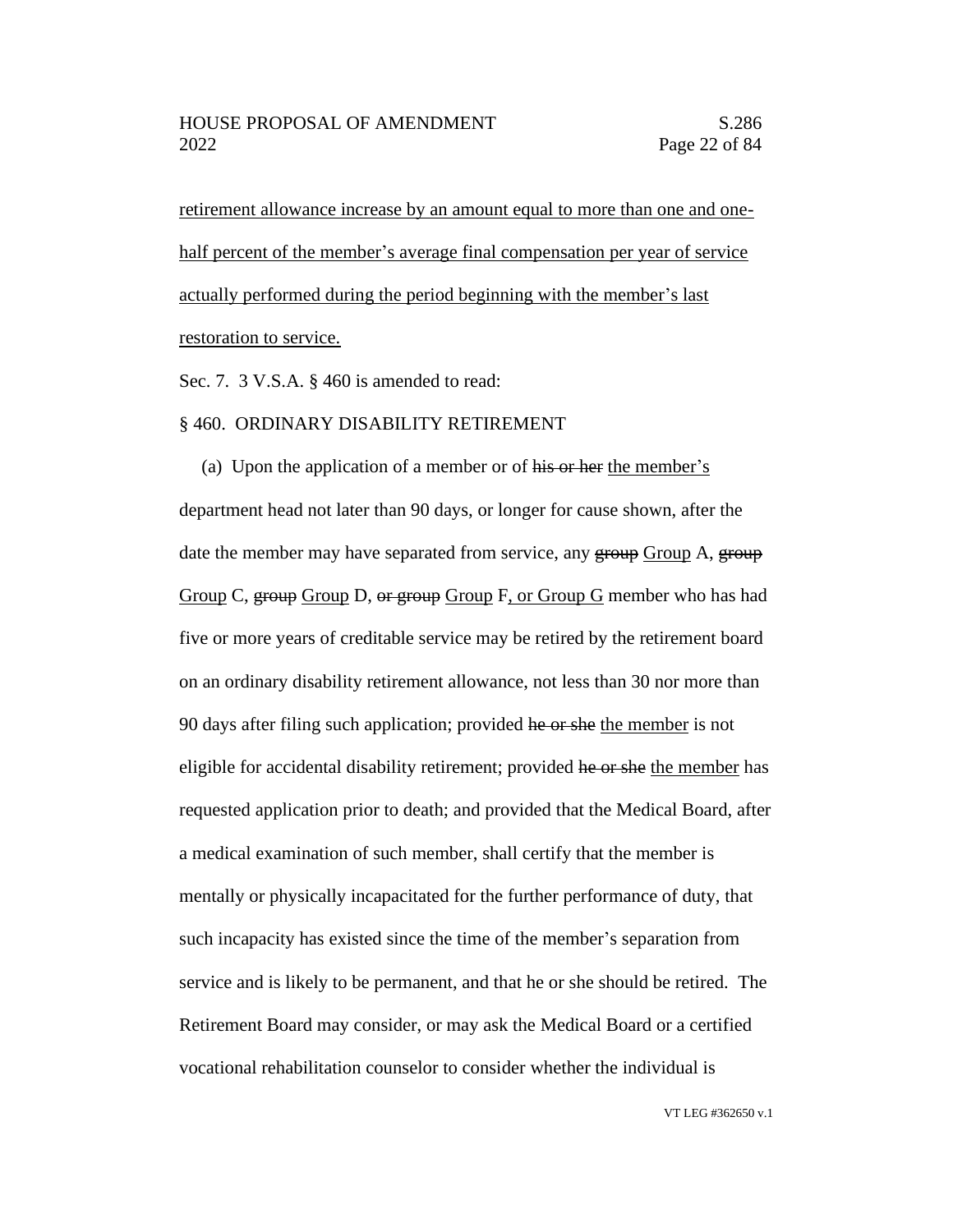disabled from performing other types of suitable work. However, if disability is denied because the individual is found to be suitable for other work, the member shall be advised at the time of denial of the following provisions which that shall apply:

(1) the individual will retain his or her the individual's existing retirement accrual status;

(2) the State shall provide any necessary retraining;

(3) there shall be no loss in pay;

(4) involuntary geographical moves beyond normal commuting distance are not permitted; and

(5) before any individual who is reassigned to another position rather than retired on disability may be terminated for performance reasons, the individual must first be reconsidered for disability retirement by the Retirement Board.

(b)(1) Upon ordinary disability retirement, a  $\frac{1}{2}$  group A,  $\frac{1}{2}$  group

Group D, or group Group F, or Group G member shall receive a normal retirement allowance equal to the normal retirement benefit accrued to the effective date of the disability retirement; provided, however, that such allowance shall not be less than 25 percent of his or her the member's average final compensation at the time of his or her the member's disability retirement.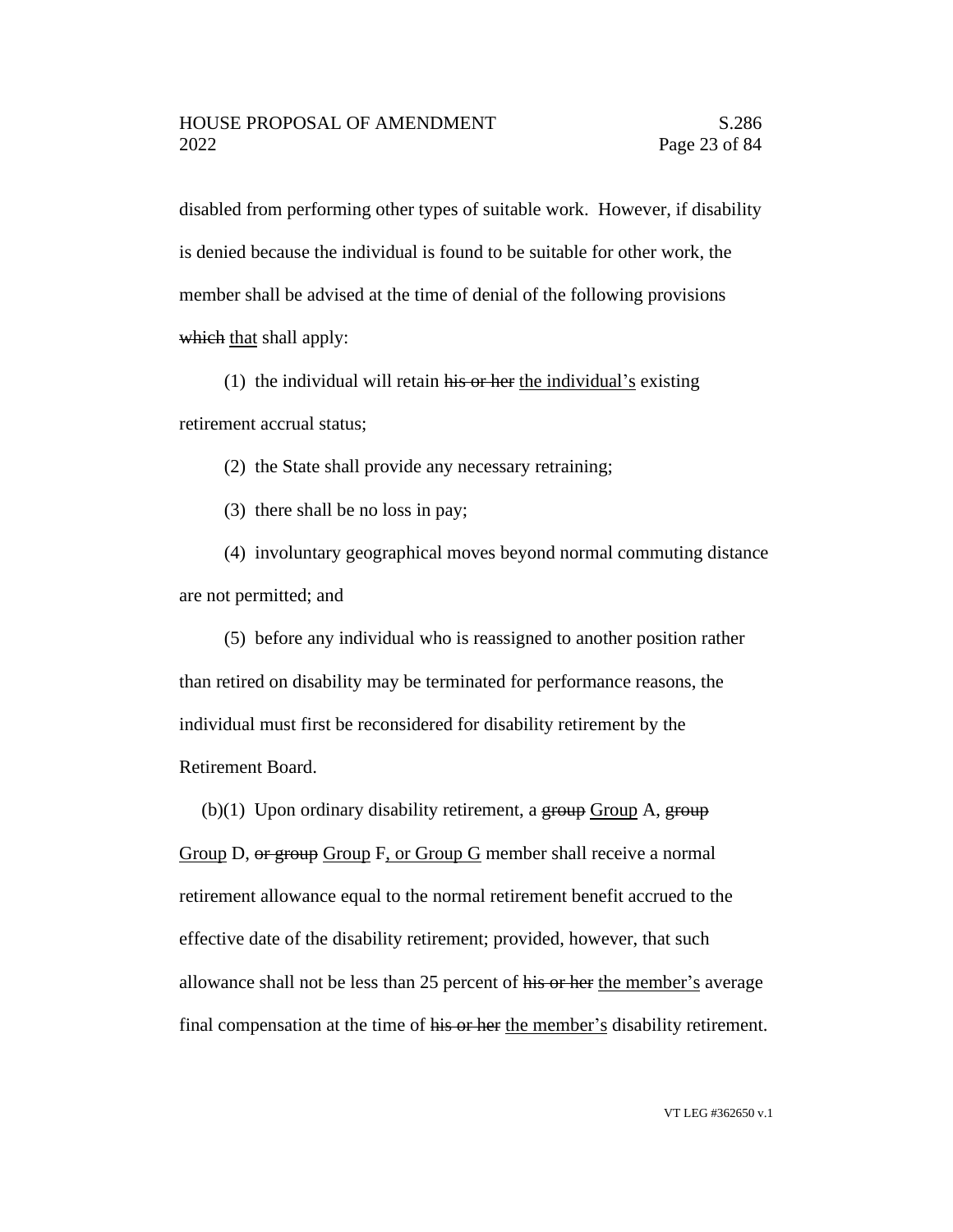(2) Employees who are not eligible for representation by the Vermont State Employees' Association, including managerial, confidential, elected, and appointed officials, judicial, legislative, and exempt employees, who are employed on February 1, 1997, and whose application for the State's long-term disability plan is denied solely because of a preexisting condition, shall, if they are otherwise eligible for ordinary disability retirement, be entitled to a retirement allowance which, when added to Social Security and/or other disability payments, equals 662/3 percent of his or her the employee's final average compensation at the time of the disability retirement.

\* \* \*

Sec. 8. 3 V.S.A. § 464 is amended to read:

## § 464. ACCIDENTAL AND OCCUPATIONALLY RELATED DEATH BENEFIT

(a) If the Retirement Board shall find on the basis of such evidence as may come before it that a group Group A, group Group D, or group Group F, or group G member in service died prior to his or her retirement under the system as the natural and proximate result of an accident occurring at a definite time and place during the course of his or her performance of duty as an employee and that such accident was not the result of the member's own gross negligence or willful misconduct, a retirement allowance shall be paid to his or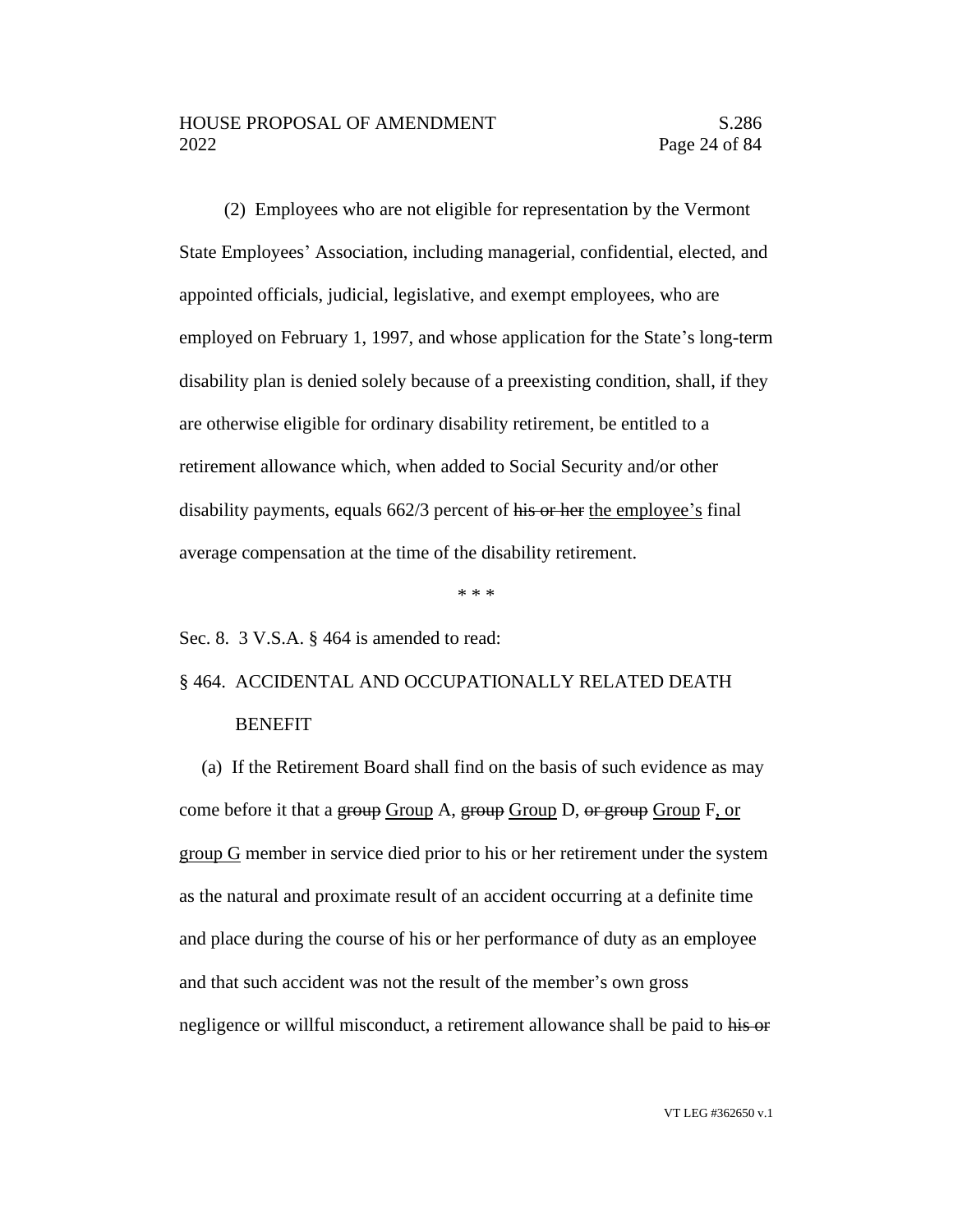her the member's designated dependent beneficiary during his or her the member's life.

\* \* \*

Sec. 9. 3 V.S.A. § 465 is amended to read:

§ 465. TERMINATION OF SERVICE; ORDINARY DEATH BENEFIT

\* \* \*

(c) If a Group A, Group D, or Group F, or Group G member dies in service after becoming eligible for early retirement or after completing 10 years of creditable service, a retirement allowance will be payable to the member's designated dependent beneficiary during his or her the member's life. If the designated dependent beneficiary so elects, however, the return of the member's accumulated contributions shall be made in lieu thereof.

\* \* \*

Sec. 10. 3 V.S.A. § 470 is amended to read:

#### § 470. POSTRETIREMENT ADJUSTMENTS TO RETIREMENT

#### ALLOWANCES

(a) For Group A, Group C, and Group D members, as of June 30th in each year, commencing June 30, 1972, a determination shall be made of any increase or decrease, to the nearest one-tenth of a percent, in the ratio of the average of the Consumer Price Index for the month ending on that date to the average of said index for the month ending on June 30, 1971, or the month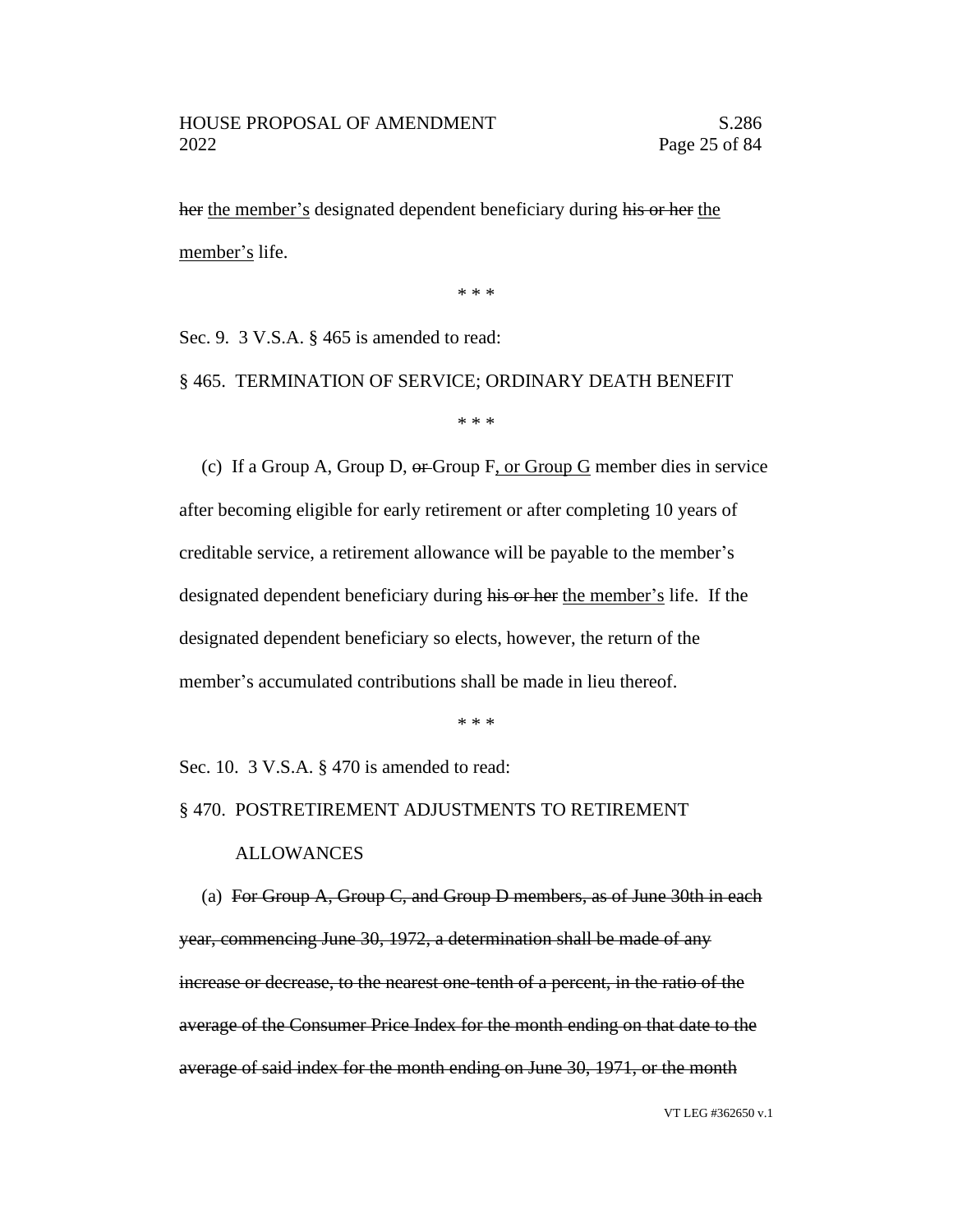ending on June 30th of the most recent year subsequent thereto. In the event of an increase, and provided that the net increase following the application of any offset as provided in this subsection equals or exceeds one percent, the retirement allowance of each beneficiary in receipt of an allowance for at least one year on the next following December 31st shall be increased by an equal percentage. Such increase shall commence on the January 1st immediately following such December 31st. Such percentage increase shall also be made in the retirement allowance payable to a beneficiary in receipt of an allowance under an optional election, provided the member on whose account the allowance is payable and such other person shall have received a total of at least 12 monthly payments by such December 31st. In the event of a decrease of the Consumer Price Index as of June 30th for the preceding year, the retirement allowance of a beneficiary shall not be subject to any adjustment on the next following January 1st; provided, however, that:

(1) such decrease shall be applied as an offset against the first subsequent year's increase of the Consumer Price Index when such increase equals or exceeds one percent, up to the full amount of such increase; and

(2) to the extent that such decrease is greater than such subsequent year's increase, such decrease shall be offset in the same manner against two or more years of such increases, for up to but not exceeding five subsequent years of such increases, until fully offset. Postretirement adjustments to

VT LEG #362650 v.1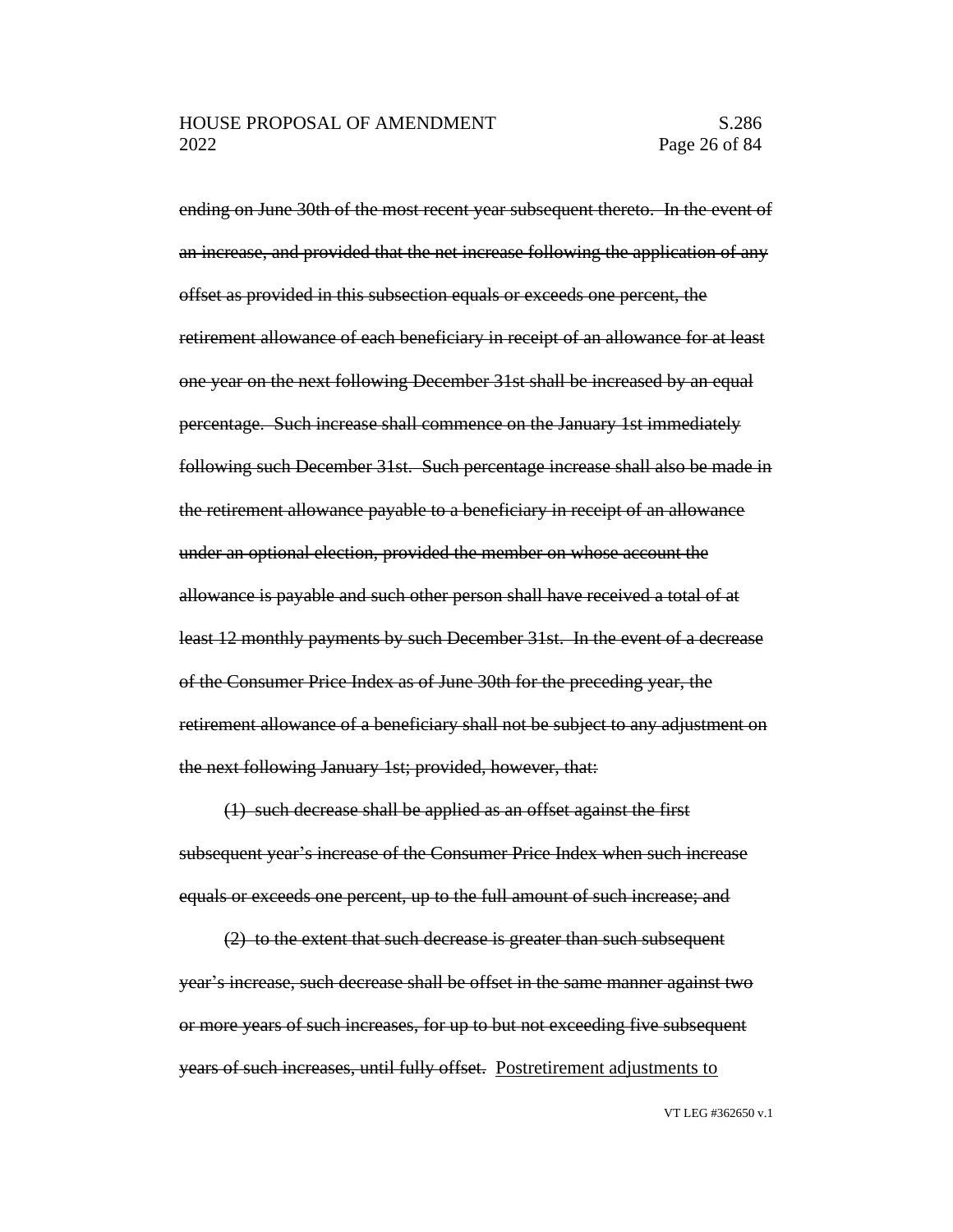retirement allowance. Beginning January 1, 2023 and each year thereafter, the retirement allowance of each beneficiary of the System who is in receipt of a retirement allowance and who meets the eligibility criteria set forth in this section shall be adjusted by the amount described in subsection (d) of this section. In no event shall a beneficiary receive a negative adjustment to the beneficiary's retirement allowance.

(b) For Group F members, as of June 30th in each year, commencing January 1, 1991, a determination shall be made of any increase or decrease, to the nearest one-tenth of a percent of the Consumer Price Index for the preceding fiscal year. In the event of an increase, and provided that there exists a net increase following the application of any offset as provided in this subsection, the retirement allowance of each beneficiary in receipt of an allowance for at least one year on the next following December 31st shall be increased by an amount equal to one-half of the net percentage increase. Commencing January 1, 2014, the retirement allowance of each beneficiary who was an active contributing member of the Group F plan on or after June 30, 2008, and who retires on or after July 1, 2008, shall be increased by an amount equal to the net percentage increase. The increase shall commence on the January 1st immediately following such December 31st. The increase shall apply to Group F members receiving an early retirement allowance only in the year following attainment of normal retirement age, provided the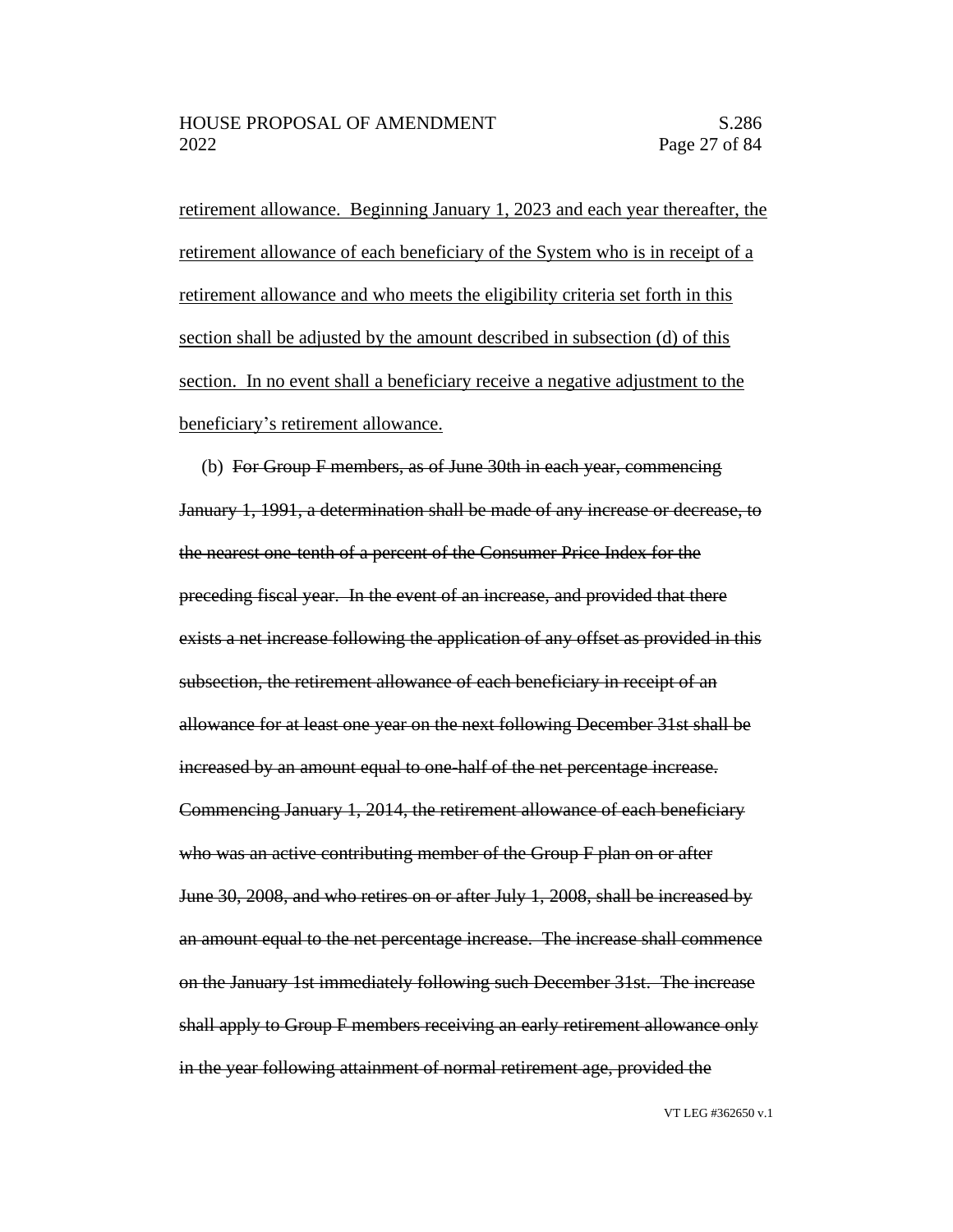member has received benefits for at least 12 months as of December 31st of the year preceding any January adjustment. In the event of a decrease of the Consumer Price Index as of June 30th for the preceding year, the retirement allowance of a beneficiary shall not be subject to any adjustment on the next following January 1st; provided, however, that:

(1) such decrease shall be applied as an offset against the first subsequent year's increase of the Consumer Price Index, up to the full amount of such increase; and

(2) to the extent that such decrease is greater than such subsequent year's increase, such decrease shall be offset in the same manner against two or more years of such increases, for up to but not exceeding five subsequent years of such increases, until fully offset. Calculation of net percentage increase.

(1) Consumer Price Index; maximum and minimum amounts. Prior to October 1 of each year, a determination shall be made of any increase or decrease, to the nearest one-tenth of a percent, in the Consumer Price Index for the month ending on June 30 of that year to the average of said index for the month ending on June 30 of the previous year. Any increase or decrease in the Consumer Price Index shall be subject to adjustment so as to remain within the following maximum and minimum amounts: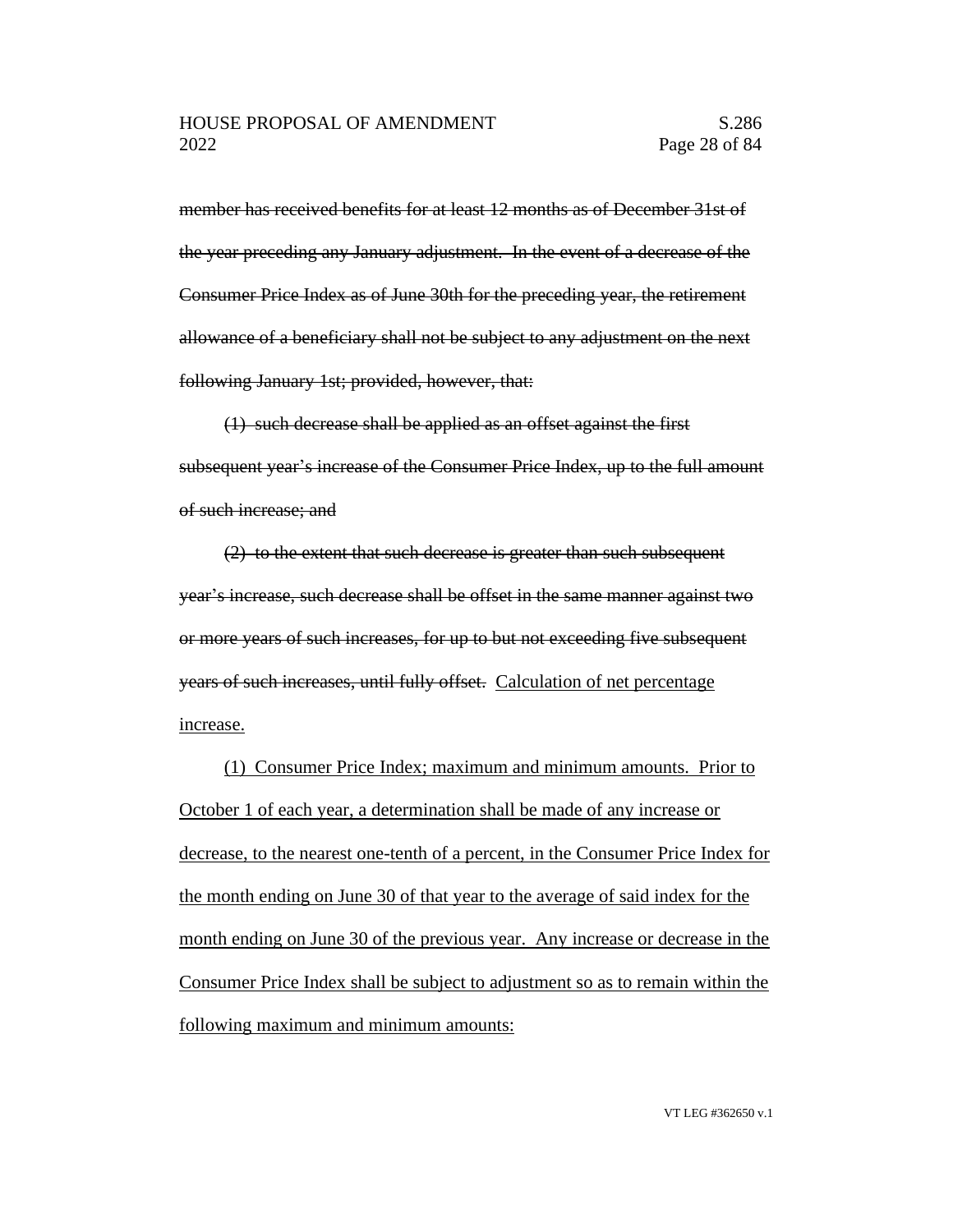(A) For Group A members, the maximum amount of any increase or decrease used to determine the net percentage increase shall be five percent.

(B) For Group C members who are first eligible for normal retirement or unreduced early retirement on or before June 30, 2022, or who are vested deferred members as of June 30, 2022, the maximum amount of any increase or decrease used to determine the net percentage increase shall be five percent.

(C) For Group C members who are first eligible for normal retirement or unreduced early retirement on or after July 1, 2022, the maximum amount of any increase or decrease used to determine the net percentage increase shall be four percent.

(D) For Group D members, the maximum amount of any increase or decrease used to determine the net percentage increase shall be five percent.

(E) For Group F members who are first eligible for normal retirement or unreduced early retirement on or before June 30, 2022, or who are vested deferred members as of June 30, 2022, the maximum amount of any increase or decrease used to determine the net percentage increase shall be five percent. In the event that there is an increase or decrease of less than one percent, the net percentage increase shall be assigned a value of one percent and shall not be subject to further adjustment pursuant to subsection (d) of this section.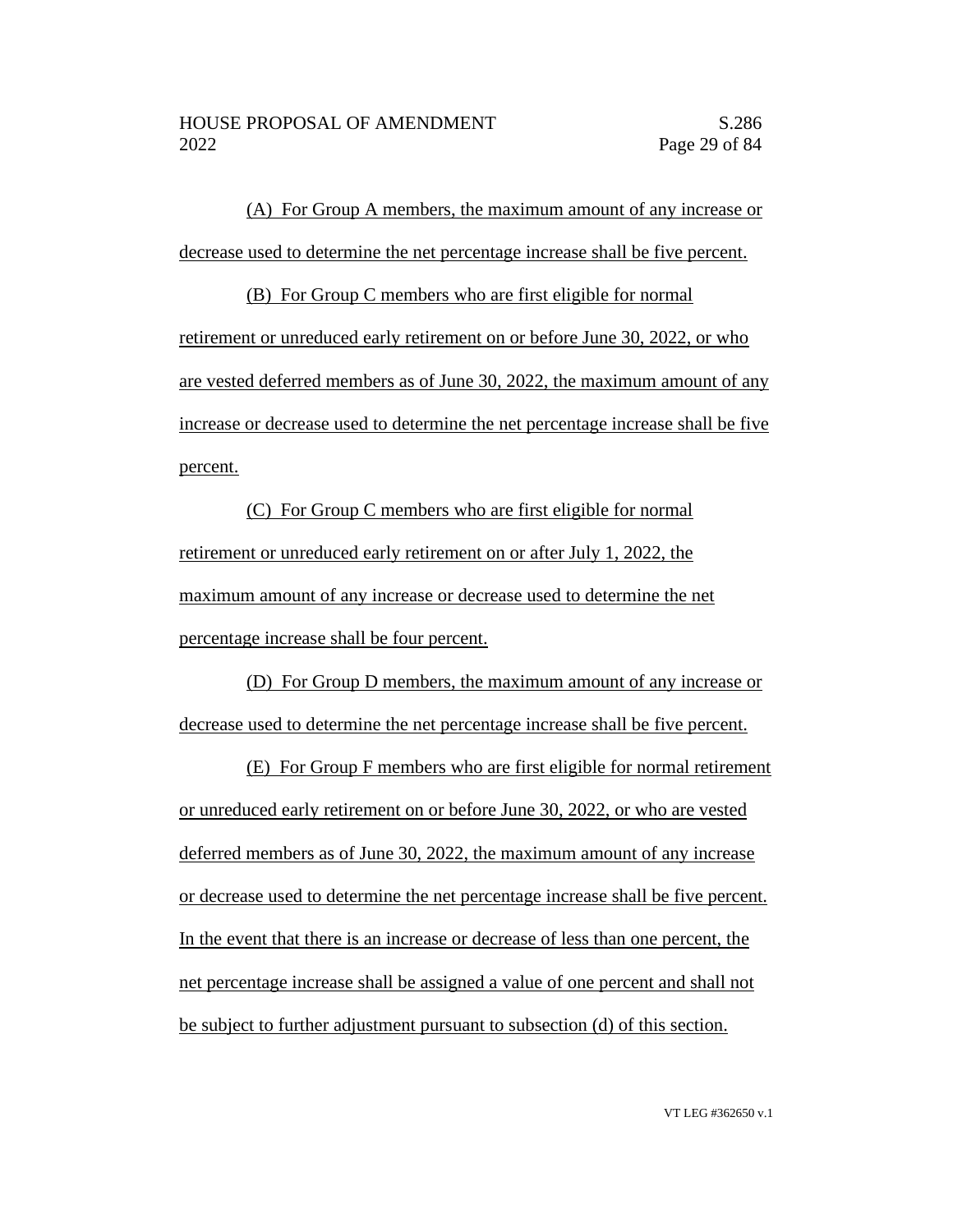(F) For Group F and Group G members who are first eligible for normal retirement or unreduced early retirement on or after July 1, 2022, the maximum amount of any increase or decrease used to determine the net percentage increase shall be four percent.

(2) Consumer Price Index; decreases. In the event of a decrease in the Consumer Price Index, there shall be no adjustment to retirement allowances for the subsequent year beginning January 1; provided, however, that:

(A) such decrease shall be applied as an offset against the first subsequent year's increase of the Consumer Price Index, up to the full amount of such increase; and

(B) to the extent that such decrease is greater than such subsequent year's increase, such decrease shall be offset in the same manner against two or more years of such increases, for up to but not exceeding five subsequent years of such increases, until fully offset.

(3) Consumer Price Index; increases. In the event of an increase in the Consumer Price Index, and provided there remains an increase following the application of any offset as in subdivision (2) of this subsection, that amount shall be identified as the net percentage increase and used to determine the members' postretirement adjustment as described herein.

(c) For purposes of subsection (a) of this section, the maximum amount of any increase or decrease utilized to determine the net percentage increase shall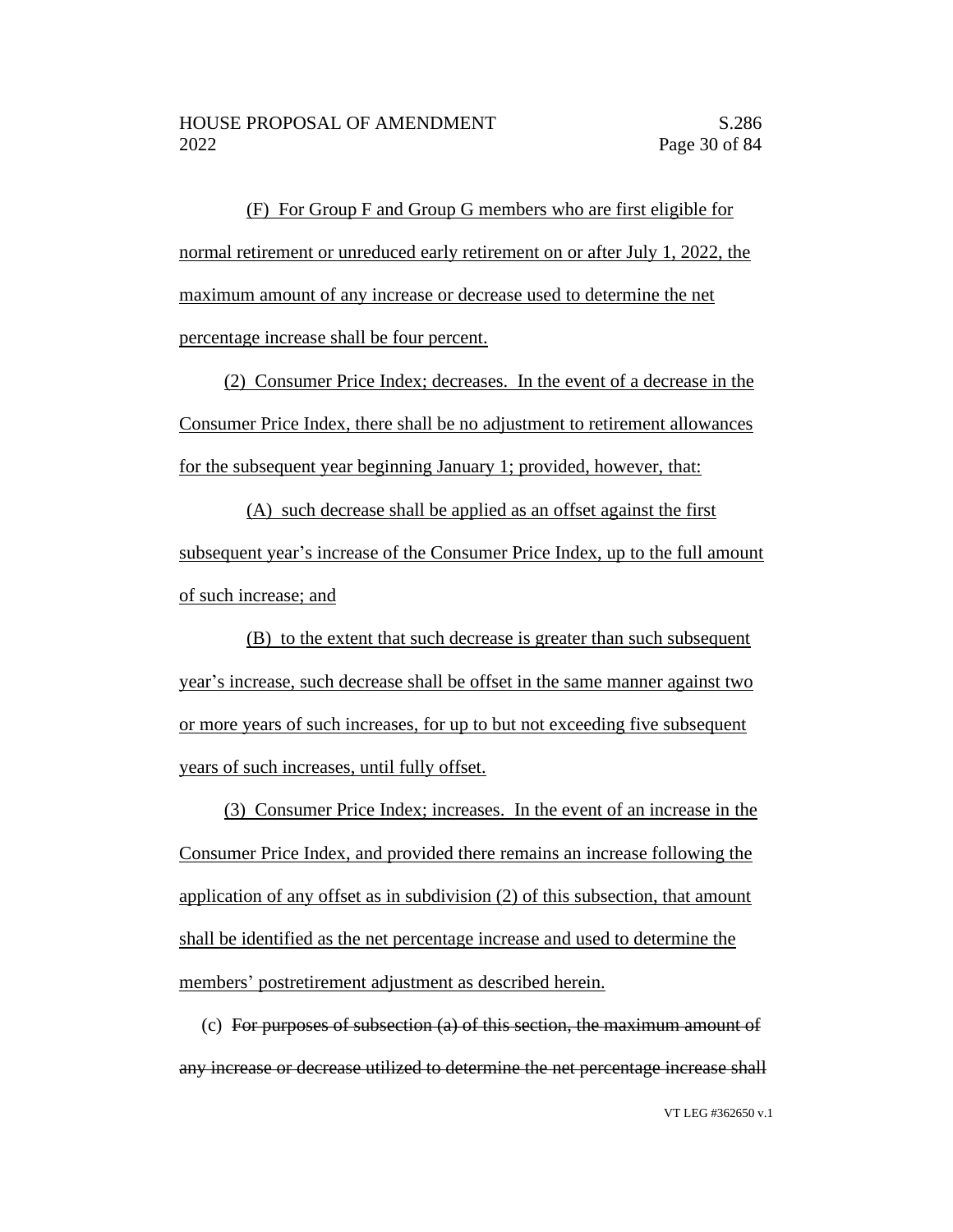be five percent. For purposes of subsection (b) of this section, the maximum amount of any increase or decrease utilized to determine the net percentage increase shall be five percent, and any increase or decrease of less than one percent shall be assigned a value of one percent. Eligibility for postretirement adjustment. In order for a beneficiary to receive a postretirement adjustment to the beneficiary's retirement allowance, the beneficiary must meet the following eligibility requirements:

(1) Retired and vested deferred on or before June 30, 2022. For all members who are retired or vested deferred on or before June 30, 2022, other than those Group F members on an early retirement allowance who have not reached normal retirement age, as specified in subdivision (4) of this subsection, the member must be in receipt of a retirement allowance for at least 12 months prior to the January 1 effective date of any postretirement adjustment.

(2) In service on or before June 30, 2022. For all Group A, C, and F members who are first eligible for normal retirement or unreduced early retirement on or before June 30, 2022, and for Group D members first appointed or elected on or before June 30, 2022, the member must be in receipt of a retirement allowance for at least 12 months prior to the January 1 effective date of any postretirement adjustment.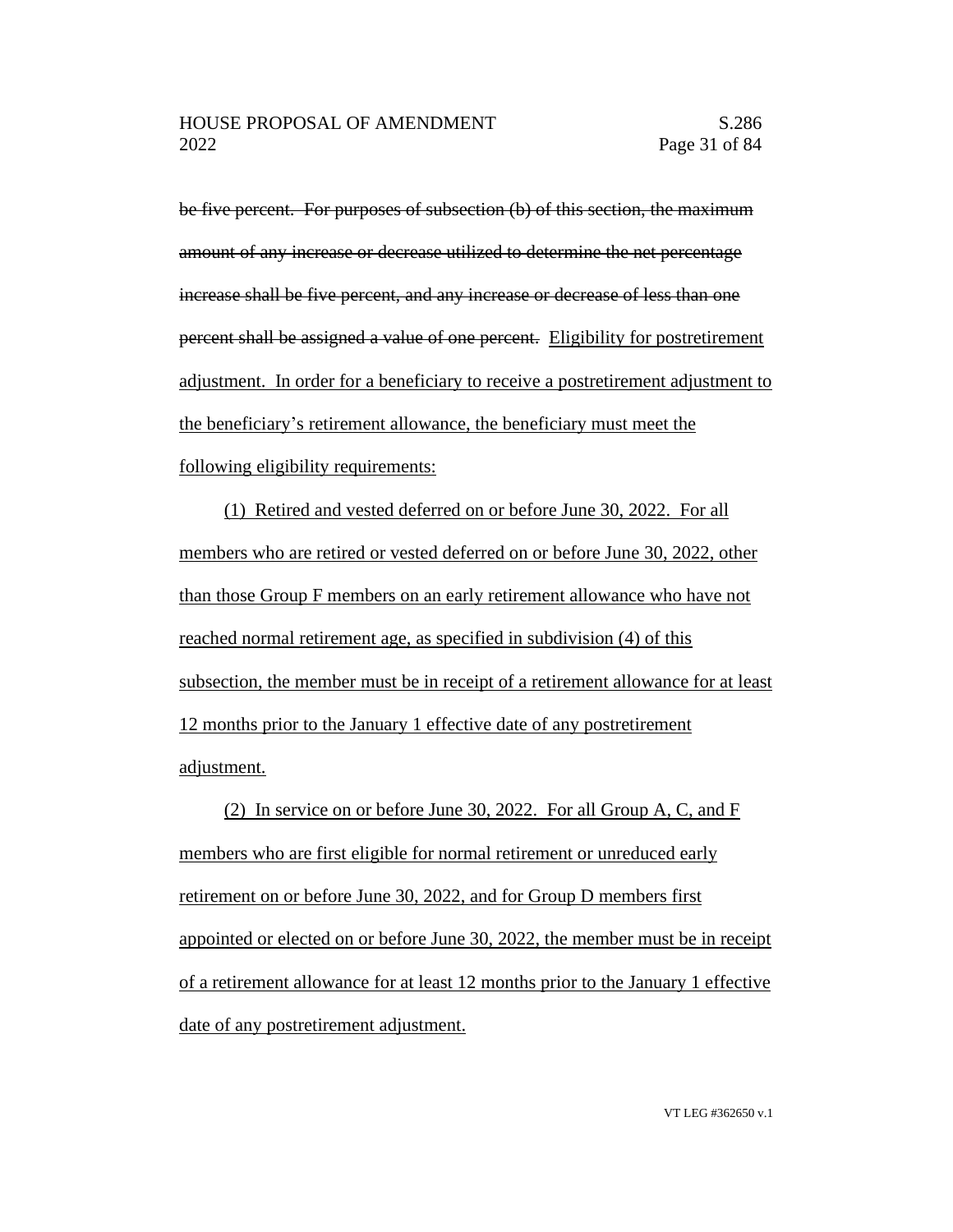(3) In service on or after July 1, 2022. For all Group A, C, F, and G members who are first eligible for normal retirement or unreduced early retirement on or after July 1, 2022, and for Group D members first appointed or elected on or after July 1, 2022, the member must be in receipt of a retirement allowance for at least 24 months prior to the January 1 effective date of any postretirement adjustment.

(4) Special rule for Group F and Group G early retirement. A Group F or Group G member in receipt of an early retirement allowance shall not receive a postretirement adjustment to the member's retirement allowance until such time as the member has reached normal retirement age, provided the member has also met the other eligibility criteria set forth in this subsection.

(d) For purposed of this section, Consumer Price Index shall mean the Northeast Region Consumer Price Index for all urban consumers, designated as "CPI-U," in the northeast region, as published by the U.S. Department of Labor, Bureau of Labor Statistics. Amount of postretirement adjustment. The postretirement adjustment for each member who meets the eligibility criteria set forth in subsection (c) of this section shall be as follows:

(1) the full amount of the net percentage increase calculated in subsection (b) of this section for the following: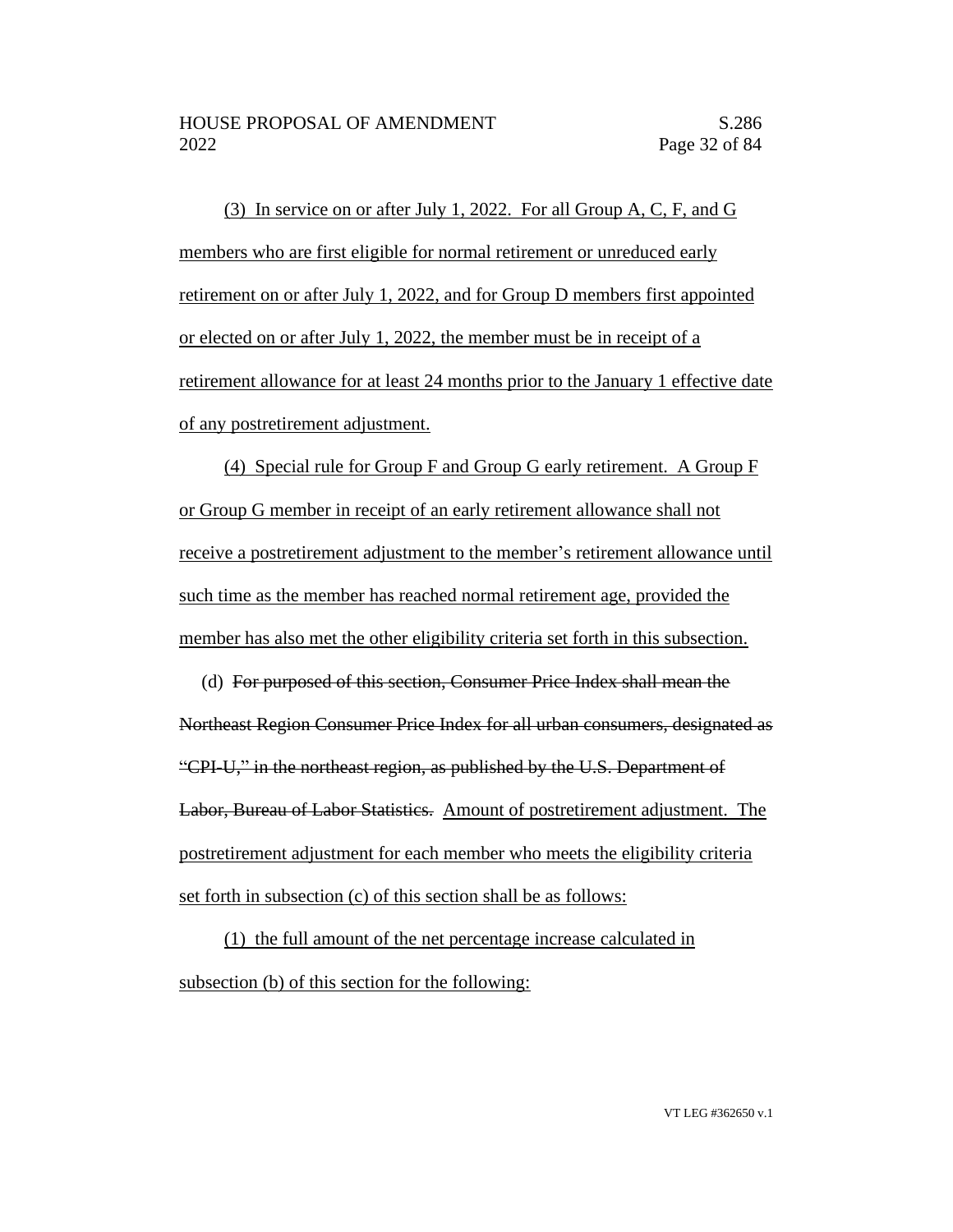(A) Group A and C members, provided that the net increase following the application of any offset as provided in this section equals or exceeds one percent;

(B) Group D members first appointed or elected on or before June 30, 2022, provided that the net increase following the application of any offset as provided in this section equals or exceeds one percent; and

(C) commencing January 1, 2014, any active contributing member of the Group F or Group G plan on or after June 30, 2008, and who retires as a Group F or Group G member on or after July 1, 2008;

(2) one-half of the net percentage increase calculated in subsection (b) of this section for Group F members who retired on or before June 30, 2008;

(3) for Group D members first appointed or elected on or after July 1, 2022, provided that the net increase following the application of any offset as provided in this section equals or exceeds one percent, the full amount of the net percentage increase calculated in subsection (b) of this section for amounts equal to or less than \$75,000.00 of annual retirement allowance and one-half the net percentage increase calculated in subsection (b) of this section for amounts \$75,000.01 or greater of annual retirement allowance.

(e) Definition. For purposes of this section:

(1) "Consumer Price Index" means the Northeast Region Consumer Price Index for all urban consumers, designated as "CPI-U," in the northeast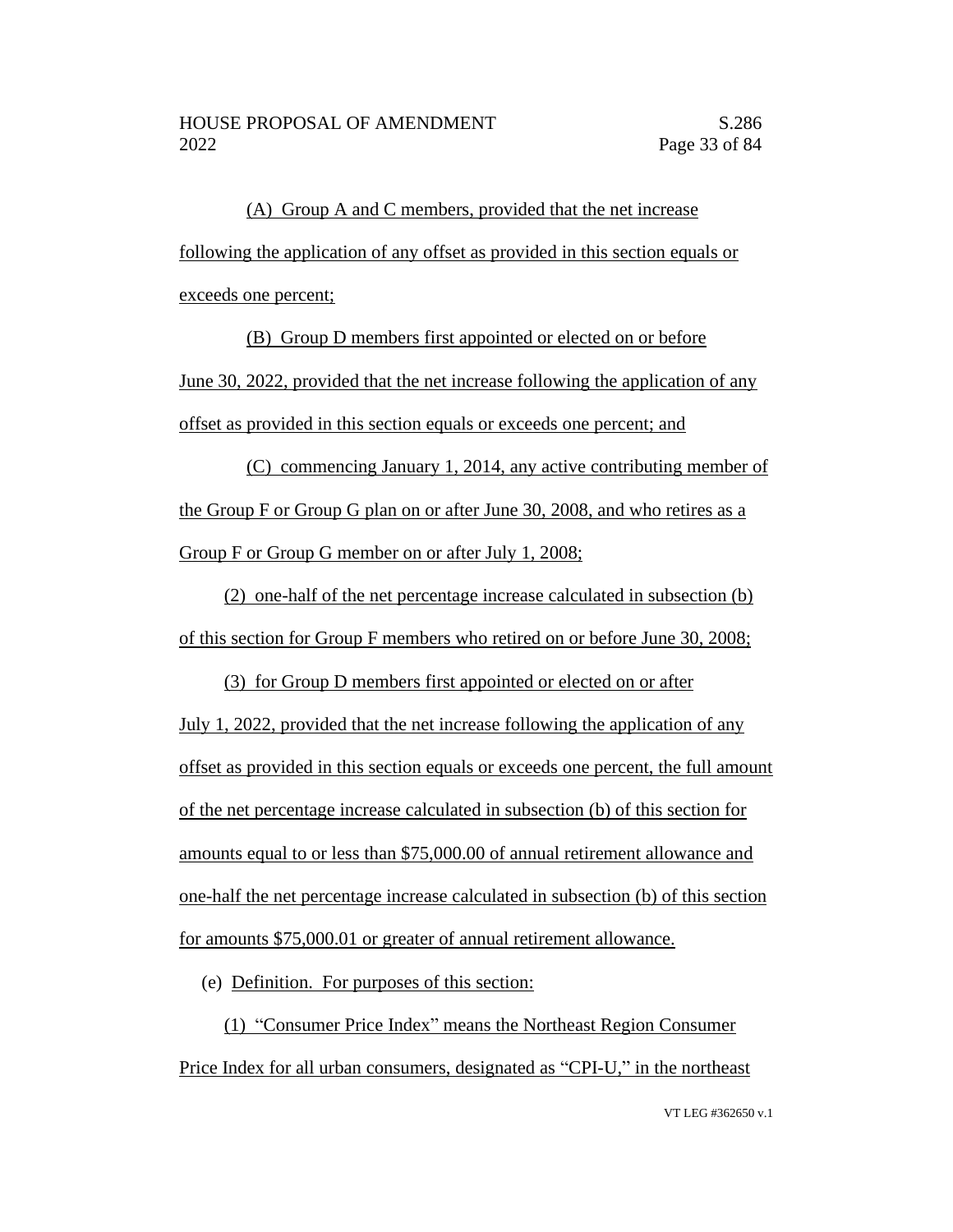region, as published by the U.S. Department of Labor, Bureau of Labor Statistics.

(2) "Vested deferred" means a member who receives a vested deferred allowance payable pursuant to subsection 465(a) of this title.

(f) Deferred vested allowance. No increase shall be made pursuant to this section in a deferred vested allowance payable pursuant to subsection 465(a) of this title prior to its commencement.

Sec. 11. 3 V.S.A. § 473 is amended to read:

§ 473. FUNDS

(a) Assets. All of the assets of the Retirement System shall be credited to the Vermont State Retirement Fund.

(b) Member contributions.

(1)(A) Allocations. Contributions deducted from the compensation of members together with any member contributions transferred thereto from the predecessor systems shall be accumulated in the Fund and separately recorded for each member. The amounts so transferred on account of Group A members shall be allocated between regular and additional contributions. The amounts so allocated as regular contributions shall be determined as if the rate of contribution of four percent has been continuously in effect in the predecessor system from which such amounts were transferred and the balance of any amount so transferred on account of any Group A member shall be

VT LEG #362650 v.1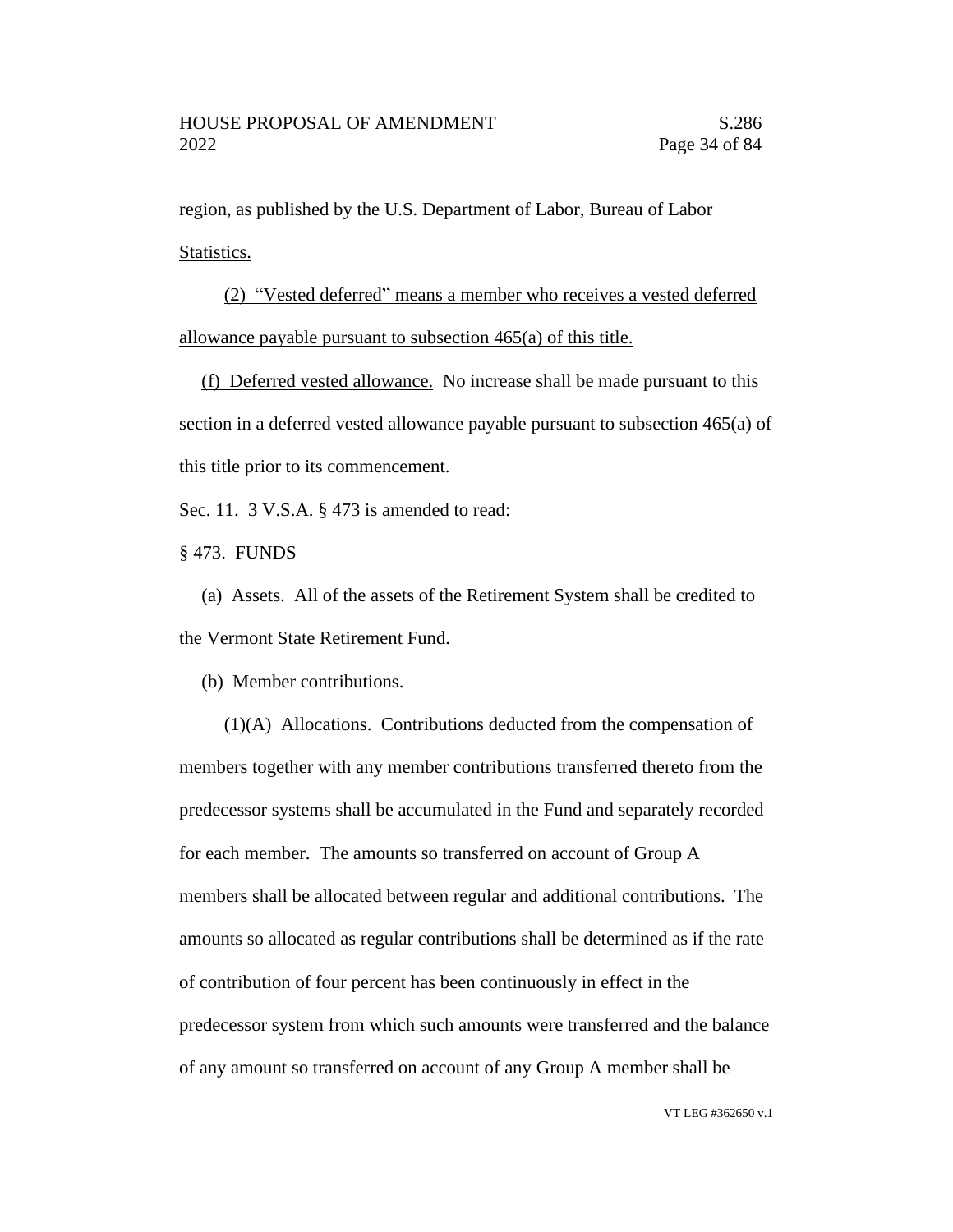deemed additional contributions. In the case of Group C members who were members as of the date of establishment and Group D members, all contributions transferred from predecessor systems shall be deemed regular contributions. Those members who, prior to the date of establishment of this system, had been contributing at a rate less than four percent shall have any benefit otherwise payable on their behalf actuarially reduced to reflect such prior contribution rate of less than four percent. Upon a member's retirement or other withdrawal from service on the basis of which a retirement allowance is payable, the member's additional contributions, with interest thereon, shall be paid as an additional allowance equal to an annuity which that is the actuarial equivalent of such amount, in the same manner as the benefit otherwise payable under the System.

(B) Periodic review. When the State Employees' Retirement System has been determined by the actuary to have assets at least equal to its accrued liability, contribution rates will be reevaluated by the actuary with a subsequent recommendation to the General Assembly. In determining the amount earnable by a member in a payroll period, the Retirement Board may consider the annual or other periodic rate of earnable compensation payable to such member on the first day of the payroll period as continuing throughout such payroll period, and it may omit deduction from compensation for any period less than a full payroll period if an employee was not a member on the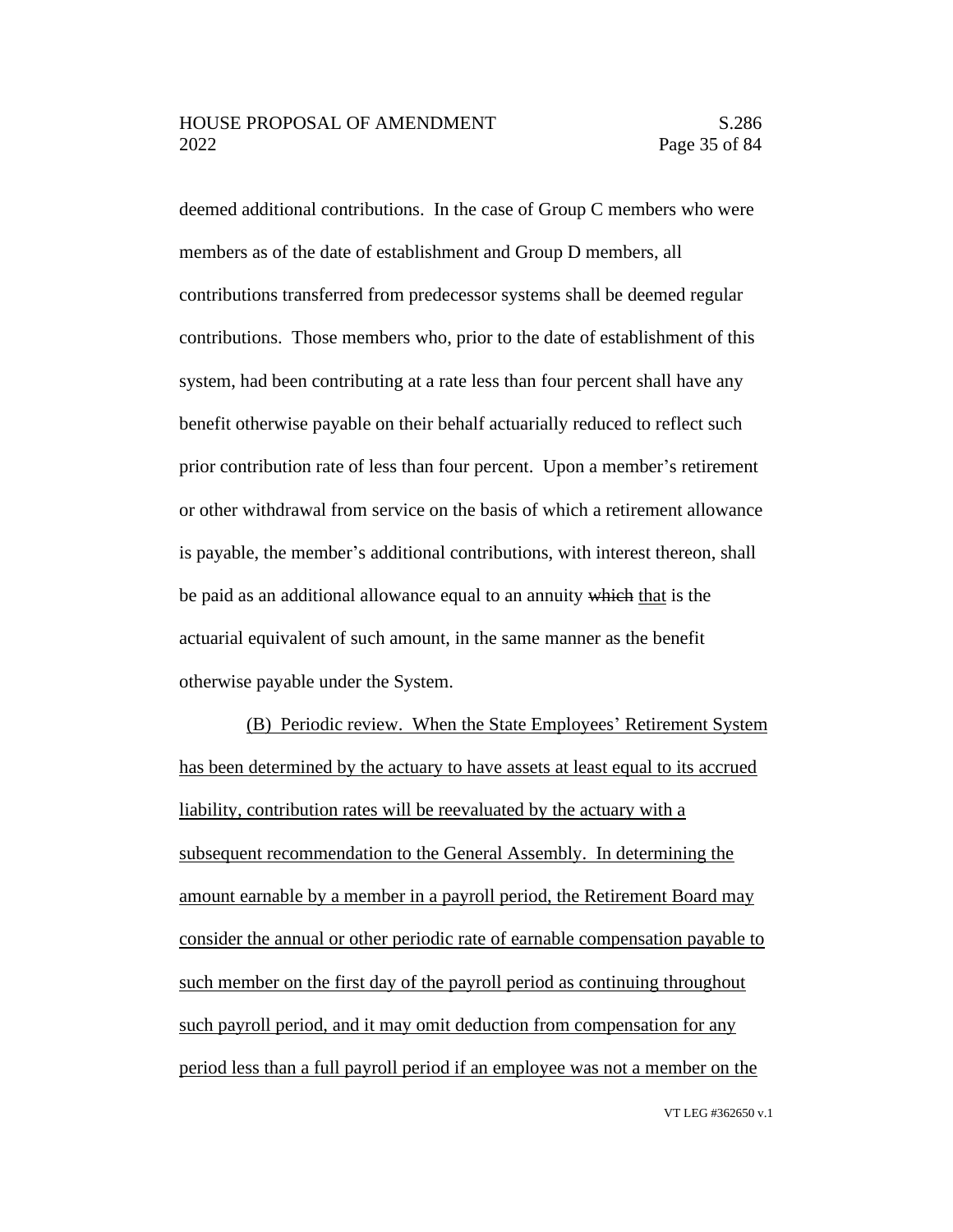first day of the payroll period, and to facilitate the making of deductions it may modify the deduction required of any member by such an amount as, on an annual basis, shall not exceed one-tenth of one percent of the annual earnable compensation upon the basis of which such deduction is to be made. Each of the amounts shall be deducted until the member retires or otherwise withdraws from service and when deducted shall be paid into the Annuity Savings Fund and shall be credited to the individual account of the member from whose compensation the deduction was made.

(2)(A) Group A members. Commencing on July 1, 2016, contributions shall be 6.55 percent of compensation for Group  $A$ ,  $D$ , and  $F$  members and 8.43 percent of compensation for Group C members. When the State Employees' Retirement System has been determined by the actuary to have assets at least equal to its accrued liability, contribution rates will be reevaluated by the actuary with a subsequent recommendation to the General Assembly. In determining the amount earnable by a member in a payroll period, the Retirement Board may consider the annual or other periodic rate of earnable compensation payable to such member on the first day of the payroll period as continuing throughout such payroll period, and it may omit deduction from compensation for any period less than a full payroll period if an employee was not a member on the first day of the payroll period, and to facilitate the making of deductions it may modify the deduction required of any member by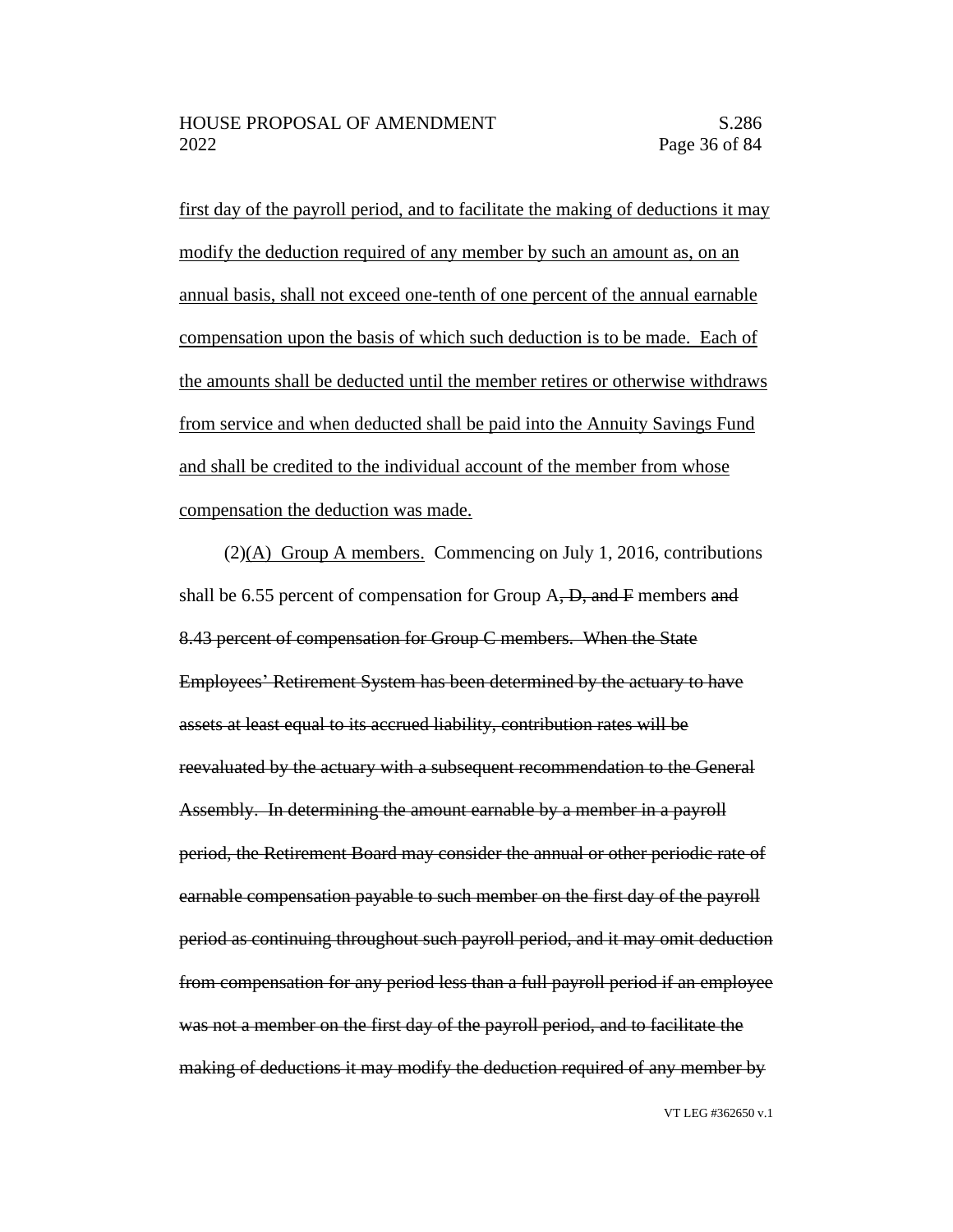such an amount as, on an annual basis, shall not exceed one-tenth of one percent of the annual earnable compensation upon the basis of which such deduction is to be made. Each of the amounts shall be deducted until the member retires or otherwise withdraws from service, and when deducted shall be paid into the Annuity Savings Fund, and shall be credited to the individual account of the member from whose compensation the deduction was made.

(B) Group C members.

(i) Commencing the first full pay period in fiscal year 2023, the contribution rate for Group C members shall be 8.93 percent of compensation.

(ii) Commencing the first full pay period in fiscal year 2024, the contribution rate for Group C members shall be 9.43 percent of compensation.

(iii) Commencing the first full pay period in fiscal year 2025 and annually thereafter, the contribution rate for Group C members shall be 9.93 percent of compensation.

(C) Group D members. Commencing on July 1, 2022, the contribution rate for Group D members shall be based on the quartile in which a member's hourly rate of pay falls. Quartiles shall be determined annually in the first full pay period of each fiscal year by the Department of Human Resources based on the hourly rate of pay by all Group D members. The contribution rates shall be based on the schedule set forth below: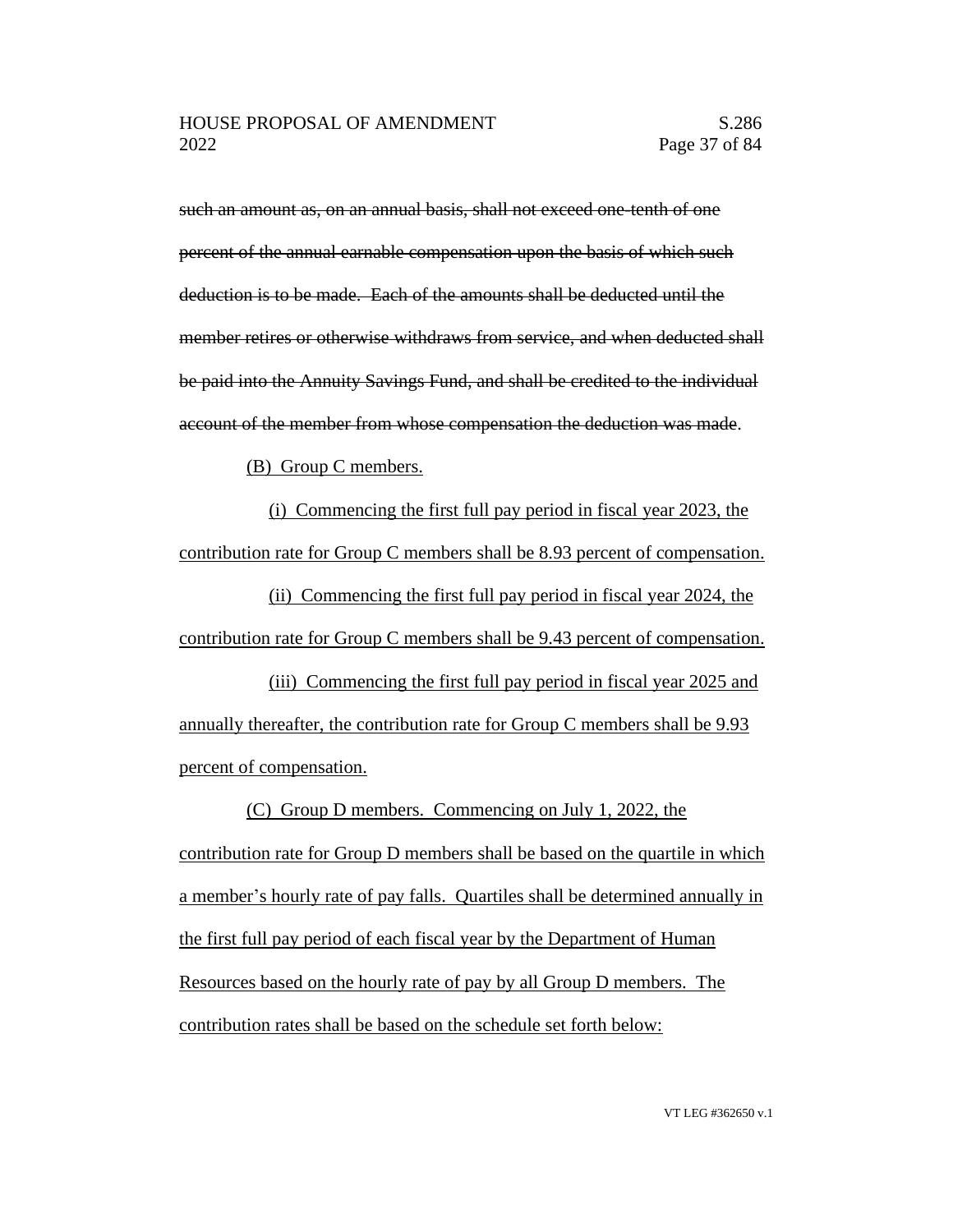(i) Based on the quartiles for the first full pay period of each fiscal year and effective the first full pay period in that fiscal year, for members who have an hourly rate of pay in any pay period below the 25th percentile of Group D member hourly rates of pay, the contribution rate shall be 6.55 percent of compensation.

(ii) Based on the quartiles for the first full pay period of each fiscal year and effective the first full pay period in that fiscal year, for members who have an hourly rate of pay in any pay period at the 25th percentile and below the 50th percentile of Group D member hourly rates of pay, the contribution rate shall be as follows:

(I) commencing in fiscal year 2023, 7.05 percent of compensation;

(II) commencing in fiscal year 2024, 7.55 percent of compensation; and

(III) commencing in fiscal year 2025 and annually thereafter, 8.05 percent of compensation.

(iii) Based on the quartiles for the first full pay period of each fiscal year and effective the first full pay period in that fiscal year, for members who have an hourly rate of pay in any pay period at the 50th percentile and below the 75th percentile of Group D member hourly rates of pay, the contribution rate shall be as follows: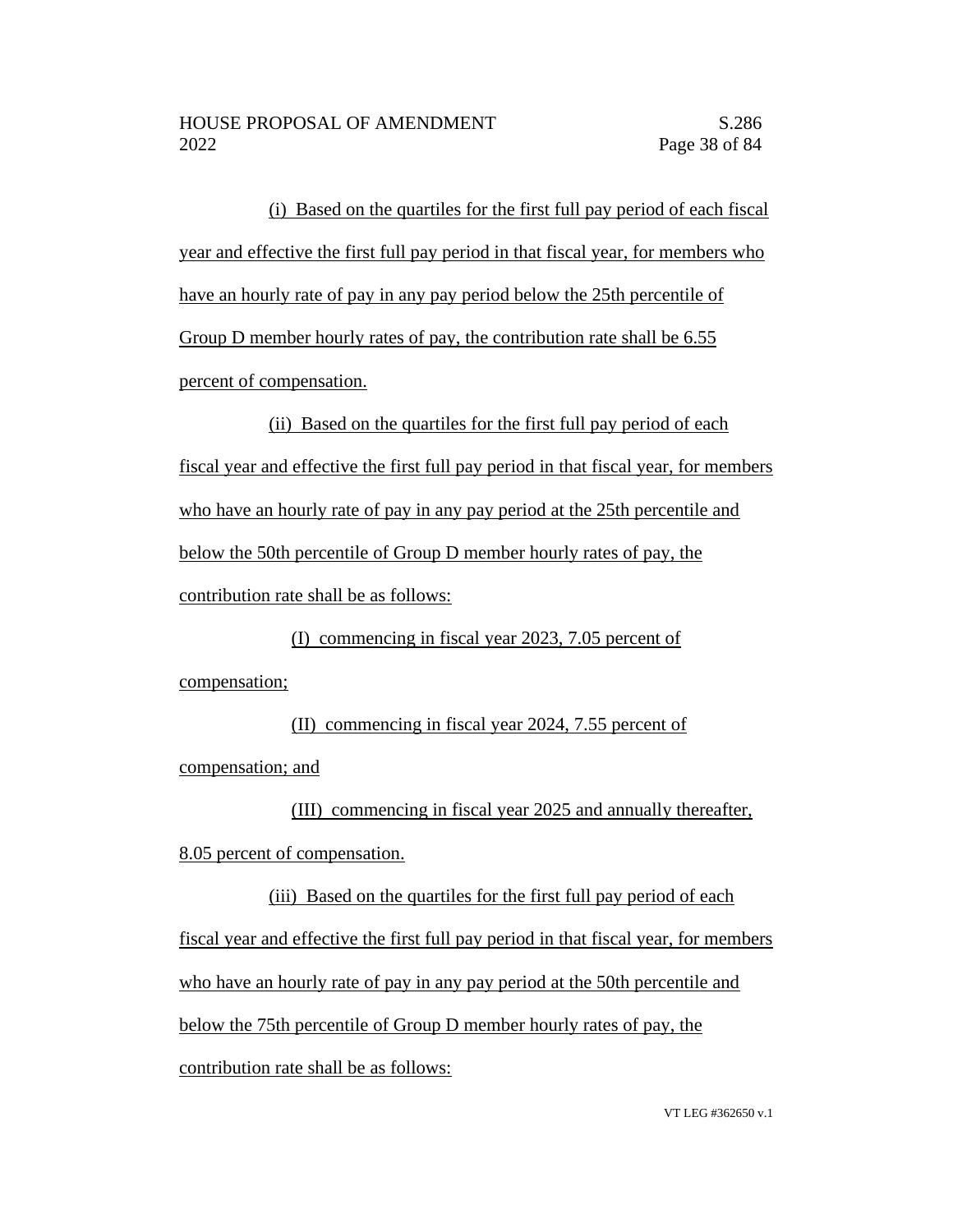#### (I) commencing in fiscal year 2023, 7.05 percent of

compensation;

(II) commencing in fiscal year 2024, 7.55 percent of compensation;

(III) commencing in fiscal year 2025, 8.05 percent of

compensation; and

(IV) commencing in fiscal year 2026 and annually thereafter,

8.55 percent of compensation.

(iv) Based on the quartiles for the first full pay period of each

fiscal year and effective the first full pay period in that fiscal year, for members

who have an hourly rate of pay in any pay period at or above the 75th

percentile of Group D member hourly rates of pay, the contribution rate shall

be as follows:

(I) commencing in fiscal year 2023, 7.05 percent of compensation;

(II) commencing in fiscal year 2024, 7.55 percent of compensation;

(III) commencing in fiscal year 2025, 8.05 percent of compensation;

(IV) commencing in fiscal year 2026, 8.55 percent of

compensation; and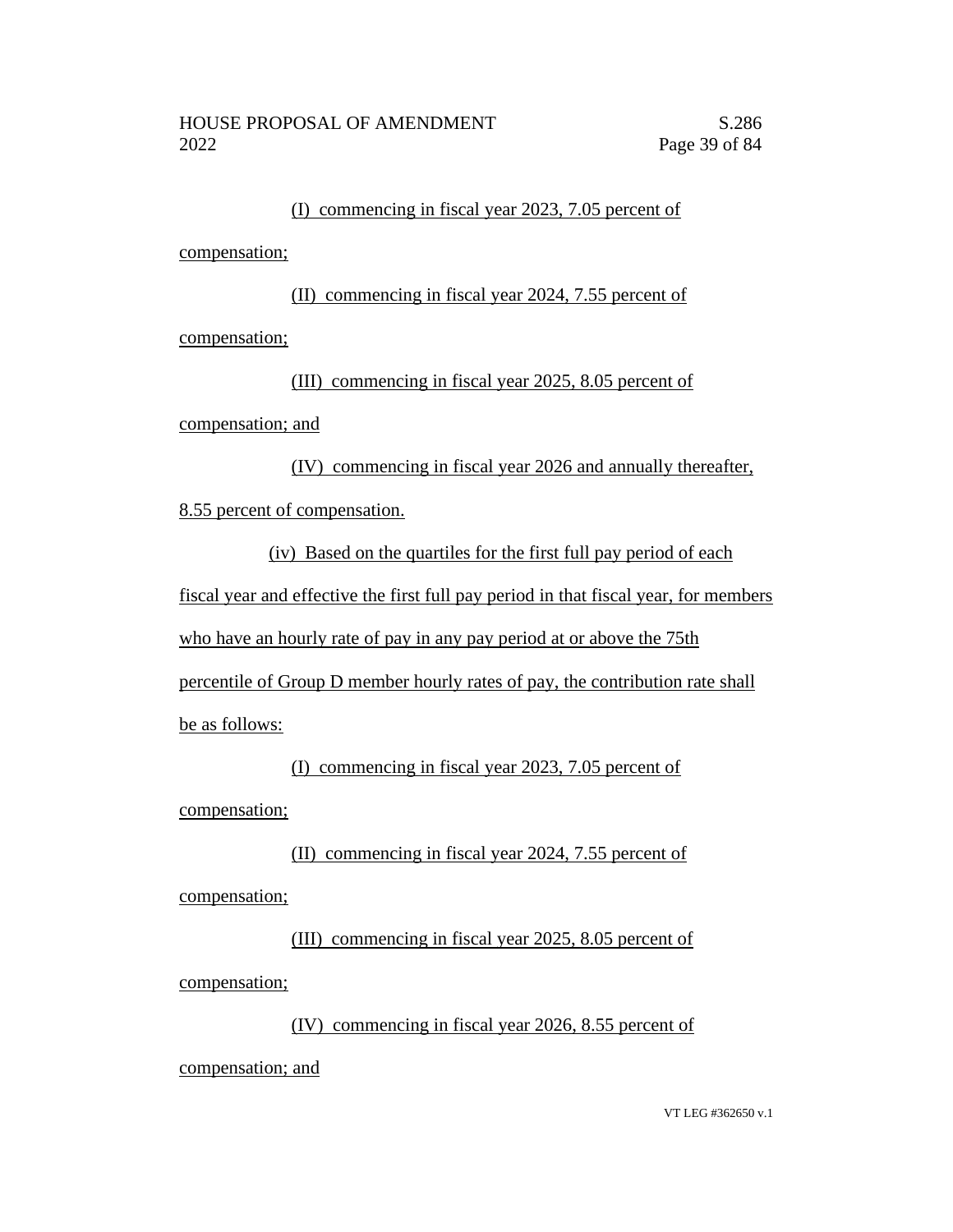(V) commencing in fiscal year 2027 and annually thereafter, 9.05 percent of compensation.

(D) Group F members. Commencing on July 1, 2022, the contribution rate for Group F members shall be based on the quartile in which a member's hourly rate of pay falls. Quartiles shall be determined annually in the first full pay period of each fiscal year by the Department of Human Resources based on the hourly rate of pay of all Group F members. The contribution rates shall be based on the schedule set forth below:

(i) Based on the quartiles for the first full pay period of each fiscal year and effective the first full pay period in that fiscal year, for members who have an hourly rate of pay in any pay period below the 25th percentile of Group F member hourly rates of pay, the contribution rate shall be 6.55 percent of compensation.

(ii) Based on the quartiles for the first full pay period of each fiscal year and effective the first full pay period in that fiscal year, for members who have an hourly rate of pay in any pay period at the 25th percentile and below the 50th percentile of Group F member hourly rates of pay, the contribution rate shall be as follows:

(I) commencing in fiscal year 2023, 7.05 percent of compensation;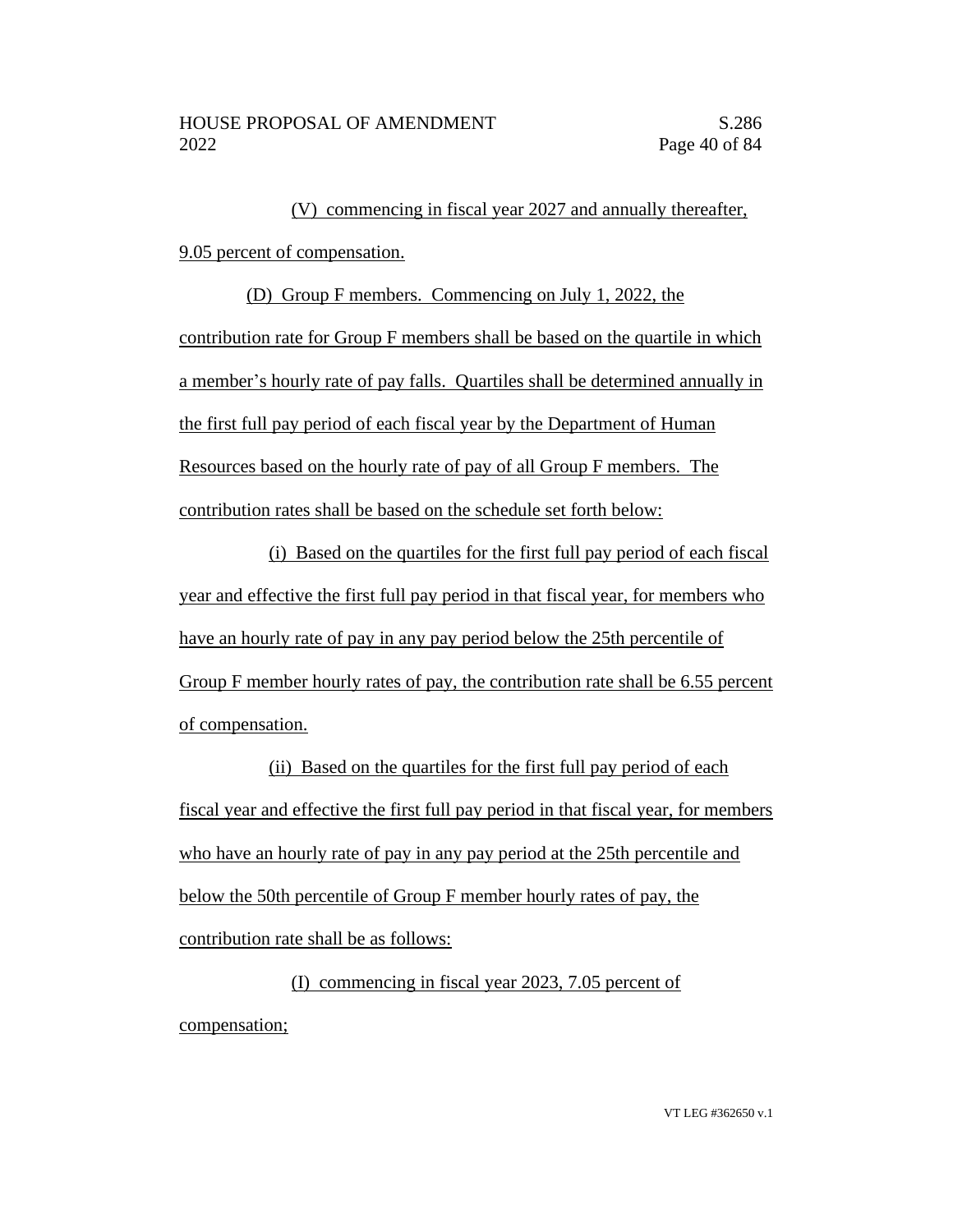### (II) commencing in fiscal year 2024, 7.55 percent of

compensation; and

(III) commencing in fiscal year 2025 and annually thereafter, 8.05 percent of compensation.

(iii) Based on the quartiles for the first full pay period of each fiscal year and effective the first full pay period in that fiscal year, for members who have an hourly rate of pay in any pay period at the 50th percentile and below the 75th percentile of Group F member hourly rates of pay, the contribution rate shall be as follows:

(I) commencing in fiscal year 2023, 7.05 percent of

compensation;

### (II) commencing in fiscal year 2024, 7.55 percent of

compensation;

(III) commencing in fiscal year 2025, 8.05 percent of compensation; and

(IV) commencing in fiscal year 2026 and annually thereafter,

8.55 percent of compensation.

(iv) Based on the quartiles for the first full pay period of each fiscal year and effective the first full pay period in that fiscal year, for members who have an hourly rate of pay in any pay period at or above the 75th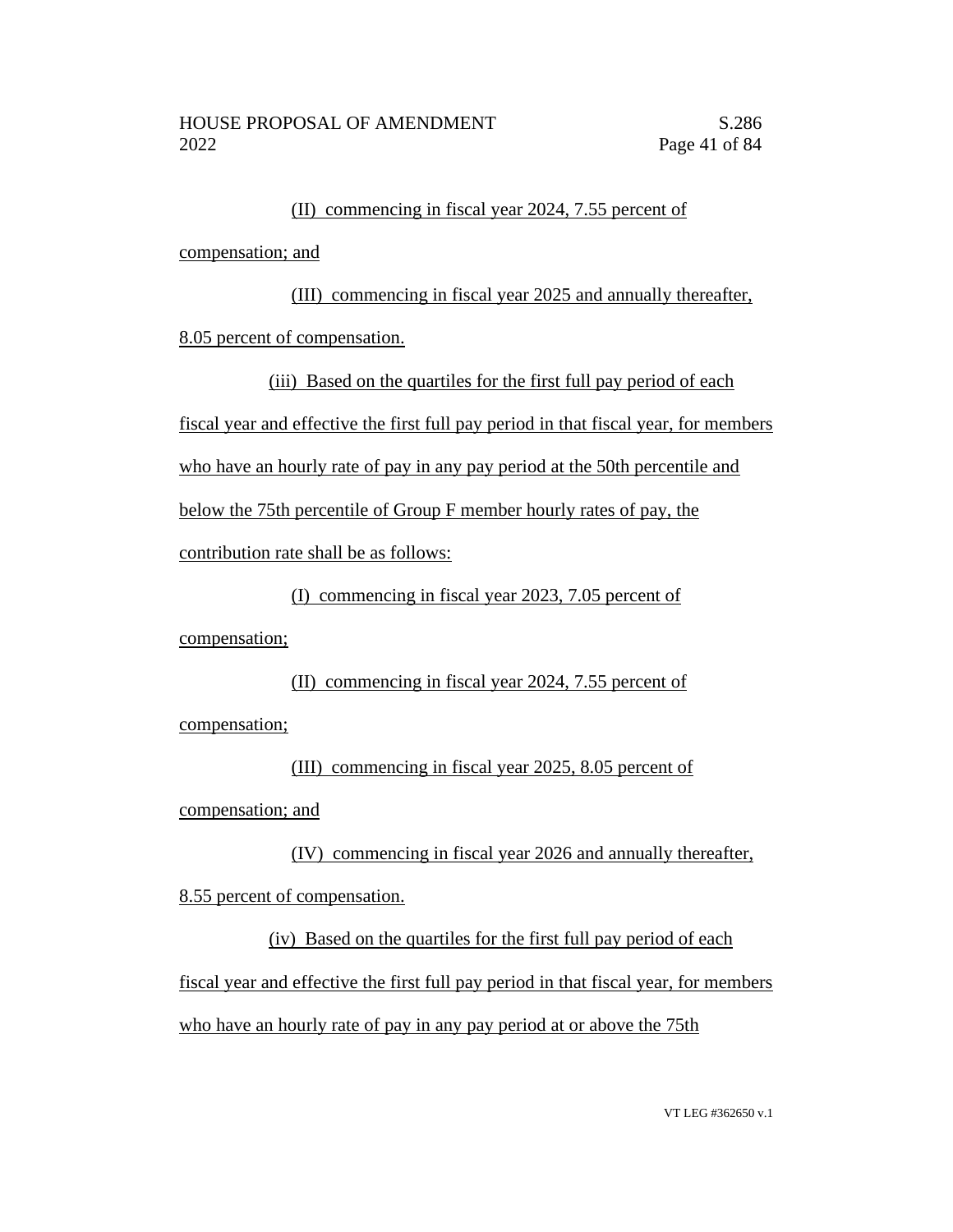percentile of Group F member hourly rates of pay, the contribution rate shall be as follows:

(I) commencing in fiscal year 2023, 7.05 percent of compensation; (II) commencing in fiscal year 2024, 7.55 percent of

compensation;

(III) commencing in fiscal year 2025, 8.05 percent of compensation;

(IV) commencing in fiscal year 2026, 8.55 percent of compensation; and

(V) commencing in fiscal year 2027 and annually thereafter, 9.05 percent of compensation.

(E) Group G members. Commencing on July 1, 2023, the contribution rate for Group G members shall be based on the quartile in which a member's hourly rate of pay falls. Quartiles shall be determined annually in the first full pay period of each fiscal year by the Department of Human Resources based on the hourly rate of pay of all Group G members. The contribution rates shall be based on the schedule set forth below:

(i) Based on the quartiles for the first full pay period of each fiscal year and effective the first full pay period in that fiscal year, for members who have an hourly rate of pay in any pay period below the 25th percentile of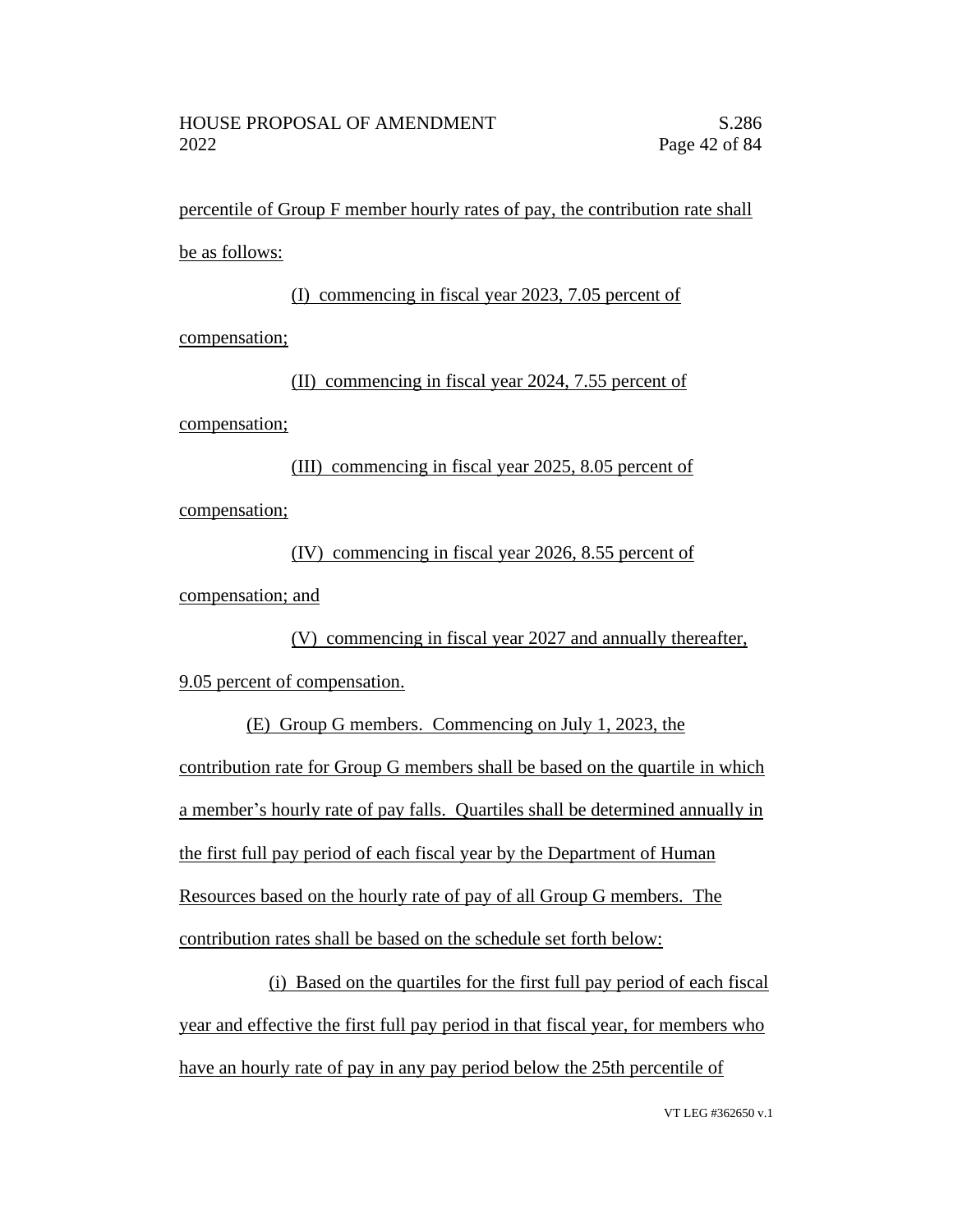Group G member hourly rates of pay, the contribution rate shall be 11.23 percent of compensation.

(ii) Based on the quartiles for the first full pay period of each fiscal year and effective the first full pay period in that fiscal year, for members who have an hourly rate of pay in any pay period at the 25th percentile and below the 50th percentile of Group G member hourly rates of pay, the contribution rate shall be as follows:

(I) commencing in fiscal year 2024, 12.23 percent of

compensation; and

(II) commencing in fiscal year 2025 and annually thereafter,

12.73 percent of compensation.

(iii) Based on the quartiles for the first full pay period of each fiscal year and effective the first full pay period in that fiscal year, for members who have an hourly rate of pay in any pay period at the 50th percentile and below the 75th percentile of Group G member hourly rates of pay, the contribution rate shall be as follows:

(I) commencing in fiscal year 2024, 12.23 percent of compensation;

(II) commencing in fiscal year 2025, 12.73 percent of compensation; and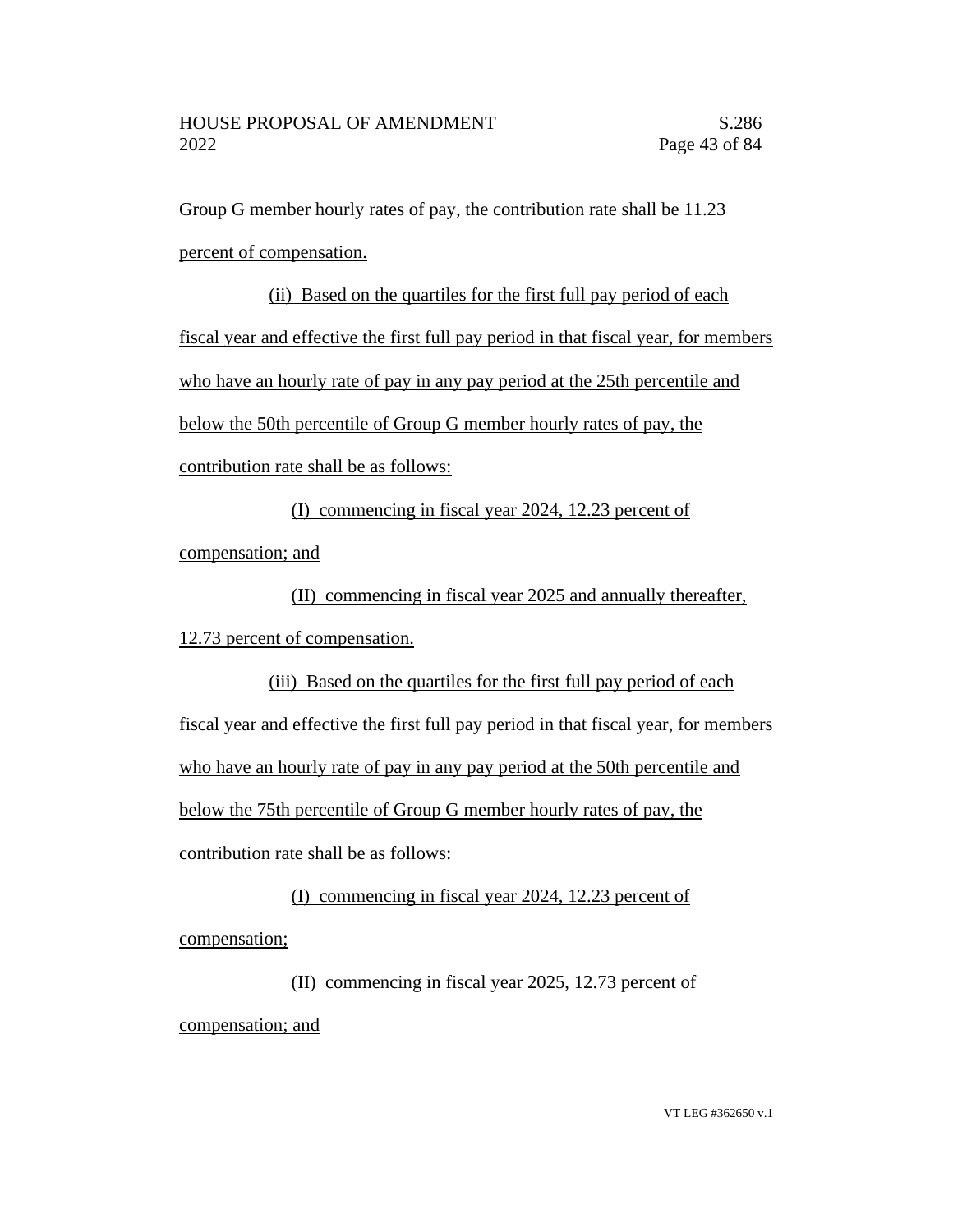#### (III) commencing in fiscal year 2026 and annually thereafter,

#### 13.23 percent of compensation.

(iv) Based on the quartiles for the first full pay period of each fiscal year and effective the first full pay period in that fiscal year, for members who have an hourly rate of pay in any pay period at or above the 75th percentile of Group G member hourly rates of pay, the contribution rate shall be as follows:

(I) commencing in fiscal year 2024, 12.23 percent of compensation;

(II) commencing in fiscal year 2025, 12.73 percent of

compensation;

(III) commencing in fiscal year 2026, 13.23 percent of compensation; and

(IV) commencing in fiscal year 2027 and annually thereafter, 13.73 percent of compensation.

(3) Deductions. The deductions provided for herein shall be made notwithstanding that the minimum compensation provided for by law for any member shall be reduced thereby. Every member shall be deemed to consent and agree to the deductions made and provided herein and shall receipt for full compensation, and payment of compensation less such deduction shall be a full and complete discharge and acquittance of all claims and demands whatsoever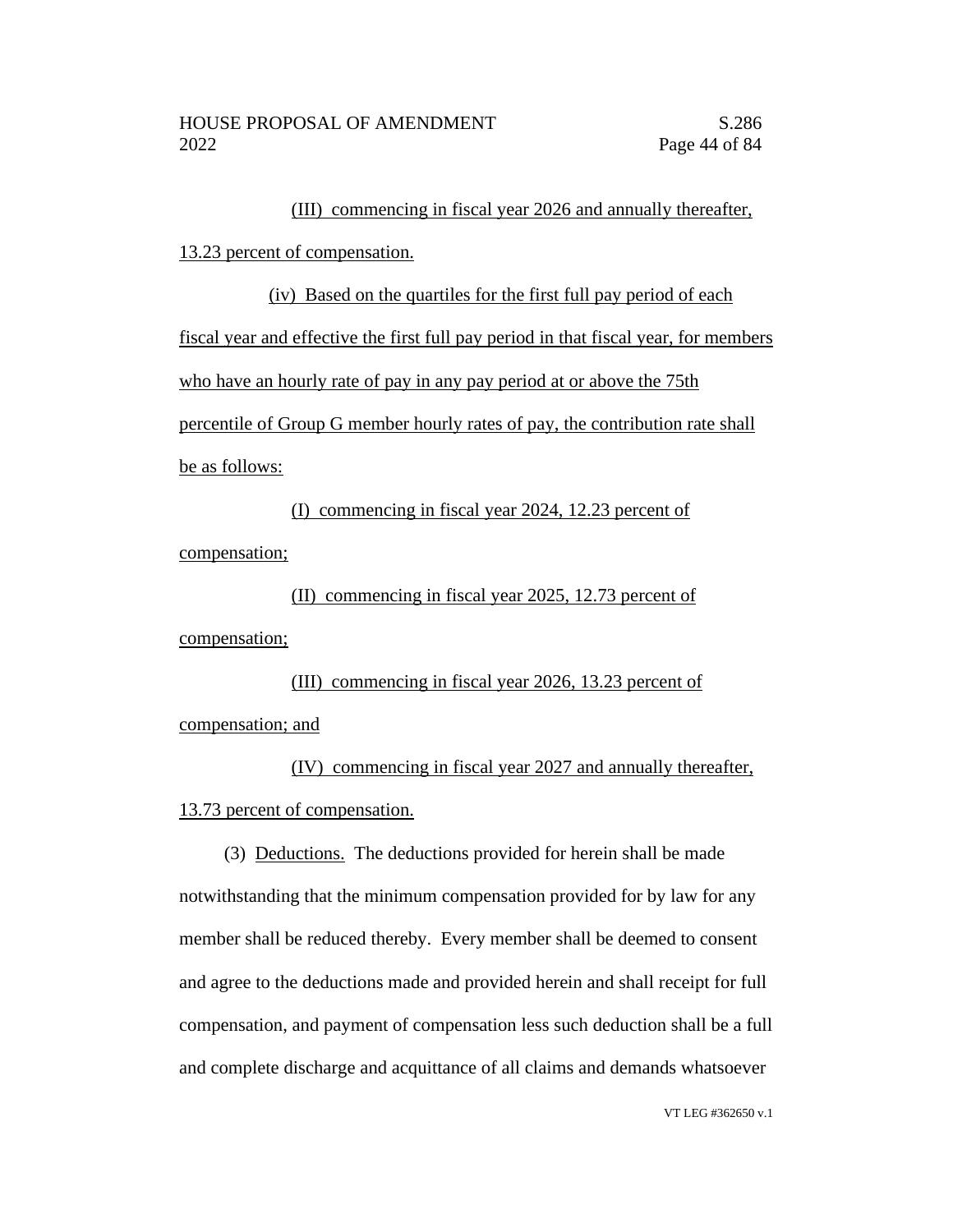for the services rendered by such person during the period covered by such payment, except as to the benefits provided under this subchapter.

(4) Additional contributions. Subject to the approval of the Retirement Board, in addition to the contributions deducted from compensation as hereinbefore provided, any member may redeposit in the Fund by a single payment or by an increased rate of contribution an amount equal to the total amount which that the member previously withdrew from this System or one of the predecessor systems; or any member may deposit therein by a single payment or by an increased rate of contribution an amount computed to be sufficient to purchase an additional annuity which that, together with prospective retirement allowance, will provide for the member a total retirement allowance not in excess of one-half of average final compensation at normal retirement date, with the exception of Group D members for whom creditable service shall be restored upon redeposits of amounts previously withdrawn from the System, or for whom creditable service shall be granted upon deposit of amounts equal to what would have been paid if payment had been made during any period of service during which such a member did not contribute. Such additional amounts so deposited shall become a part of the member's accumulated contributions as additional contributions.

(5) Beneficiaries. The contributions of a member and such interest as may be allowed thereon which that are withdrawn by the member or paid to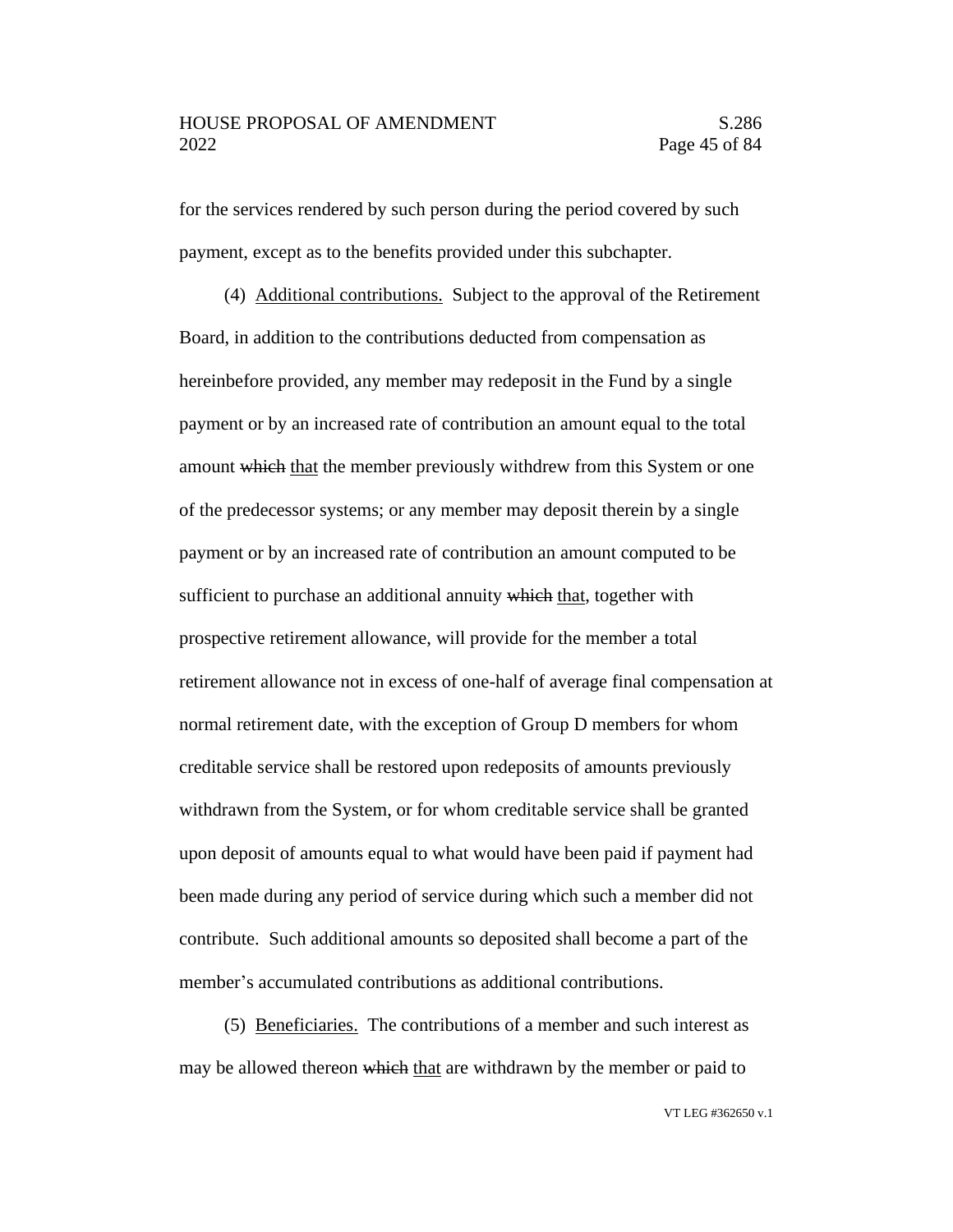the member estate or to a designated beneficiary in event of the member's death, shall be paid from the Fund.

(6) Scope. Contributions required under this subsection shall be limited to contributions from Group A, Group C, Group D, and Group F, and Group G members.

(7) [Repealed.]

(c) Employer contributions, earnings, and payments.

\* \* \*

(8) Annually, the Board shall certify an amount to pay the annual

actuarially determined employer contribution, as calculated in this subsection, and additional amounts as follows:

(A) in fiscal year 2024, the amount of \$9,000,000.00;

(B) in fiscal year 2025, the amount of \$12,000,000.00; and

(C) in fiscal year 2026 and in any year thereafter when the Fund is

calculated to have a funded ratio of less than 90 percent, the amount of

\$15,000,000.00.

\* \* \*

Sec. 12. 3 V.S.A. § 477a is amended to read:

§ 477a. ELECTIONS

\* \* \*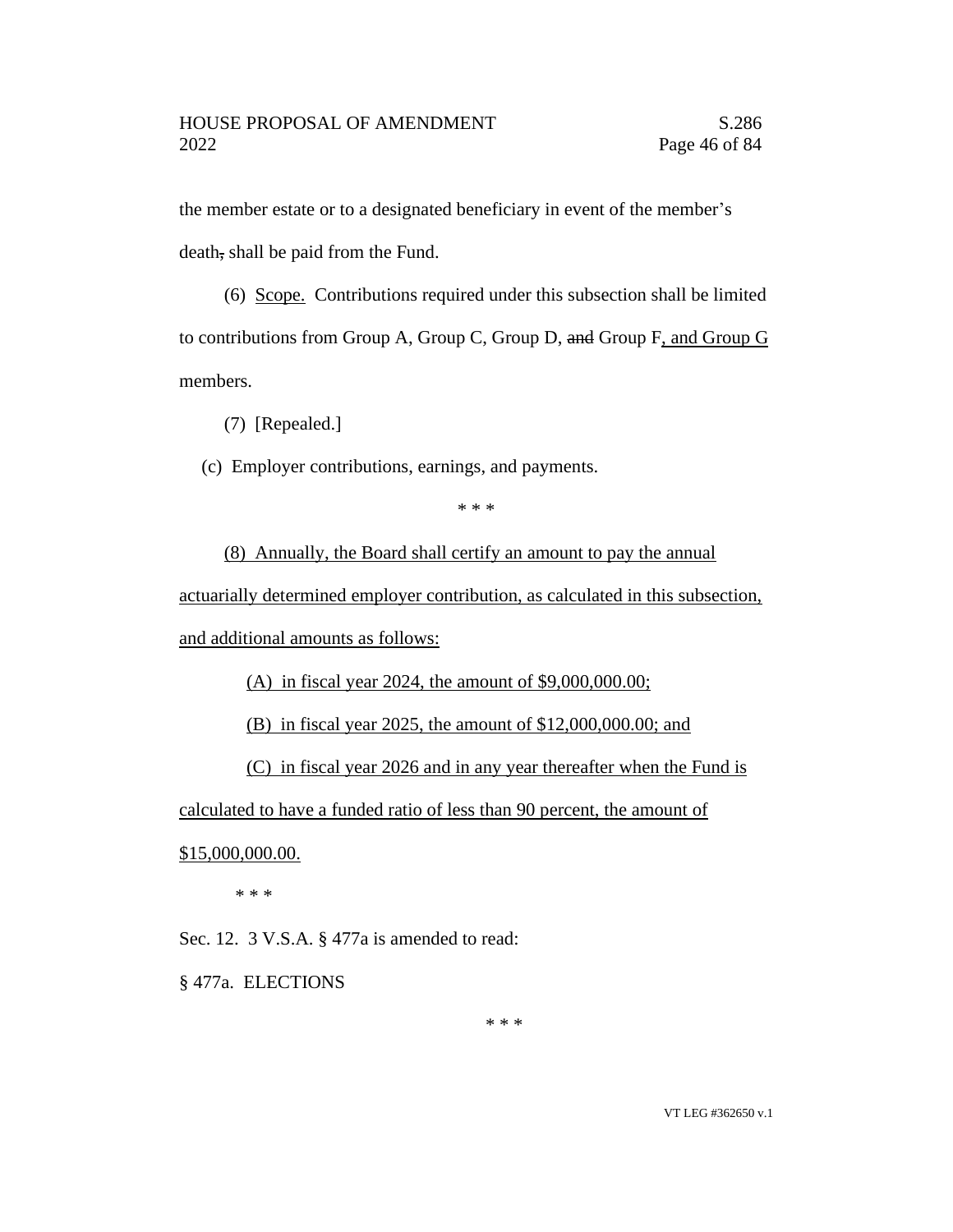(h) When a Group F member has a minimum of 25 years of creditable service, he or she the member may elect to purchase up to five years of additional service credit. A member who makes an election under this subsection shall deposit in the fund by a single contribution, an amount computed at regular interest to be sufficient to provide at normal retirement an annuity equal to 1-2/3 percent of the member's average final compensation multiplied by the number of years purchased.

Sec. 13. 3 V.S.A. § 479 is amended to read:

#### § 479. GROUP INSURANCE

(a) As provided under section 631 of this title, a member who is insured by the respective group insurance plans immediately preceding the member's effective date of retirement shall be entitled to continuation of group insurance as follows:

(1)(A) coverage in the group medical benefit plan provided by the State of Vermont for active State employees; or

(B) for a Group F and Group G plan member first included in the membership of the system on or after July 1, 2008, coverage in the group medical benefit plan offered by the State of Vermont for active State employees and pursuant to the following, provided: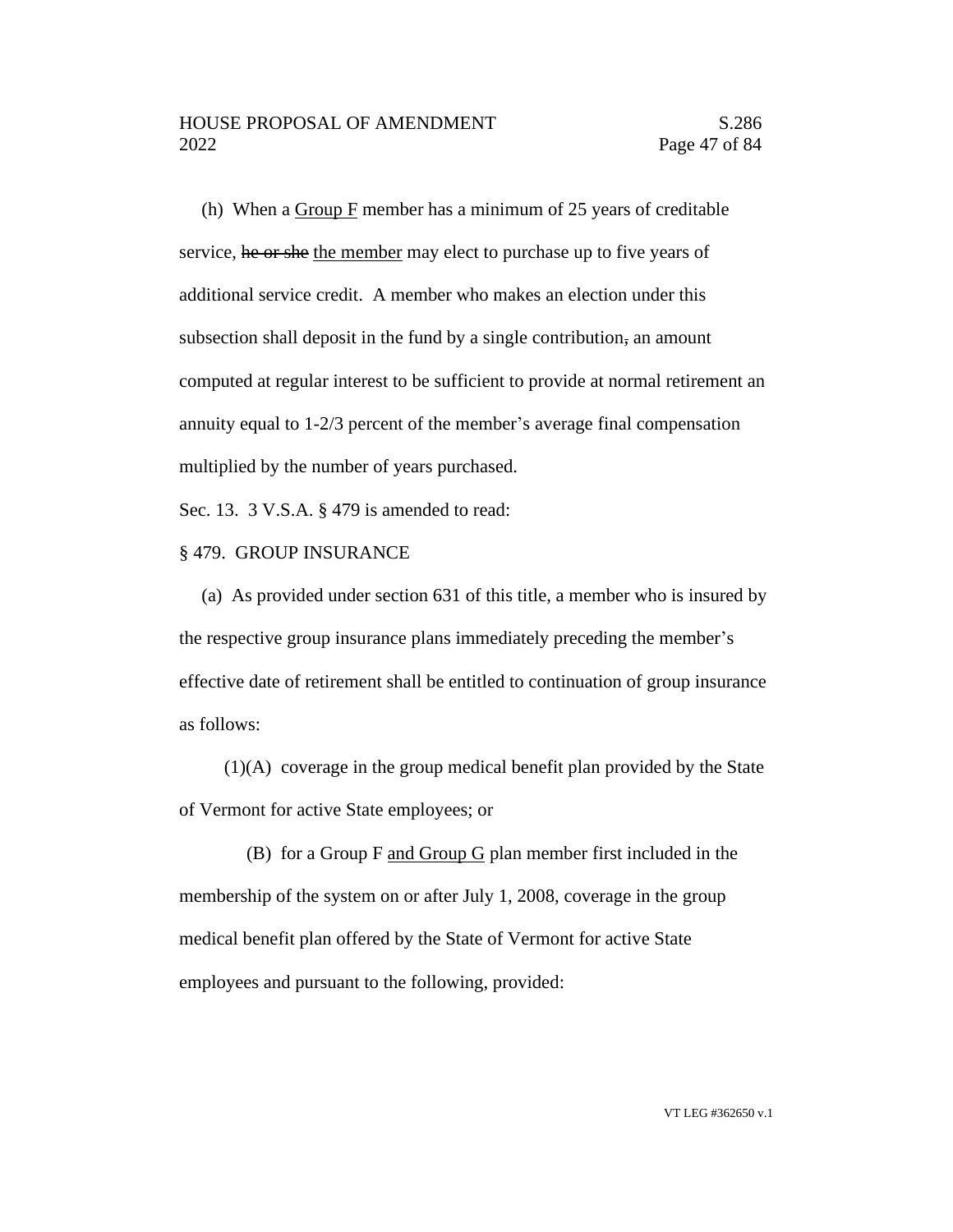(i) a member who has completed five years and less than 10 years of creditable service at his or her the member's retirement shall pay the full cost of the premium;

(ii) a member who has completed 10 years and less than 15 years of creditable service at his or her the member's retirement shall pay 60 percent of the cost of the premium;

(iii) a member who has completed 15 years and less than 20 years of creditable service at his or her retirement shall pay 40 percent of the cost of the premium;

(iv) a member who has completed 20 years or more of creditable service at his or her retirement shall pay 20 percent of the cost of the premium; and

(2) members who have completed 20 years of creditable service at their effective date of retirement shall be entitled to the continuation of life insurance in the amount of \$10,000.00.

\* \* \*

(g) A member of the Group F or Group G plan who is first included in the membership of the System on or after July 1, 2008, who separates from service prior to being eligible for retirement benefits under this chapter, who has at least 20 years of creditable service, and who participated in the group medical benefit plan at the time of separation from service shall have a one-time option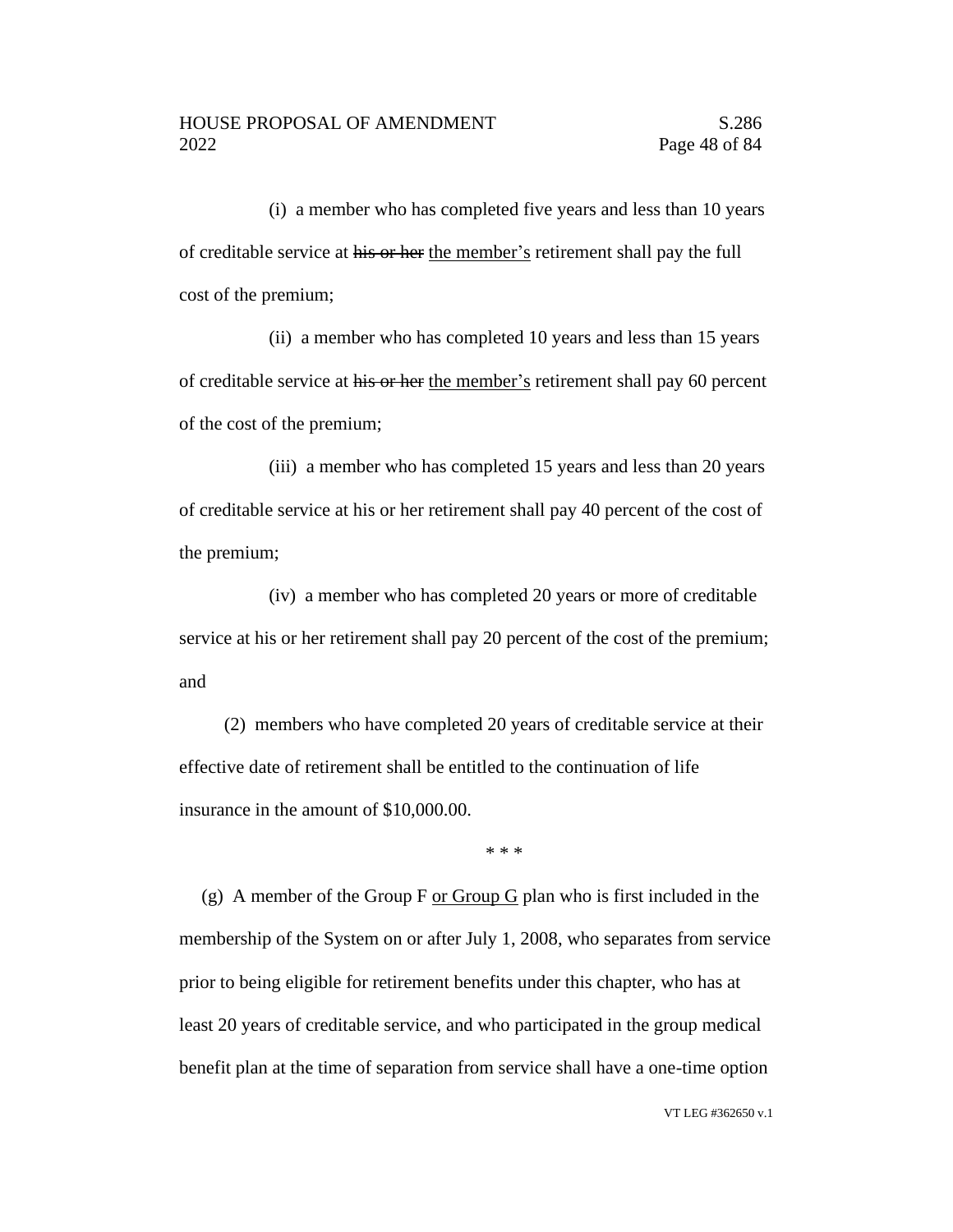at the time retirement benefits commence to reinstate the same level of coverage, in the group medical benefit plan provided by the State of Vermont for active State employees, that existed at the date of separation from service. Premiums for the plan shall be prorated between the retired member and the Retirement System pursuant to subsection 479(a) of this title.

\* \* \*

### Sec. 14. ONE-TIME IRREVOCABLE ELECTION FOR CERTAIN

#### CORRECTIONS WORKERS

(a) On or before September 15, 2022, the Department of Human Resources, in consultation with the State Treasurer's office, shall establish a list of positions eligible for Group G of the Vermont State Employees' Retirement System. The list of Group G-eligible positions shall be limited to the following State employees:

(1) facility employees of the Department of Corrections;

(2) Department of Corrections employees who provide direct security

and treatment services to offenders under supervision in the community;

(3) employees of a facility for justice-involved youth; and

(4) employees of the Vermont State Hospital or its successor in interest, who provide direct patient care.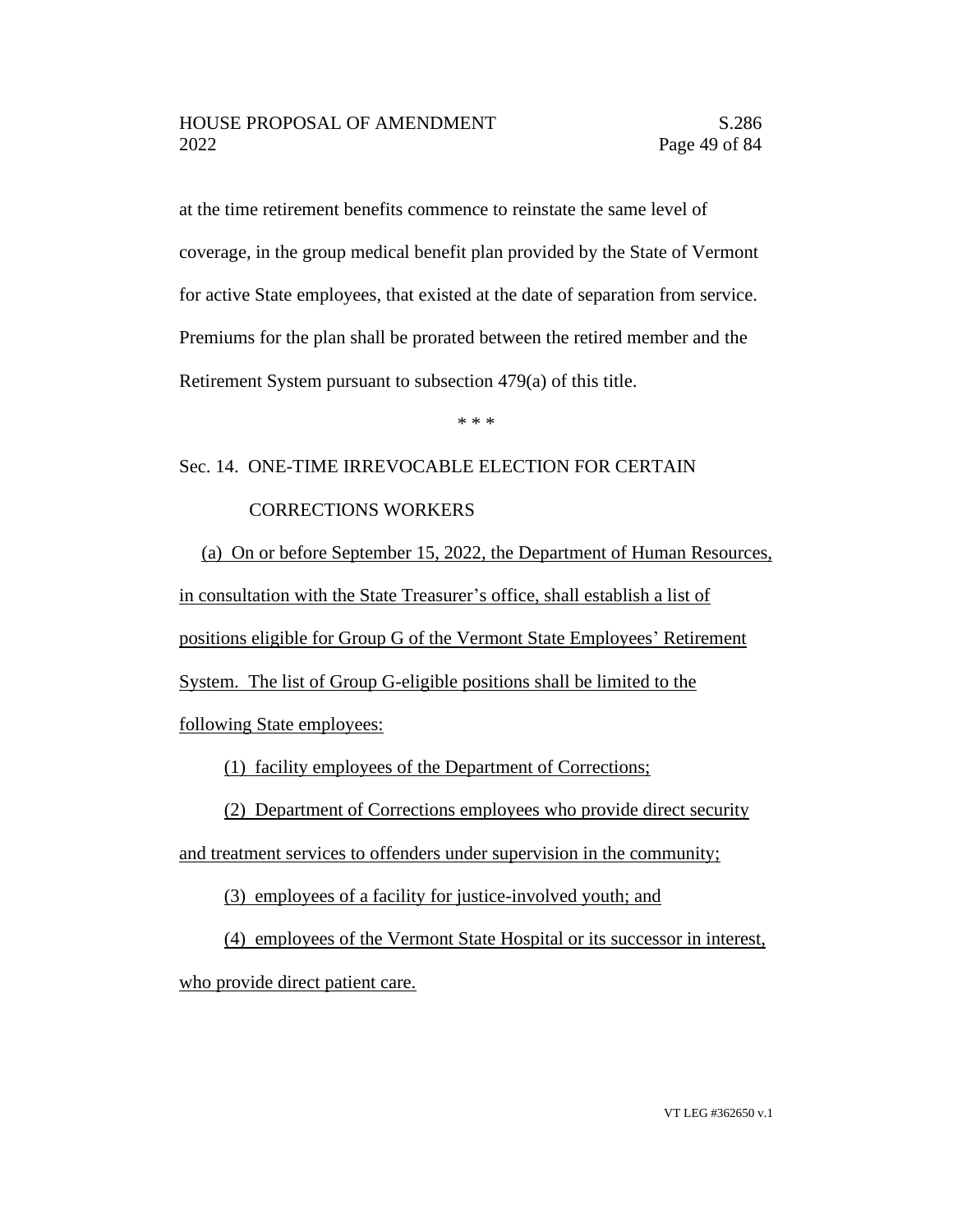(b) It is the intent of the General Assembly that Group G-eligible positions include those positions that are currently eligible for unreduced early retirement pursuant to 3 V.S.A. § 459(d)(2).

(c) In establishing any new corrections position on and after July 1, 2023, the Department of Human Resources shall identify that position as eligible for either Group G, pursuant to the criteria set forth in subsection (a), or Group F.

(d)(1) Each person employed in a Group G-eligible position on or before June 30, 2023 shall have a one-time option to transfer to the Group G plan pursuant to the following schedule:

(A) For Group G-eligible employees who are employed on or before March 31, 2023, election to join Group G under this subsection (d) shall be made on or before June 1, 2023.

(B) For Group G-eligible employees who are first employed on or after April 1, 2023, election to join Group G under this subsection (d) shall be made not more than 60 days from the employee's date of hire.

(2) Election to join the Group G plan under this subsection shall be irrevocable.

(e) The effective date of participation in a new group plan for those employees covered under this section and who elect to transfer shall be the first full pay period in fiscal year 2024. All past service accrued through the date of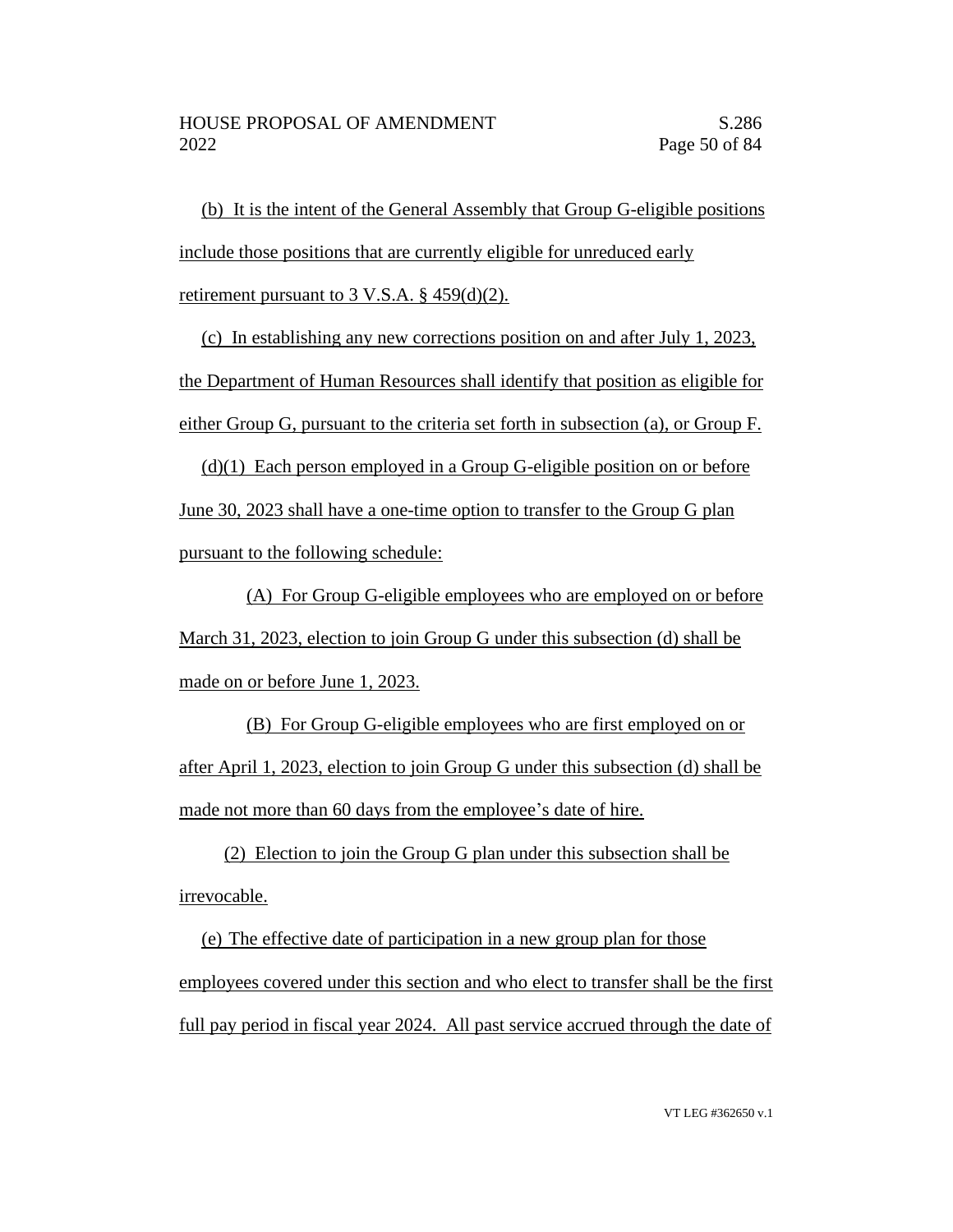transfer shall be calculated based upon the plan in which it was accrued, with all provisions and penalties, if applicable, applied.

\* \* \* Other Postemployment Benefits \* \* \*

Sec. 15. 3 V.S.A. § 479a is amended to read:

§ 479a. STATE EMPLOYEES' POSTEMPLOYMENT BENEFITS TRUST FUND

\* \* \*

(b) Into the Benefits Fund shall be deposited:

(1) all assets remitted to the State as a subsidy on behalf of the members of the Vermont State Employees' Retirement System for employer-sponsored qualified prescription drug plans pursuant to the Medicare Prescription Drug Improvement and Modernization Act of 2003, except that any subsidy received from an Employer Group Waiver Program is not subject to this requirement;

(2) any appropriations by the General Assembly for the purposes of paying current and future retiree postemployment benefits for members of the Vermont State Employees' Retirement System; and

(3) amounts contributed or otherwise made available by members of the System or their beneficiaries for the purpose of paying current or future postemployment benefits costs; and

(4) any monies pursuant to subsection (e) of this section.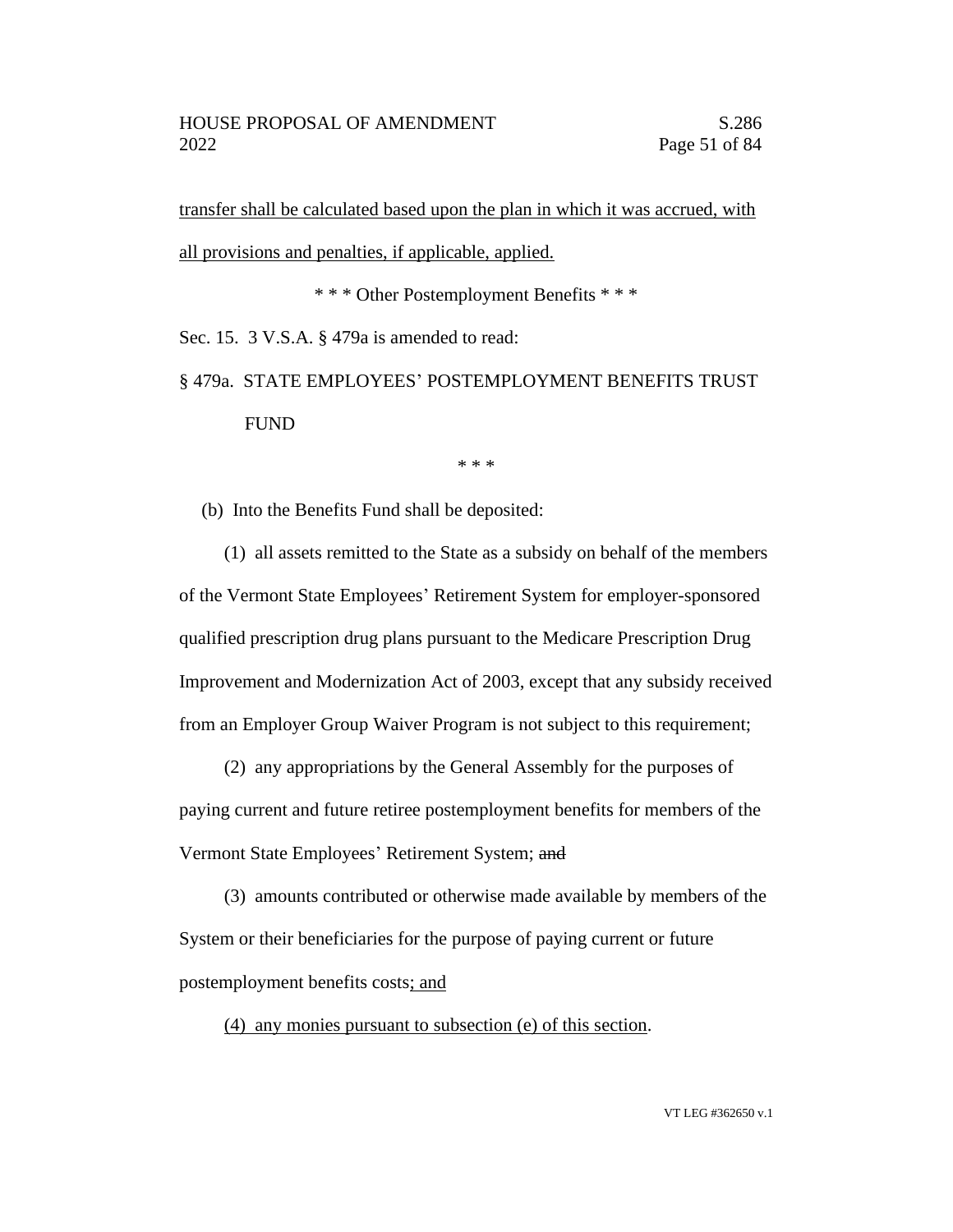(c) The Benefits Fund shall be administered by the State Treasurer. The Treasurer may invest monies in the Benefits Fund in accordance with the provisions of 32 V.S.A. § 434 or, in the alternative, may enter into an agreement with the Commission to invest such monies in accordance with the standards of care established by the prudent investor rule under 14A V.S.A. § 902, in a manner similar to the Committee's Commission's investment of retirements retirement system monies. All balances in the Benefits Fund at the end of the fiscal year shall be carried forward. Interest earned shall remain in the Benefits Fund. The Treasurer's annual financial report to the Governor and the General Assembly shall contain an accounting of receipts, disbursements, and earnings of the Benefits Fund.

\* \* \*

#### (e) State Contribution.

(1) Beginning on July 1, 2022 and annually thereafter, the State shall make annual contributions to the Benefits Fund known as the "normal contribution" and the "accrued liability contribution," each of which shall be fixed on the basis of the liabilities of the System as shown by the most recent actuarial valuation and made by the payroll assessment included in annual agency and department budgets:

(A) The "normal contribution" shall be the amount that, if contributed over each member's prospective period of service, will be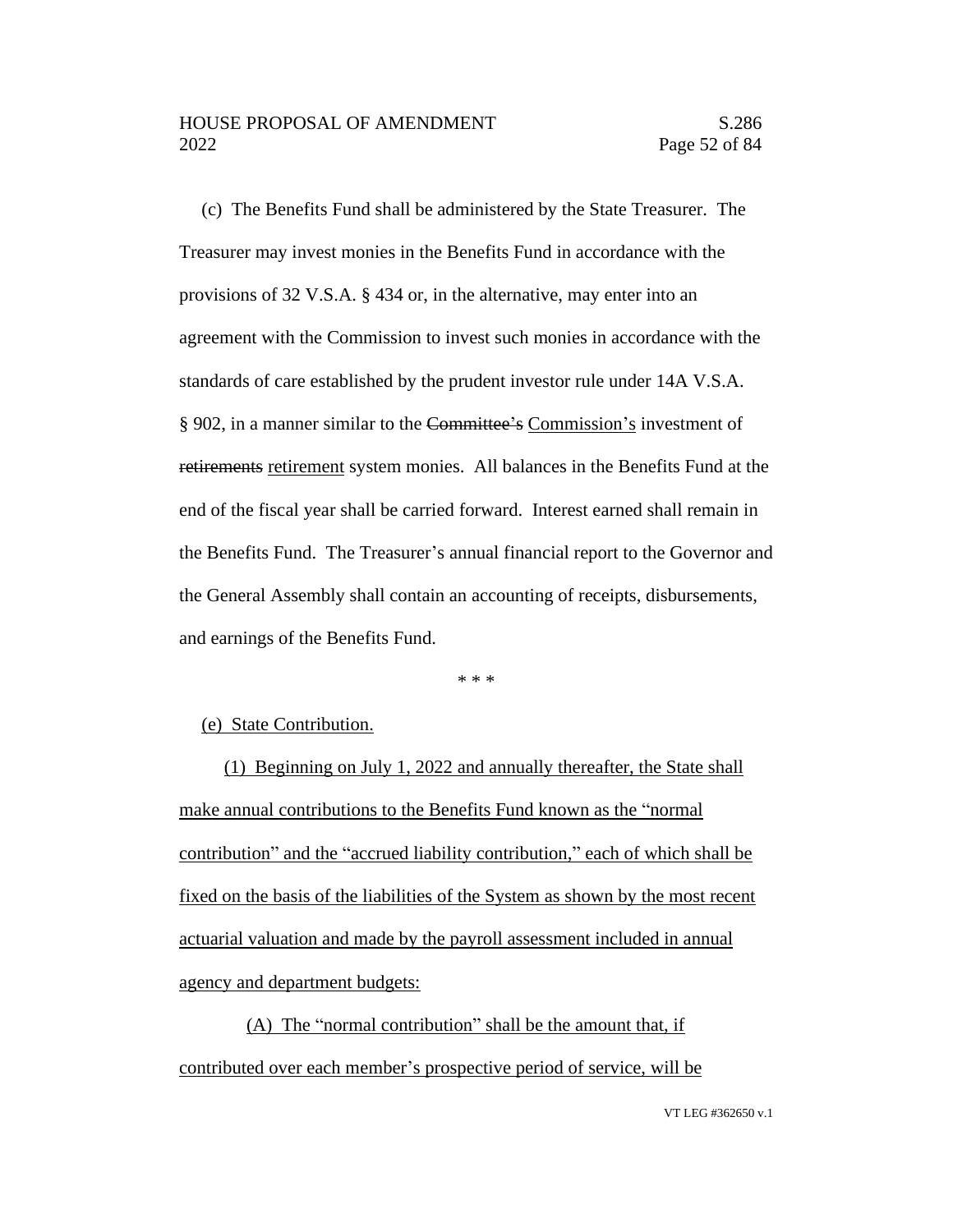sufficient to provide for the payment of all future retiree postemployment benefits after subtracting the unfunded actuarial liability and the total assets of the Benefits Fund. The "normal contribution" shall be identified using the actuarial cost method known as "projected unit credit" and applying a rate of return equal to the most recently adopted actuarial rate of return pursuant to section 523 of this title.

(B) The "accrued liability contribution" shall be the annual payment set forth in the most recent actuarial valuation that is necessary to liquidate the unfunded accrued liability over a closed period of 26 years and determined based on the funding schedule set forth in this section.

(i) It is the policy of the State of Vermont to liquidate fully the unfunded accrued liability for the payment of retiree health and medical benefits.

(ii) Beginning on July 1, 2022, until the unfunded accrued liability is liquidated, the accrued liability contribution shall be the annual payment required to liquidate the unfunded accrued liability over a closed period of 26 years ending on June 30, 2048, provided that the amount of each annual basic accrued liability contribution shall be determined by amortization of the unfunded liability over the remainder of the closed 26-year period in installments.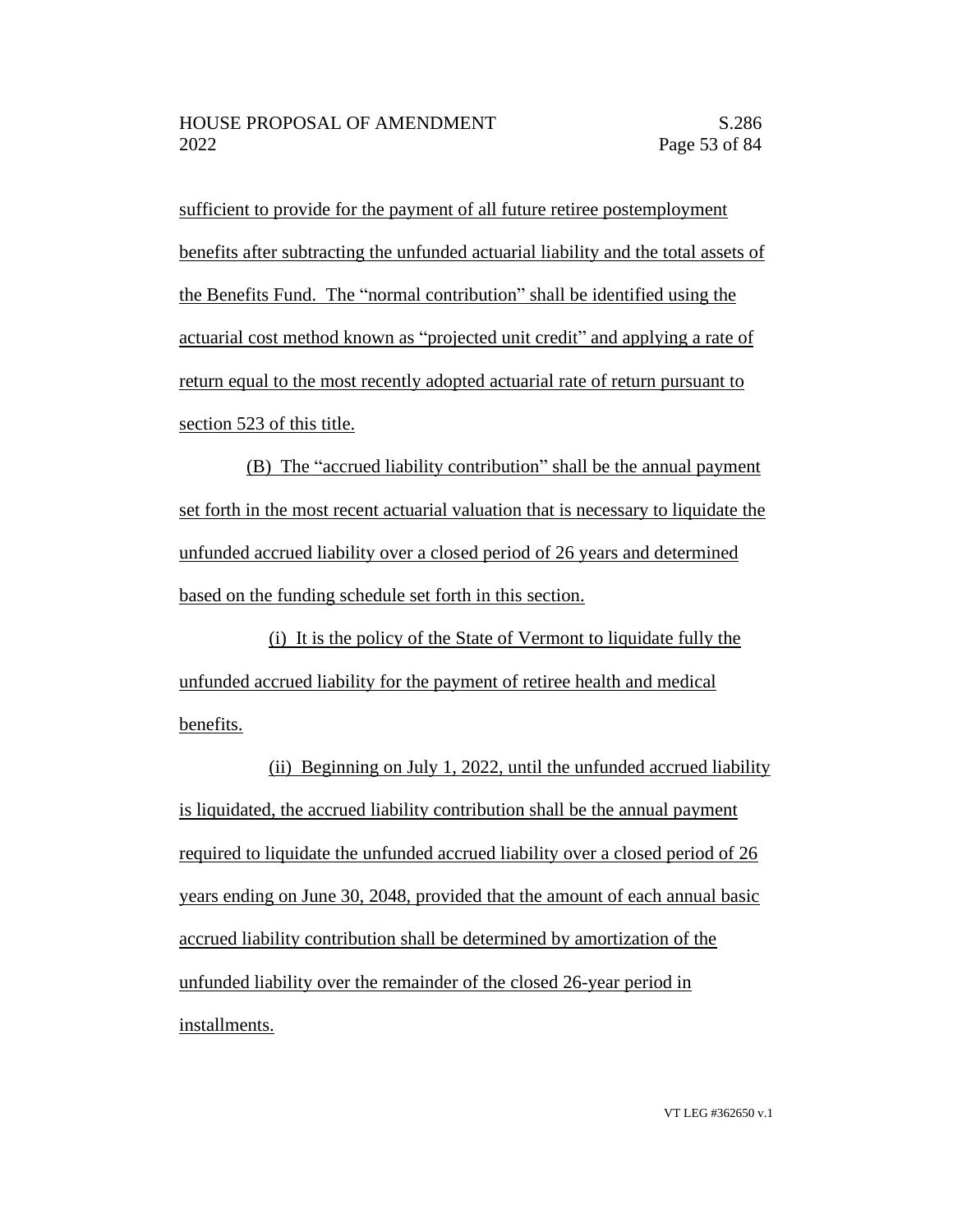(2) Any variation in the contribution of normal or accrued liability contributions from those recommended by the actuary and any actuarial gains and losses shall be added or subtracted to the unfunded accrued liability and amortized over the remainder of the closed 26-year period.

(3) The Board shall review annually the amount of State contributions recommended by the actuary. Based on this review, the Board shall determine the amount of State contribution necessary for the next fiscal year to achieve and preserve the financial integrity of the funds and certify a statement of the percentage of the payroll of all members sufficient to fund the normal cost and the accrued liability contribution. On or before December 15 of each year, the Board shall inform the Governor and the House and Senate Committees on Government Operations and on Appropriations in writing about the amount needed. The provisions of 2 V.S.A. § 20(d) (expiration of required reports) shall not apply to the report to be made under this subsection.

\* \* \* VSERS Actuarial Studies \* \* \*

Sec. 16. 3 V.S.A. § 523 is amended to read:

§ 523. VERMONT PENSION INVESTMENT COMMISSION; DUTIES

\* \* \*

(f) Asset and liability study. Beginning on July 1, 2022 2023, and every three years thereafter, based on the most recent actuarial valuations of each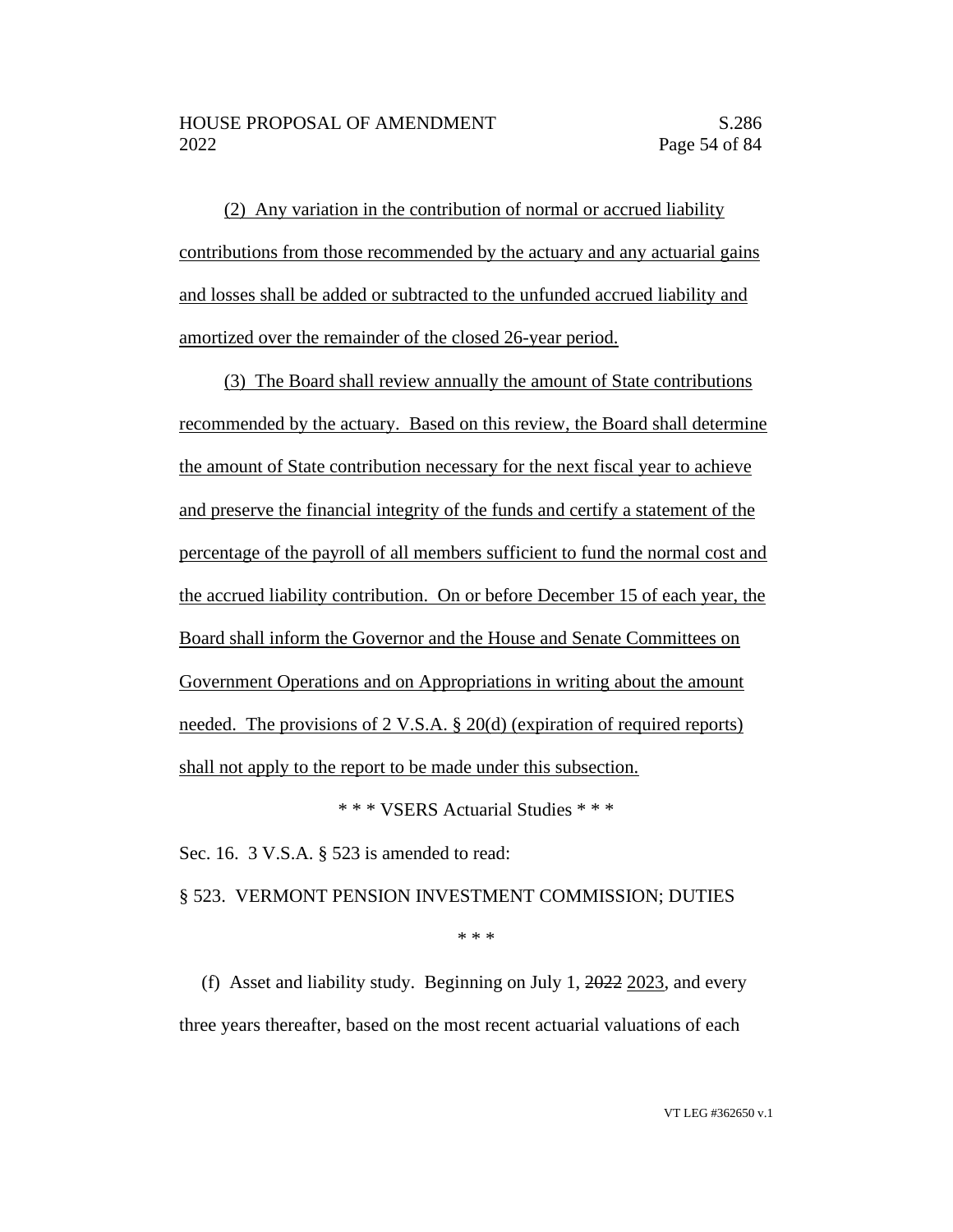Plan, the Commission shall study the assets and liabilities of each Plan over a 20-year period. The study shall:

(1) project the expected path of the key indicators of each Plan's financial health based on all current actuarial and investment assumptions; current contribution and benefit policies, including the Plans' mark-to-market funded ratio; actuarially required contributions by source; payout ratio; and related liquidity obligations; and

(2) project the effect on each Plan's financial health resulting from:

(A) possible material deviations from Plan assumptions in investment assumptions, including returns versus those expected and embedded in the actuary's estimate of actuarially required contributions and any material changes in capital markets volatility; and

(B) possible material deviations from key plan actuarial assumptions, including retiree longevity, potential benefit increases, and inflation.

\* \* \*

Sec. 17. 3 V.S.A. § 471 is amended to read:

## § 471. RETIREMENT BOARD; MEDICAL BOARD; ACTUARY; RATES OF CONTRIBUTION; SAFEKEEPING OF SECURITIES

\* \* \*

(j) The Retirement Board shall designate an actuary who shall be the technical advisor of the Board on matters regarding the operation of the Fund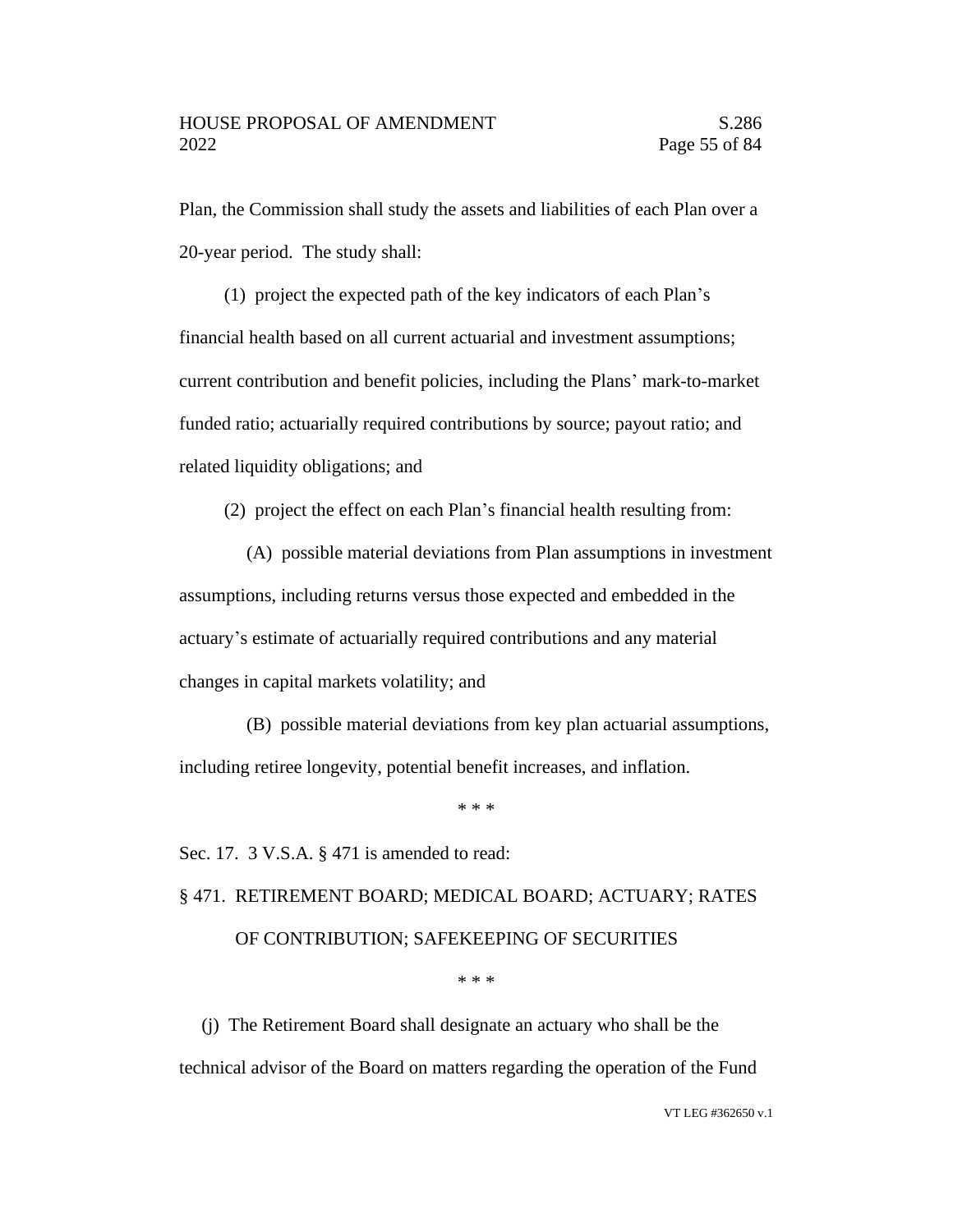#### HOUSE PROPOSAL OF AMENDMENT S.286 2022 Page 56 of 84

of the Retirement System, and shall perform such other duties as are required in connection therewith. Immediately after the establishment of the Retirement System, the Retirement Board shall adopt for the Retirement System such mortality and service tables as shall be deemed necessary and shall certify the rates of contribution payable under the provisions of this subchapter. At Beginning July 1, 2023, at least once in each three-year period every three fiscal years following the establishment of the System, the actuary shall make an actuarial investigation into the mortality, service, and compensation experience of the members and beneficiaries of the Retirement System, and taking into account the results of such investigation, the Retirement Board shall adopt for the Retirement System such mortality, service, and other tables as shall be deemed necessary and shall certify the rates of contribution payable under the provisions of this subchapter.

\* \* \*

\* \* \* Vermont State Teachers' Retirement System \* \* \*

\* \* \* VSTRS Actuarial Studies \* \* \*

Sec. 18. 16 V.S.A. § 1942 is amended to read:

## § 1942. BOARD OF TRUSTEES; MEDICAL BOARD; ACTUARY; RATE OF CONTRIBUTION; SAFEKEEPING OF SECURITIES

\* \* \*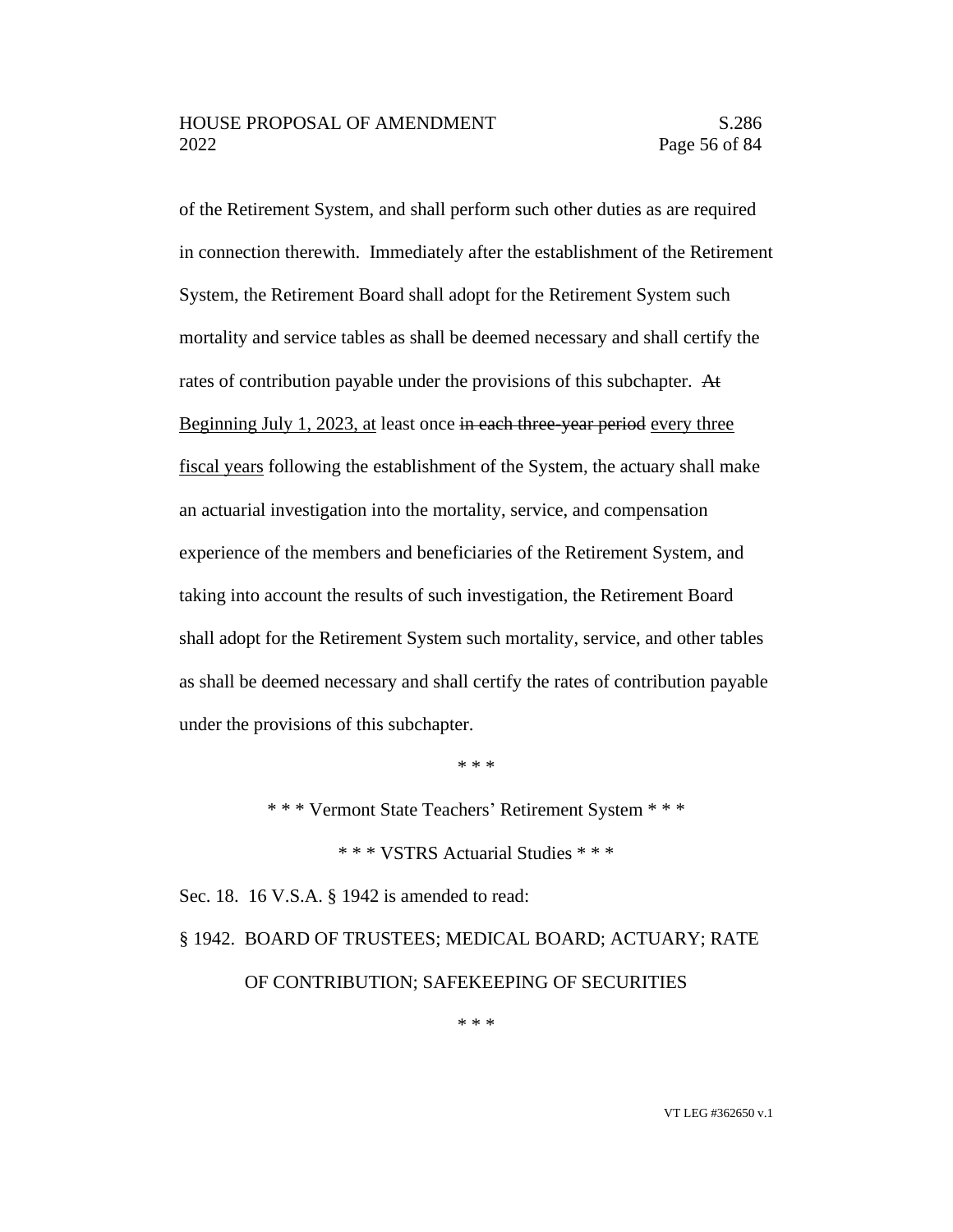(m) Immediately after the establishment of the System, the actuary shall make such investigation of the mortality, service, and compensation experience of the members of the System, as the actuary shall recommend and the Board shall authorize, for the purpose of determining the proper mortality and service tables to be prepared and submitted to the Board for adoption. Having regard to such investigation and recommendation, the Board shall adopt for the System such mortality and service tables as shall be deemed necessary and shall certify the rates of contribution payable under the provisions of this chapter. At least once in each three-year period Beginning July 1, 2023, at least once every three fiscal years following the establishment of the System, the actuary shall make an actuarial investigation into the mortality, service, and compensation experience of the members and beneficiaries of the System, and taking into account the results of such investigation, the Board shall adopt for the System such mortality, service, and other tables as shall be deemed necessary and shall certify the rates of contribution payable under the provisions of this chapter.

\* \* \*

\* \* \* Pension Benefits \* \* \*

\* \* \*

Sec. 19. 16 V.S.A. § 1944 is amended to read: § 1944. VERMONT TEACHERS' RETIREMENT FUND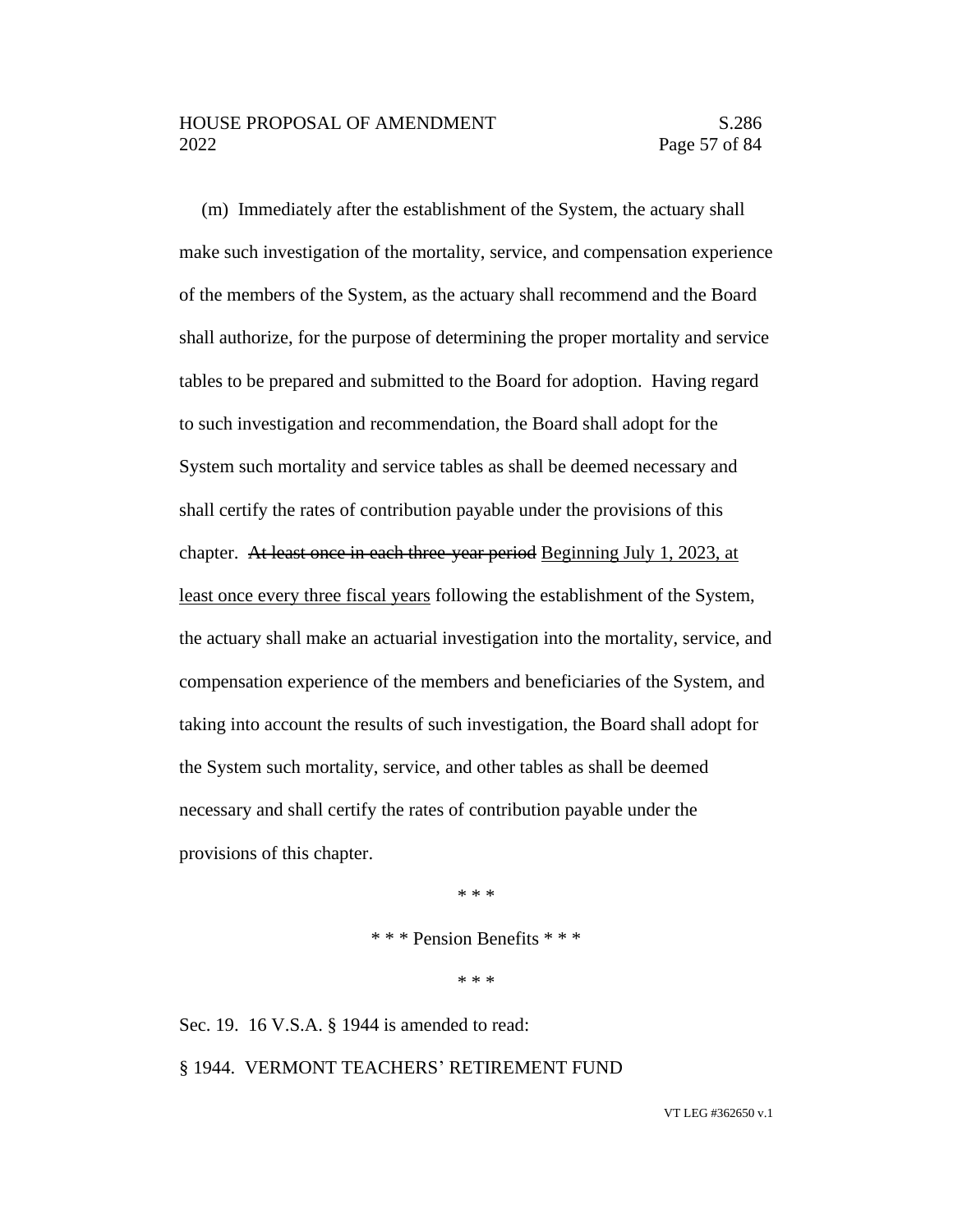(a) Pension Fund. All of the assets of the System shall be credited to the Vermont Teachers' Retirement Fund.

(b) Member contributions.

(1) Contributions deducted from the compensation of members shall be accumulated in the Pension Fund and separately recorded for each member.

(2) The proper authority or officer responsible for making up each employer payroll shall cause to be deducted from the compensation:

(A) of Of each Group A member, five and one-half percent of the member's total earnable compensation; including compensation paid for absence as provided by subsection 1933(d) of this title.

(B) from Of each Group C member with at least five years of membership service as of July 1, 2014, five percent of the member's earnable compensation; and from each Group C member with less than five years of membership service as of July 1, 2014, six percent of the member's earnable compensation, including the following shall apply:

(i) Beginning on July 1, 2022, a Group C member shall have the rate set forth in this subdivision  $(b)(2)(B)(i)$  applied to the member's total earnable compensation for the fiscal year, which shall include compensation paid for absence as provided by subsection 1933(d) of this title, and any additional stipends identified as of July 1. A member's rate shall not be adjusted during the fiscal year. For a member who works a part-time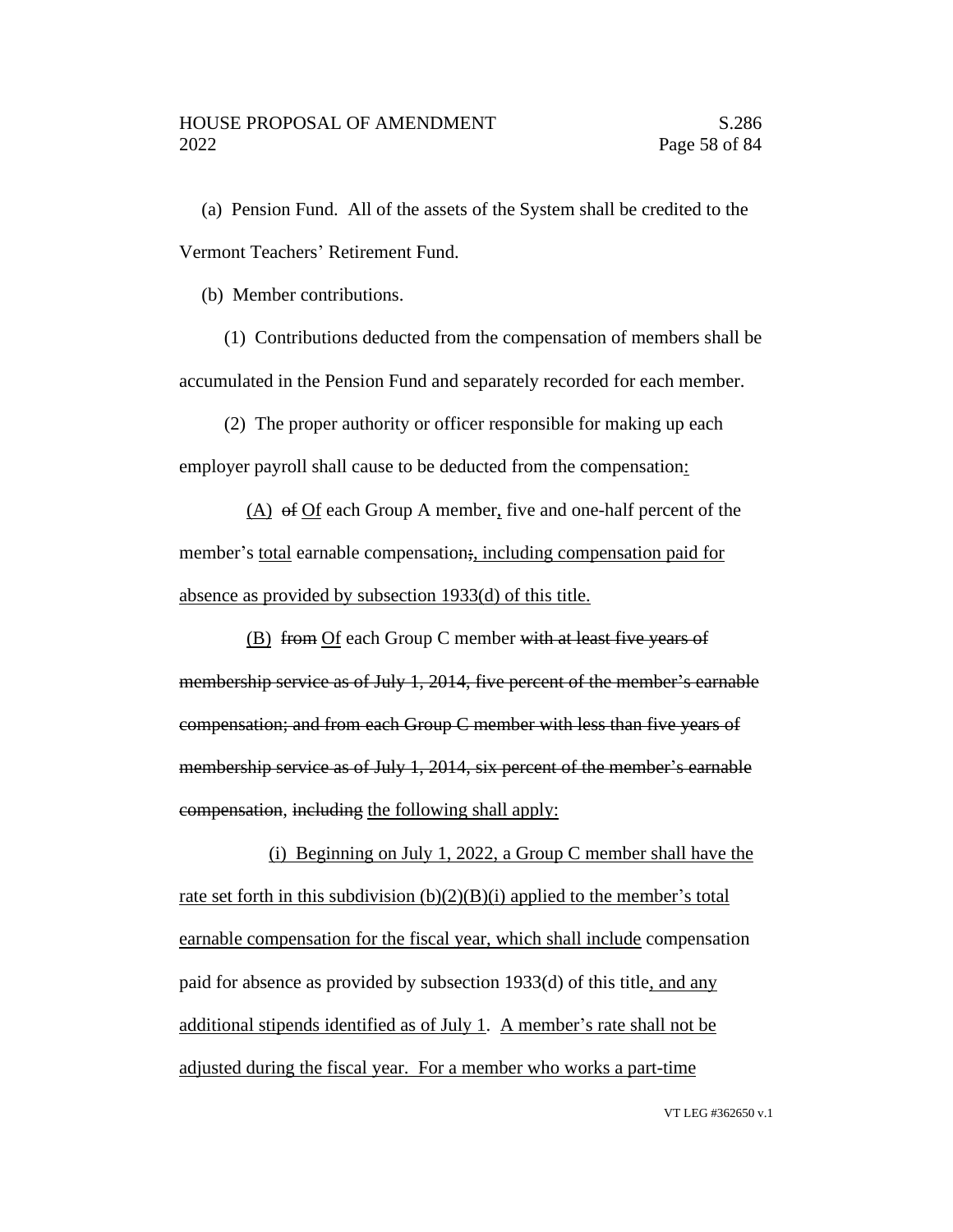equivalency status, the rate shall apply to the member's total earnable compensation and not to an amount equal to an annualized base salary. If a member is employed on a part-time equivalency status with two or more employers, the highest rate shall be applied to the amounts deducted from each employer. A member's rate shall be calculated according to the following rates and income brackets:

(I) If a member's base salary is at or below \$40,000.00, the rate is 6.0 percent.

(II) If a member's base salary is \$40,000.01 or more but not more than \$50,000.00, the rate is 6.05 percent.

(III) If a member's base salary is \$50,000.01 or more but not more than \$60,000.00, the rate is 6.10 percent.

(IV) If a member's base salary is \$60,000.01 or more but not more than \$70,000.00, the rate is 6.20 percent.

(V) If a member's base salary is \$70,000.01 or more but not

more than \$80,000.00, the rate is 6.25 percent.

(VI) If a member's base salary is \$80,000.01 or more but not more than \$90,000.00, the rate is 6.35 percent.

(VII) If a member's base salary is \$90,000.01 or more but not more than \$100,000.00, the rate is 6.50 percent.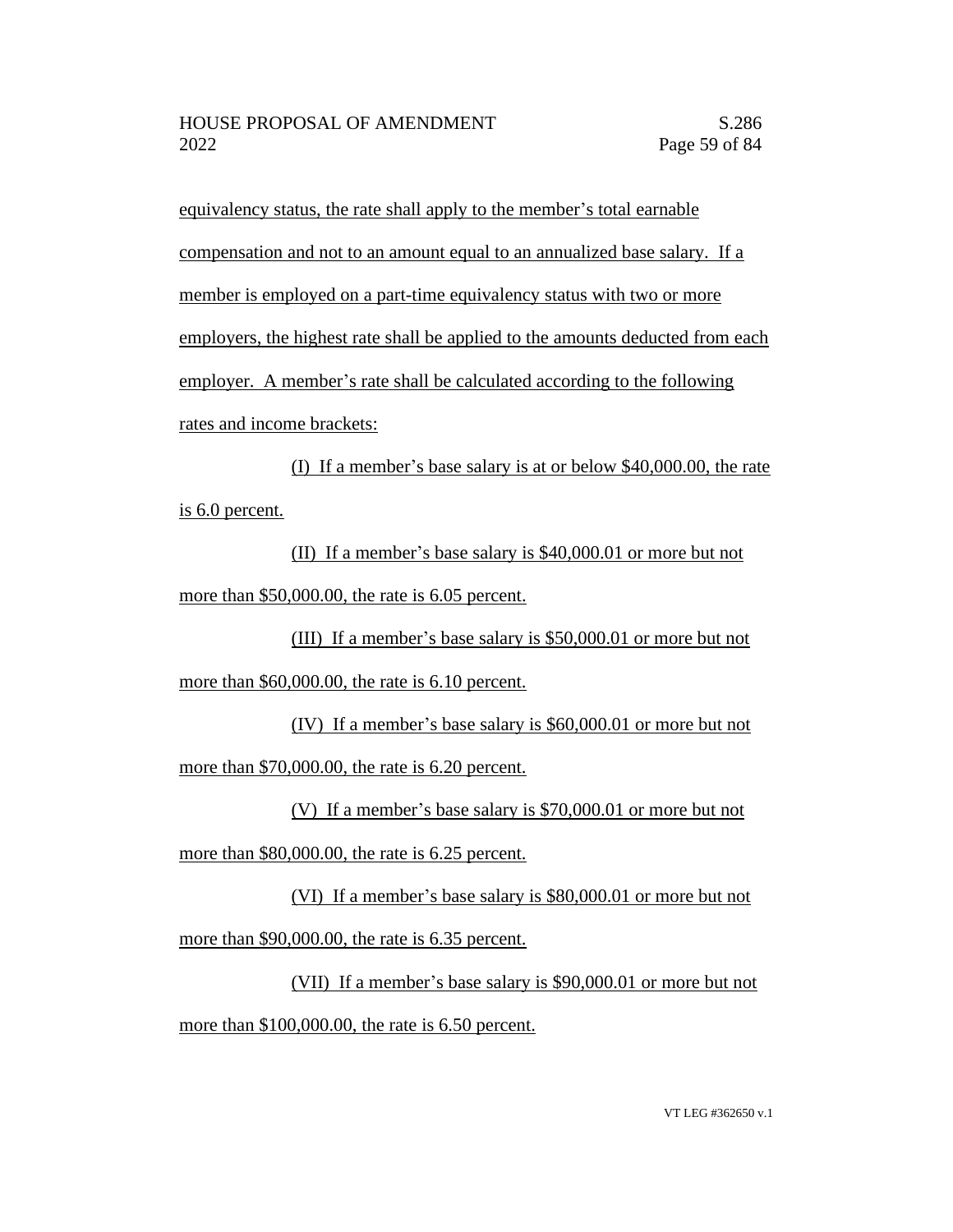(VIII) If a member's base salary is \$100,000.01 or more, the rate is 6.65 percent.

(ii) Beginning on July 1, 2023, a Group C member shall have the rate set forth in this subdivision  $(b)(2)(B)(ii)$  applied to the member's total earnable compensation for the fiscal year, which shall include compensation paid for absence as provided by subsection 1933(d) of this title, and any additional stipends identified as of July 1. A member's rate shall not be adjusted during the fiscal year unless the member's full-time equivalency status changes, which shall require that the member's rate be recalculated and the new rate applied for the remainder of that fiscal year. For a member who works a part-time equivalency status, the rate shall apply to the member's total earnable compensation and not to an amount equal to an annualized base salary. If a member is employed on a part-time equivalency status with two or more employers, the highest rate shall be applied to the amounts deducted from each employer. A member's rate shall be calculated according to the following rates and income brackets:

(I) If a member's base salary is at or below \$40,000.00, the rate is 6.10 percent.

(II) If a member's base salary is \$40,000.01 or more but not more than \$50,000.00, the rate is 6.15 percent.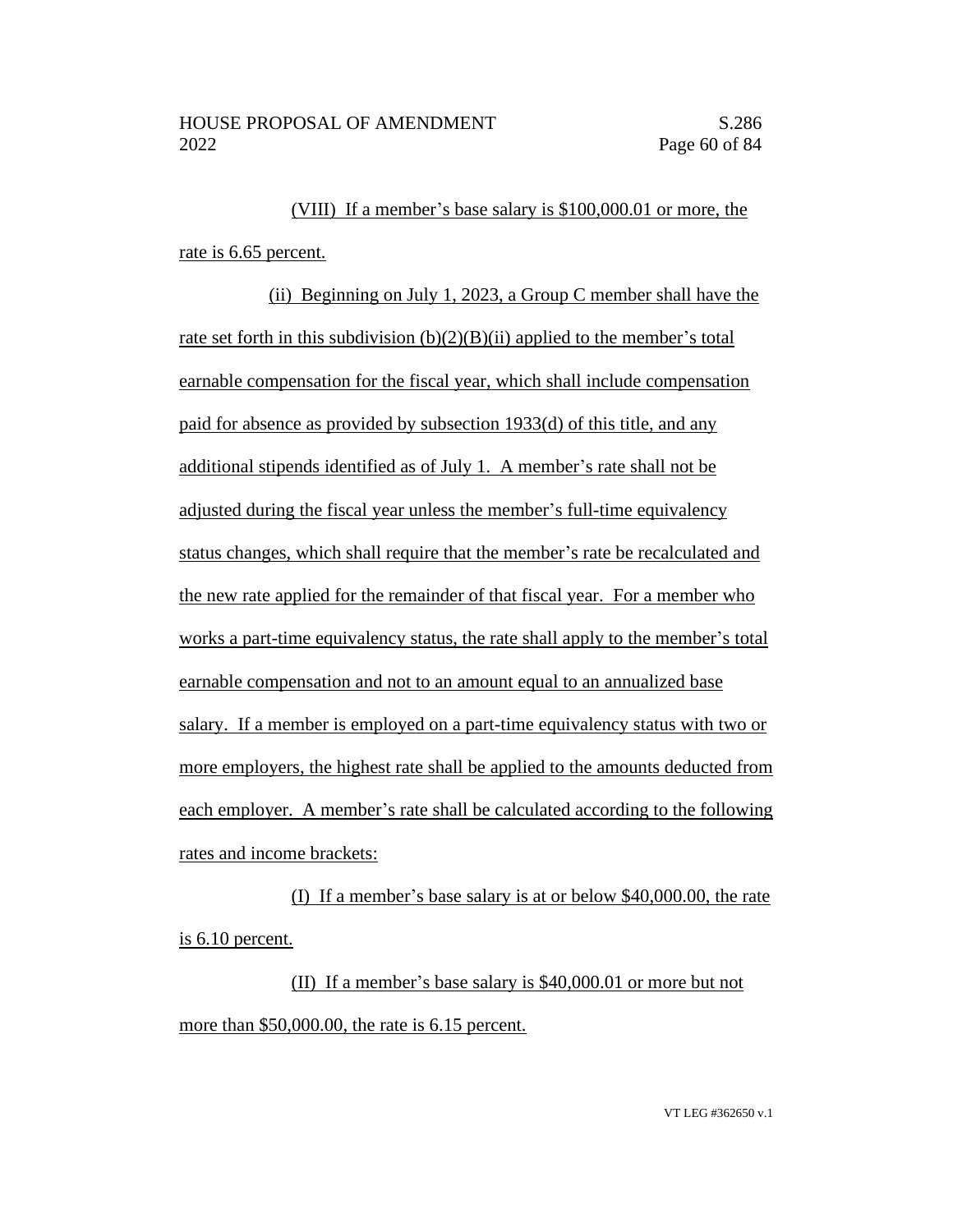(III) If a member's base salary is \$50,000.01 or more but not more than \$60,000.00, the rate is 6.25 percent.

(IV) If a member's base salary is \$60,000.01 or more but not more than \$70,000.00, the rate is 6.35 percent.

(V) If a member's base salary is \$70,000.01 or more but not more than \$80,000.00, the rate is 6.50 percent.

(VI) If a member's base salary is \$80,000.01 or more but not more than \$90,000.00, the rate is 6.75 percent.

(VII) If a member's base salary is \$90,000.01 or more but not more than \$100,000.00, the rate is 7.0 percent.

(VIII) If a member's base salary is \$100,000.01 or more, the rate is 7.25 percent.

(iii) Beginning on July 1, 2024 and annually thereafter, a Group C member shall have an effective rate, rounded to the nearest hundredth of a percent, that is calculated based on the member's base salary as of July 1 each year, which equals the member's total earnable compensation, including compensation paid for absence as provided by subsection 1933(d) of this title, and any additional stipends identified as of July 1 for the next fiscal year. A member's effective rate shall not be adjusted during any fiscal year unless the member's full-time equivalency status changes, which shall require that the member's effective rate be recalculated and the new rate applied for the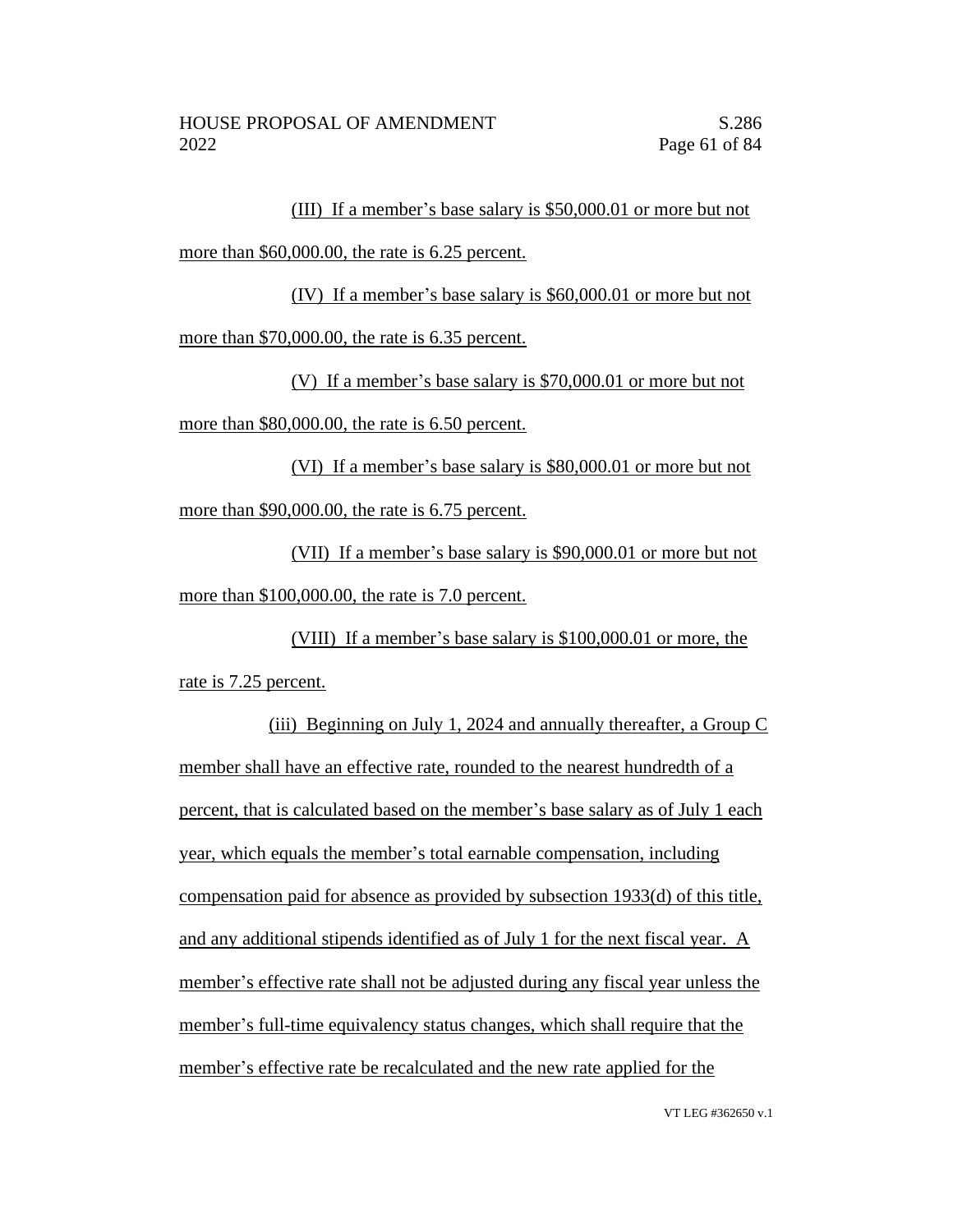remainder of that fiscal year. For a member who works a part-time equivalency status, the effective rate shall apply to the member's total earnable compensation and not to an amount equal to an annualized base salary. If a member is employed on a part-time equivalency status with two or more employers, the highest effective rate shall be applied to the amounts deducted from each employer. A member's effective rate shall be calculated according to the following marginal rates and income brackets:

(I) if a member's base salary is at or below \$40,000.00, the rate is 6.25 percent;

(II) if a member's base salary is \$40,000.01 or more but not more than \$60,000.00, the rate is the equivalent of \$2,900.00 on \$40,000.00 and 6.75 percent of the member's salary that is \$40,000.01 or more;

(III) if a member's base salary is \$60,000.01 or more but not more than \$80,000.00, the rate is the equivalent of \$3,850.00 on \$60,000.00 and 7.5 percent of the member's salary that is \$60,000.01 or more;

(IV) if a member's base salary is \$80,000.01 or more but not more than \$100,000.00, the rate is the equivalent of \$5,350.00 on \$80,000.00 and 8.25 percent of the member's salary that is \$80,000.01 or more; and

(V) if a member's base salary is \$100,000.01 or more, the rate is the equivalent of \$7,000.00 on \$100,000.00 and 9.0 percent of the member's salary that is \$100,000.01 or more.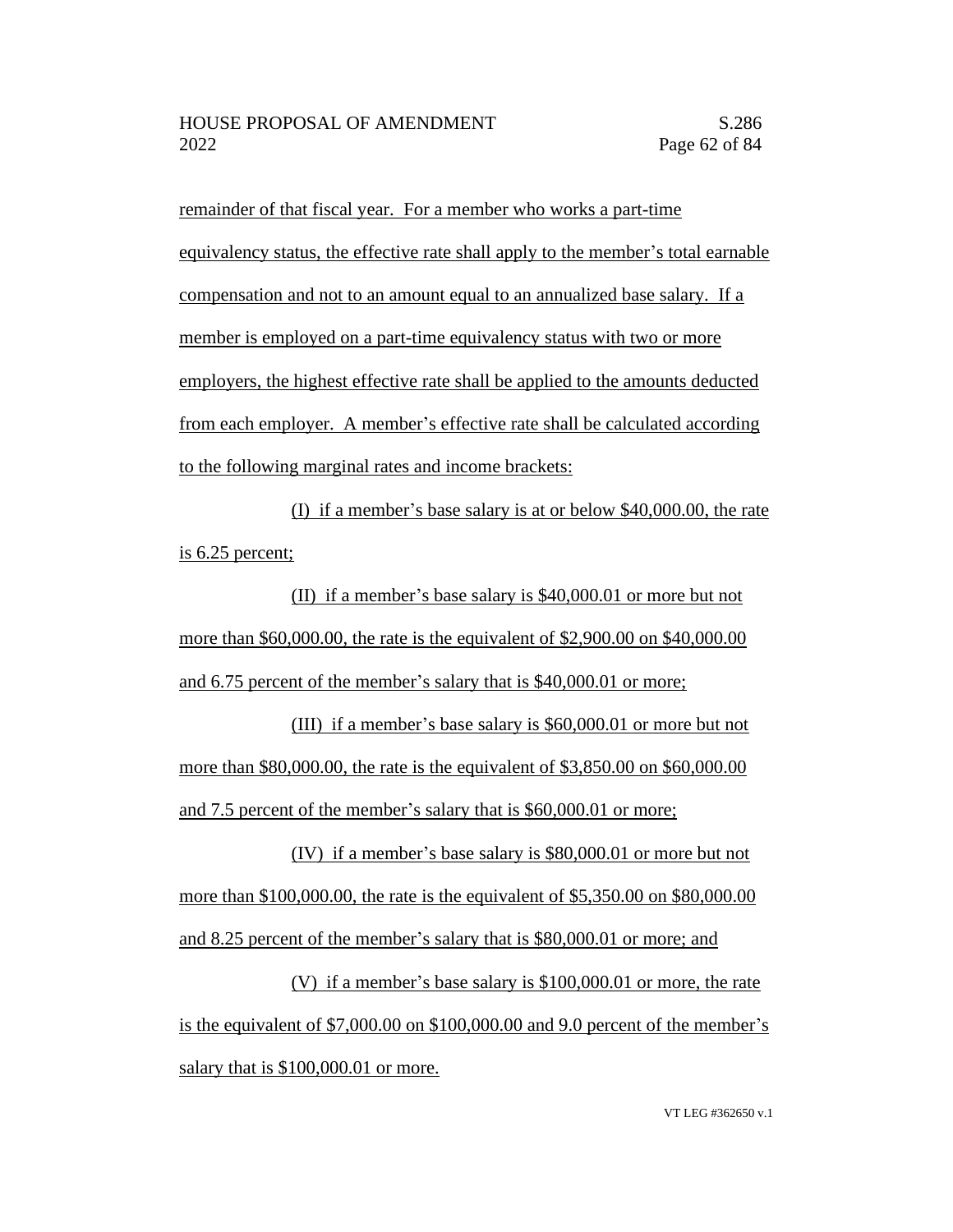(C) In determining the amount earnable by a member set forth in this subdivision (2) in a payroll period, the Board may consider the rate of compensation payable to such member on the first day of a payroll period as continuing throughout the payroll period, and it may omit deduction from compensation for any period less than a full payroll period if a teacher was not a member on the first day of the payroll period, and to facilitate the making of deductions it may modify the deduction required of any member by such an amount as shall not exceed one-tenth of one percent of the annual earnable compensation upon the basis of which such deduction is made. The actuary shall make annual valuations of the reduction to the recommended State contribution attributable to the increase from five to six percent, and the Board shall include the amount of this reduction in its written report pursuant to subsection 1942(r) of this title.

\* \* \*

(c) State contributions, earnings, and payments.

(1) All State appropriations and all reserves for the payment for all pensions including all interest and dividends earned on the assets of the Retirement System shall be accumulated in the Pension Fund. All benefits payable under the System, except for retired teacher health and medical benefits, shall be paid from the Pension Fund. Annually, the Retirement Board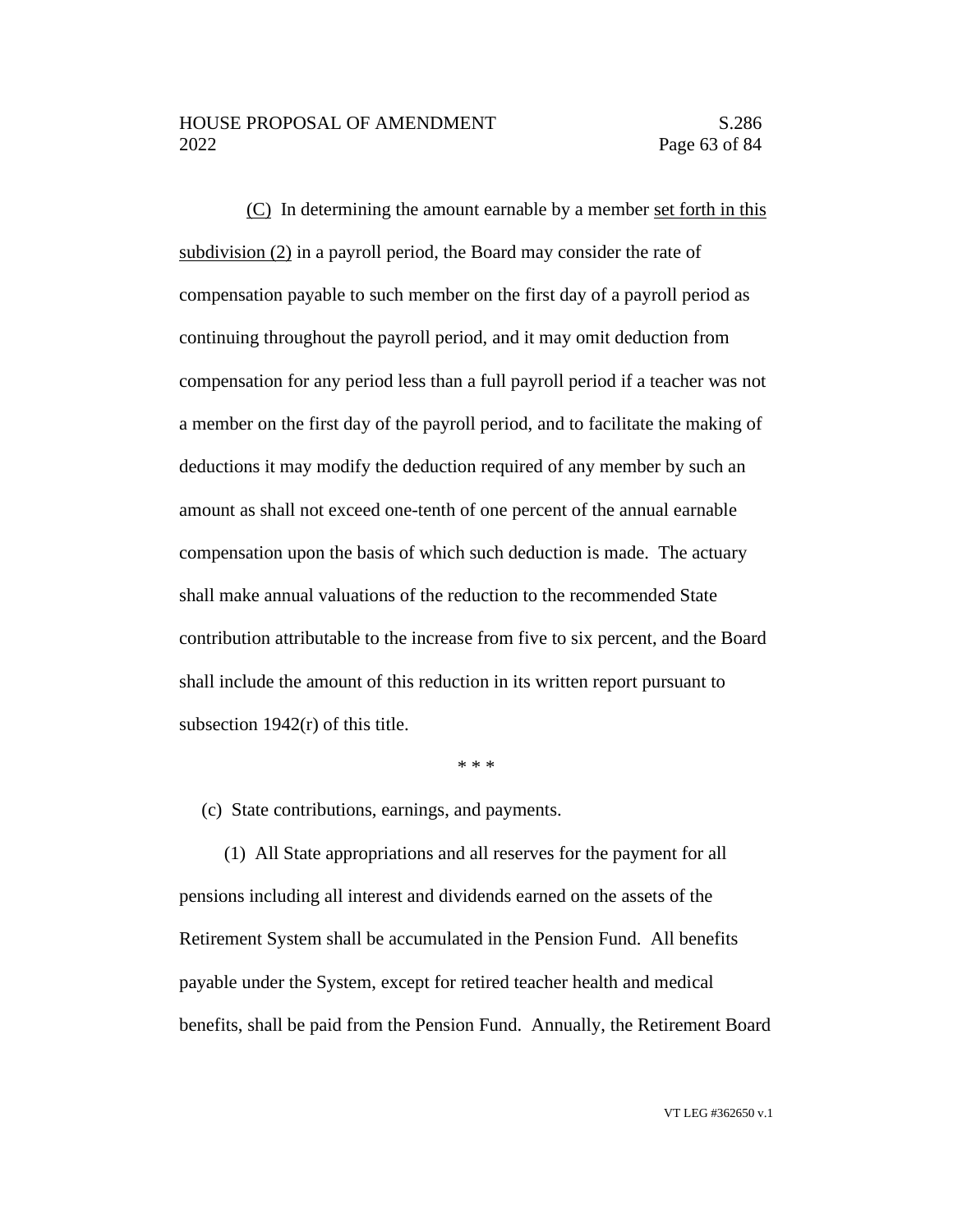shall allow regular interest on the individual accounts of members in the Pension Fund which that shall be credited to each member's account.

(2) Beginning with the actuarial valuation as of June 30, 2006, the contributions to be made to the Pension Fund by the State shall be determined on the basis of the actuarial cost method known as "entry age normal." On account of each member, there shall be paid annually by the State into the Pension Fund a percentage of the earnable compensation of each member to be known as the "normal contribution" and an additional percentage of the member's earnable compensation to be known as the "accrued liability contribution." The percentage rate of such contributions shall be fixed on the basis of the liabilities of the System as shown by actuarial valuation. "Normal contributions" and "accrued liability contributions" shall be by separate appropriation in the annual budget enacted by the General Assembly.

(3) The normal contribution shall be the uniform percentage of the total compensation of members that, if contributed over each member's prospective period of service and added to such member's prospective contributions, if any, will be sufficient to provide for the payment of all future pension benefits after subtracting the sum of the unfunded accrued liability and the total assets of the Pension Fund.

(4) It is the policy of the State of Vermont to liquidate fully the unfunded accrued liability to the System. Beginning on July 1, 2008, until the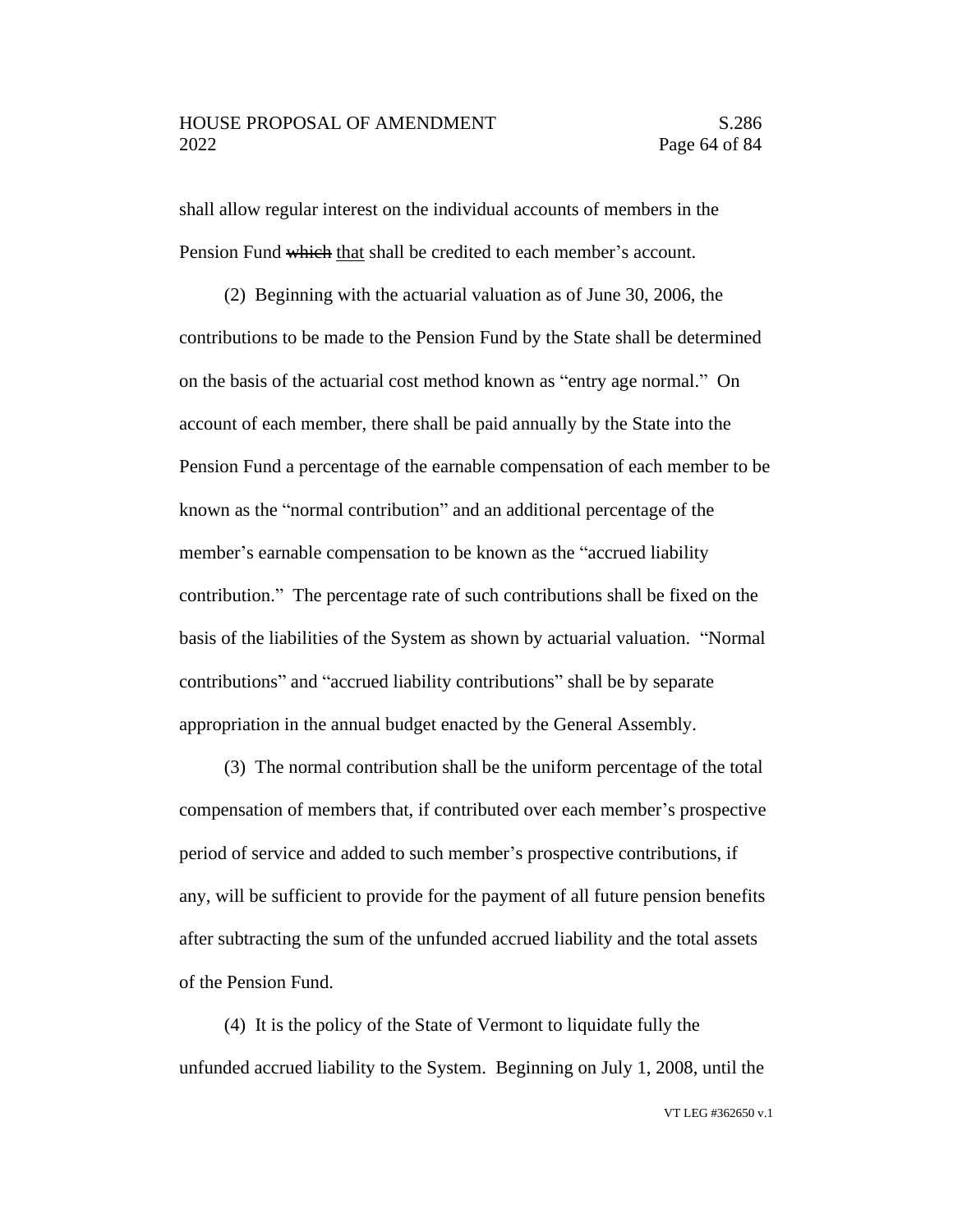unfunded accrued liability is liquidated, the accrued liability contribution shall be the annual payment required to liquidate the unfunded accrued liability over a closed period of 30 years ending on June 30, 2038, provided that:

(A) From July 1, 2009 to June 30, 2019, the amount of each annual basic accrued liability contribution shall be determined by amortization of the unfunded liability over the remainder of the closed 30-year period in installments increasing at a rate of five percent per year.

(B) Beginning on July 1, 2019 and annually thereafter, the amount of each annual basic accrued liability contribution shall be determined by amortization of the unfunded liability over the remainder of the closed 30-year period in installments increasing at a rate of three percent per year.

(C) Any variation in the contribution of normal or unfunded accrued liability contributions from those recommended by the actuary and any actuarial gains and losses shall be added or subtracted to the unfunded accrued liability and amortized over the remainder of the closed 30-year period.

\* \* \*

(13) Annually, the Board shall certify an amount to pay the annual actuarially determined employer contribution, as calculated in this subsection, and additional amounts as follows:

> (A) in fiscal year 2024, the amount of \$9,000,000.00; (B) in fiscal year 2025, the amount of \$12,000,000.00; and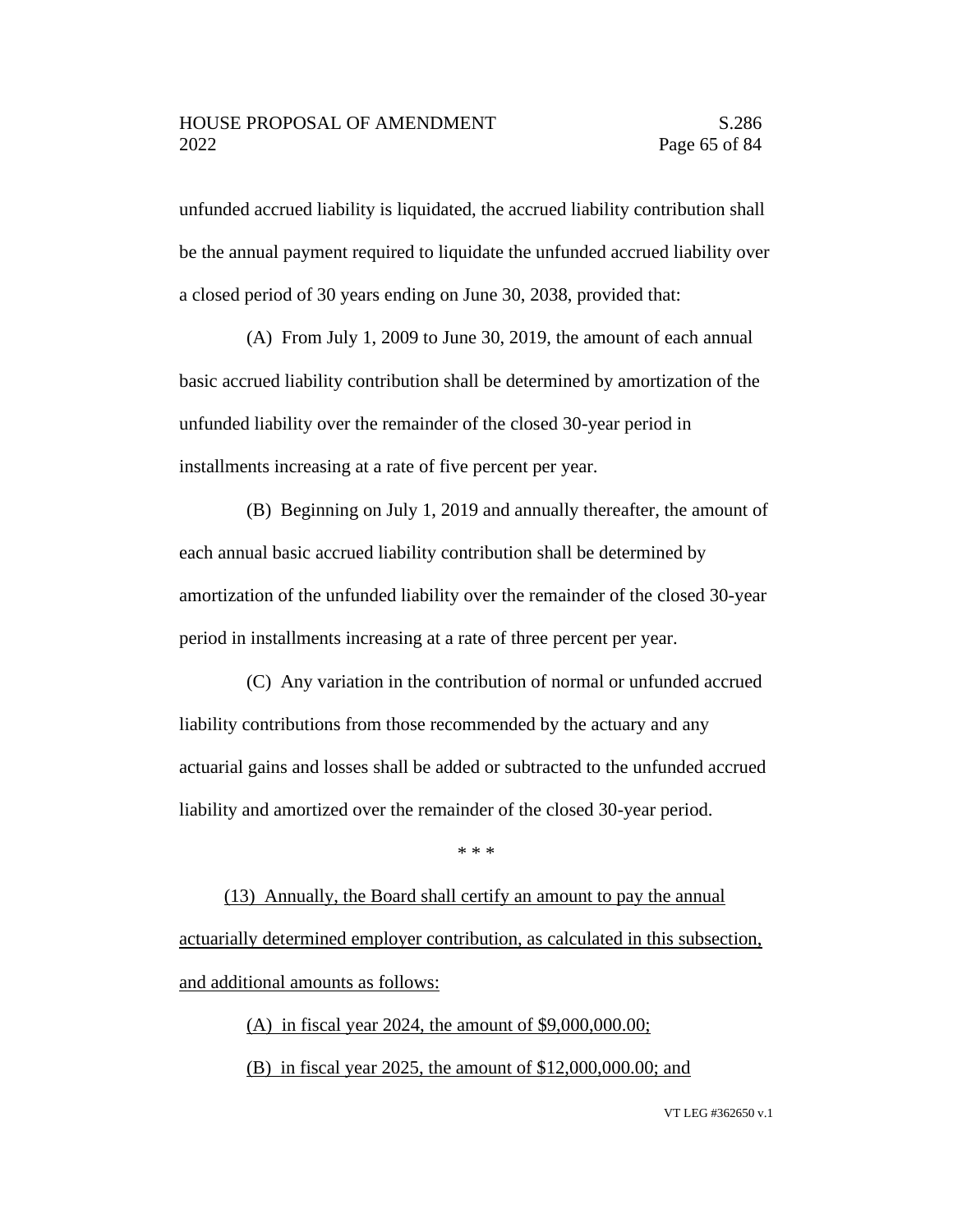(C) in fiscal year 2026 and in any year thereafter until the Fund is calculated to have a funded ratio of at least 90 percent, the amount of \$15,000,000.00.

\* \* \*

# Sec. 20. FISCAL YEAR 2025; VERMONT STATE TEACHERS' RETIREMENT SYSTEM; CONTRIBUTION RATES; STUDY (a) The Secretary of Digital Services and the State Treasurer, in consultation with the Vermont Association of School Business Officers, the Vermont Superintendents Association, and the Vermont-NEA, shall study and make recommendations on the implementation of the marginal rates set forth in 16 V.S.A. § 1944(b)(2)(B)(iii) in FY 2025 and annually thereafter, including whether any adjustments need to be made to the marginal rate structure.

(b) On or before January 15, 2023, the Secretary of Digital Services and the State Treasurer shall submit a report on the study and recommendations described in subsection (a) of this section to the Joint Pension Oversight Committee and the House and Senate Committees on Appropriations and on Government Operations.

Sec. 21. 16 V.S.A. § 1949a is added to read:

#### § 1949a. POSTRETIREMENT ADJUSTMENT ALLOWANCE ACCOUNT

(a) Intent. It is the intent of the General Assembly to recognize members who are in active service on or before June 30, 2022 and made contributions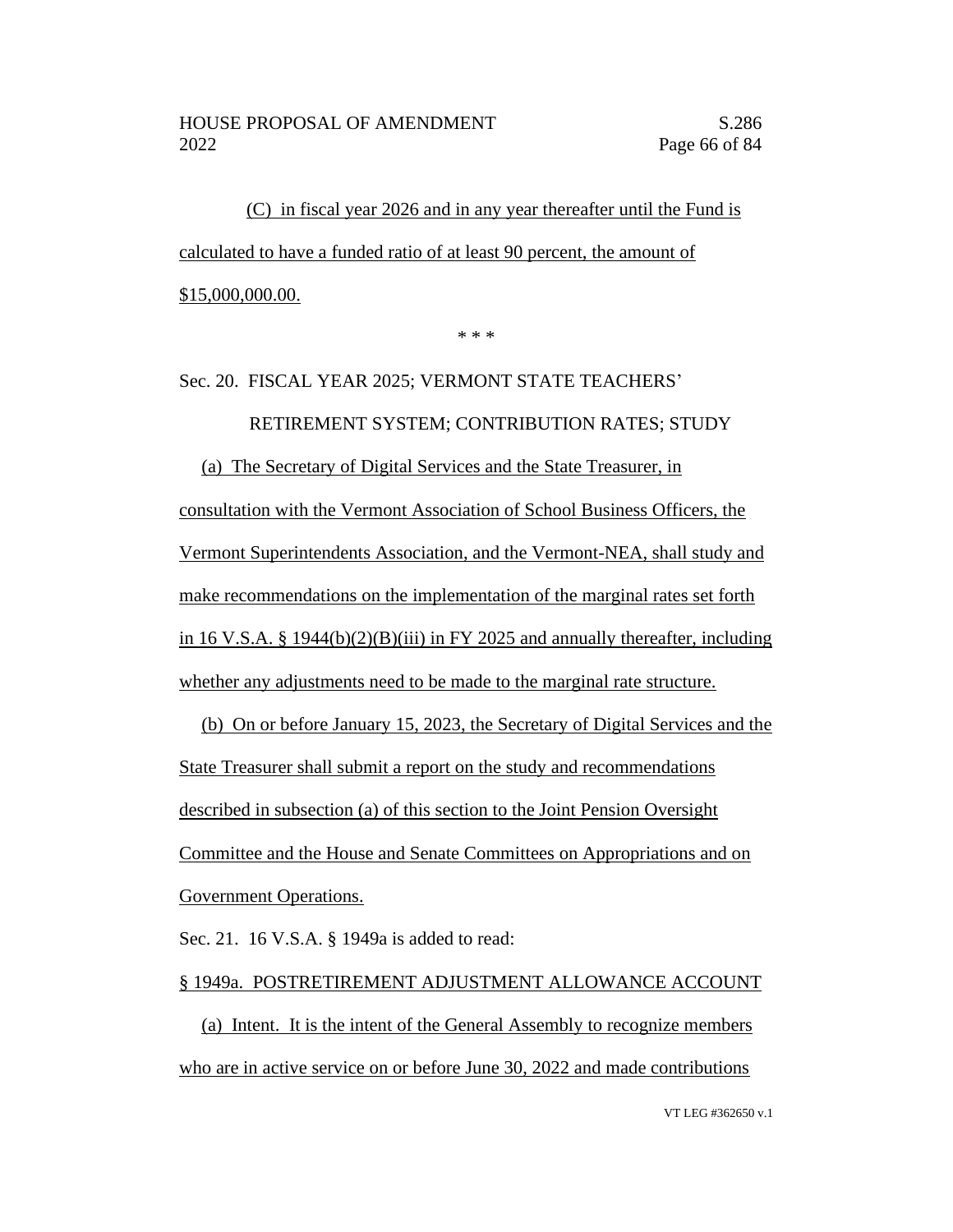for the duration of fiscal year 2023 and members who are in active service on or after July 1, 2022 and made contributions for at least one year, as part of a broader effort to improve the health of the System. As an acknowledgment of these additional contributions, once the System is in a healthier financial position, it is the intent of the General Assembly that these members should receive postretirement adjustment allowances that will more fully reflect the net percentage increase in the Consumer Price Index. It is also the intent of the General Assembly that the postretirement adjustment allowance formula should be incrementally increased to 100 percent of the net percentage increase in the Consumer Price Index, but that no increase should occur to the formula unless the funded ratio of the System is at least 80 percent funded on an actuarial value basis and the accumulated assets of the Account are equal to or exceed the present value of the benefits to accrue to members.

(b) Creation. There is established the Postretirement Adjustment Allowance Account, to be maintained under the Retirement System, which shall be used to provide funding for postretirement adjustment formula enhancements or other benefits that may accrue to eligible members pursuant to the requirements of subsection (d) of this section.

(c) Funds. The Account shall consist of:

(1) any amounts transferred to it from the General Fund Balance Reserve established in 32 V.S.A. § 308c;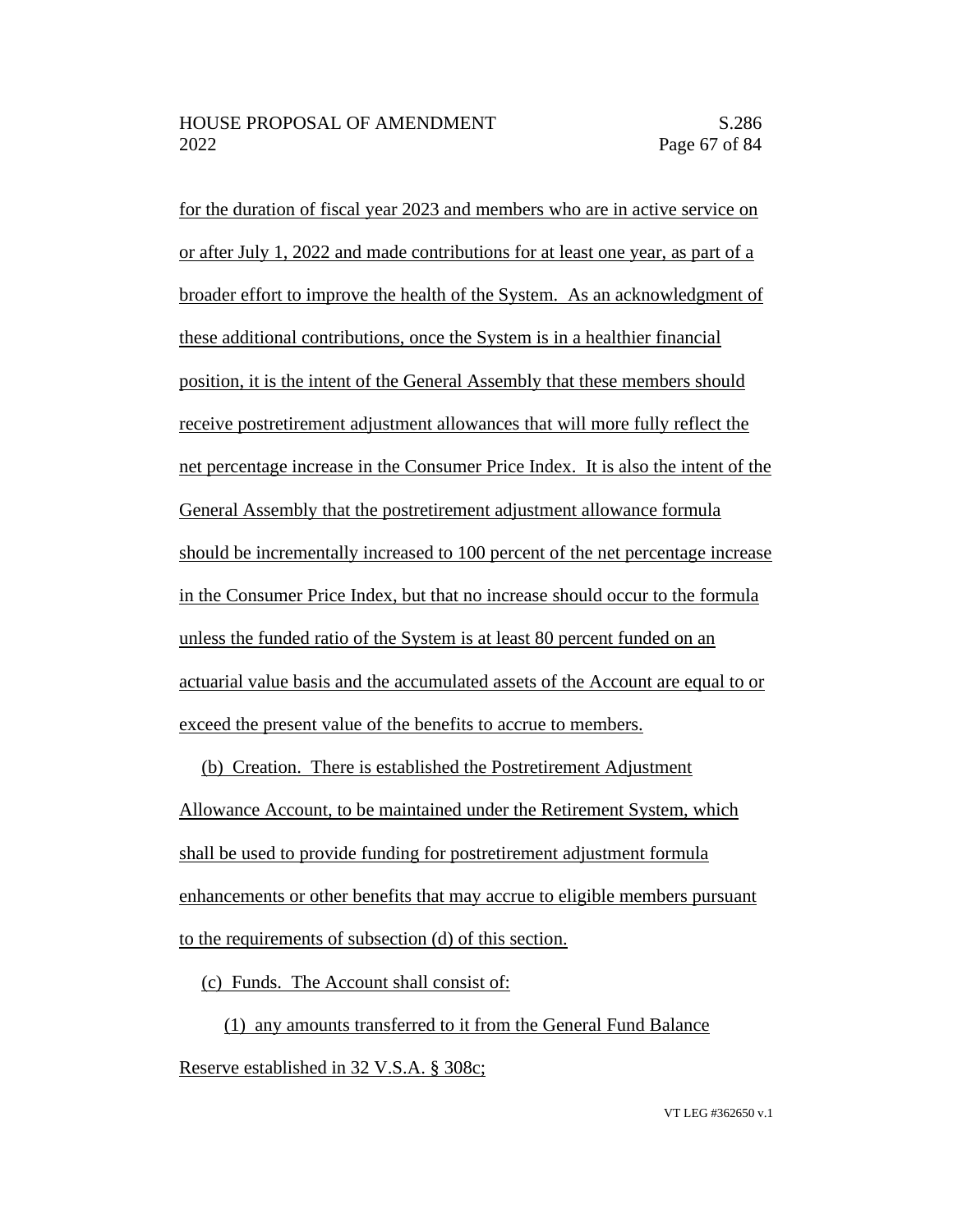(2) any amounts transferred or appropriated to it by the General Assembly; and

(3) interest earned pursuant to subsection (d) of this section.

(d) Account administration. The Postretirement Adjustment Allowance Account shall be subordinate to the retirement benefits provided by the Retirement System. Contributions to the Account shall be irrevocable, and it shall be impossible at any time before satisfaction of all liabilities to provide funding for postretirement adjustment formula enhancements or other benefits that may accrue to eligible members for any part of the corpus or income of the Account to be used for, or diverted to, any purpose other than providing funding for postretirement adjustment formula enhancements or other benefits that may accrue to eligible members. All balances in the Account at the end of the fiscal year shall be carried forward, and interest earned shall remain in the Account.

(e) Recommendation of Board. In any fiscal year, the Board may recommend to the General Assembly that the monies in the Account be used to provide for postretirement adjustment formula enhancements or other benefits that may accrue to eligible members in the System, provided that:

(1) an evaluation has been conducted pursuant to section 1949b of this chapter;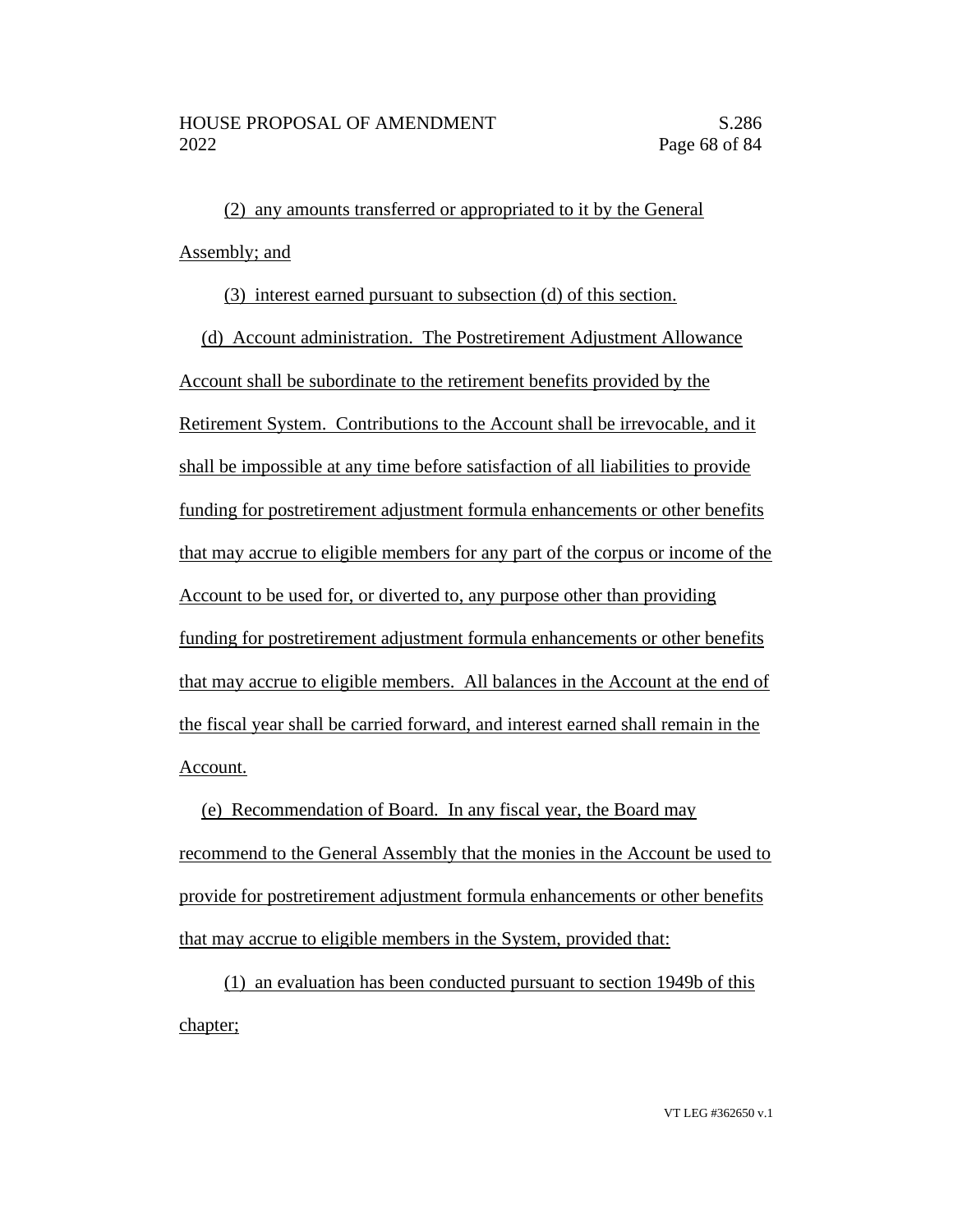(2) the actuary has certified that the System has a funded ratio of at least 80 percent in the most recent fiscal year; and

(3) the actuary has certified that the Account has sufficient assets to pay for the present value of any benefit being recommended.

(f) Use of funds. In the event that the General Assembly approves of the Board's recommended postretirement adjustment formula enhancements or other benefit change pursuant to subsection (e) of this section, the Board may direct that funds sufficient to pay the present value of change be charged from the Account for that purpose.

(g) Account charges. In no event shall the funds charged from the Account exceed the outstanding Account balance.

(h) Account assets.

(1) For funding purposes, any asset value utilized in the calculation of the actuarial value of assets of a system shall exclude the Account as of the asset determination date for such calculation.

(2) For all purposes other than funding, the funds in the Account shall be considered assets of the System.

(i) Definition. As used in this section, "eligible member" means:

(1) a member of the System who is in active service on or before June 30, 2022 and made contributions for the duration of fiscal year 2023; or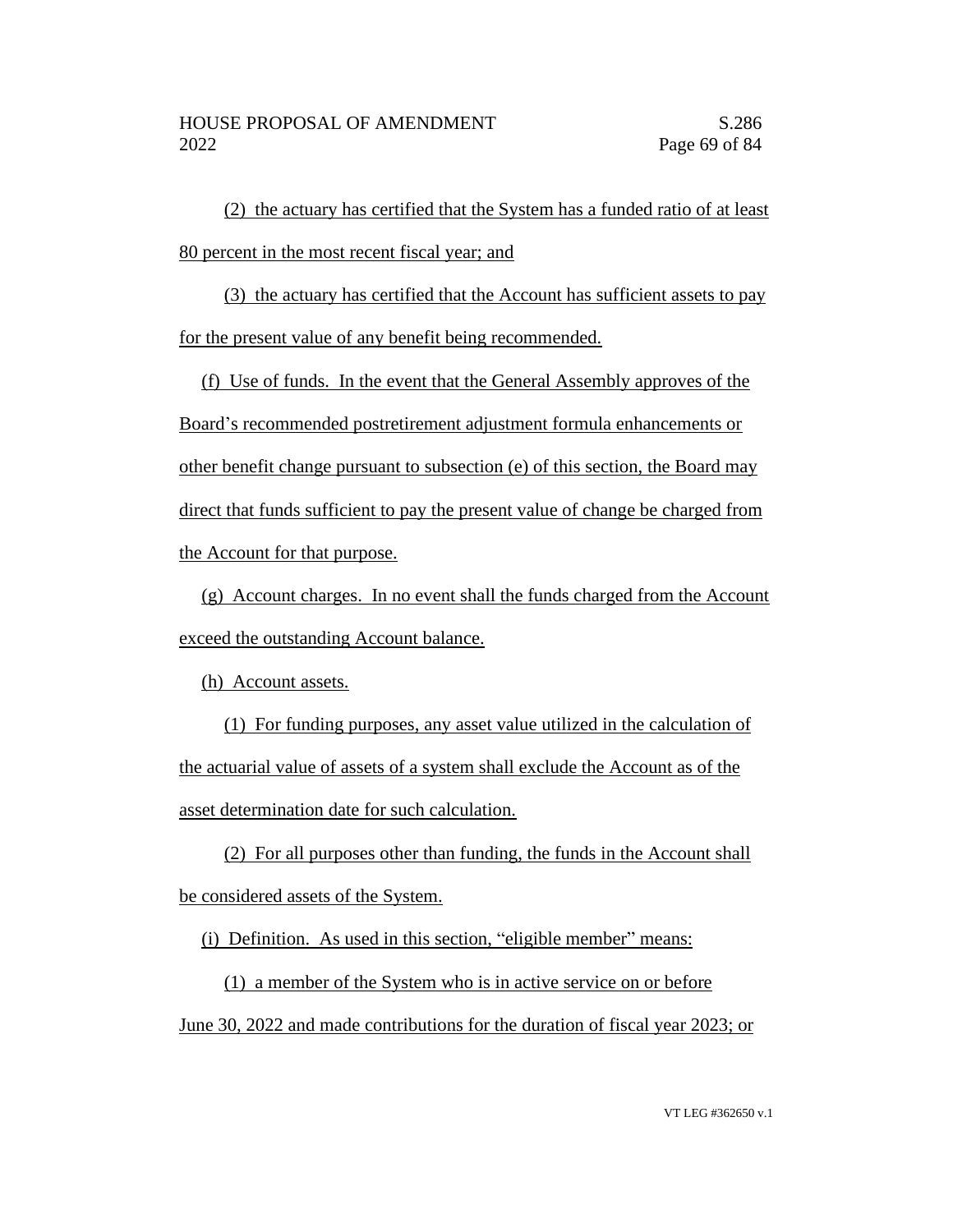(2) a member of the System who is in active service on or after July 1, 2022 and made contributions for at least one year.

Sec. 22. 16 V.S.A. § 1949b is added to read:

#### § 1949b. POSTRETIREMENT ADJUSTMENT TO RETIREMENT

#### ALLOWANCE; FORMULA; EVALUATION

(a) On or before September 1, 2027 and every three years thereafter, or at the request of the Board in conjunction with any proposed changes to the amortization schedule, the Board shall consider the intent set forth in subsection 1949a(a) of this chapter and evaluate whether to modify the postretirement adjustment formula or any other benefit that may accrue to the members of the System who are in active service on or before June 30, 2022 and made contributions for the duration of fiscal year 2023 and members in active service on or after July 1, 2022 and made contributions for at least one year. The evaluation shall only include a proposed benefit change if the Postretirement Adjustment Allowance Fund has sufficient assets to pay for the present value of that benefit.

(b) On or before January 15, 2028 and every three years thereafter, or following a request for an evaluation by the Board, the Board shall submit a report to the House and Senate Committees on Government Operations with the results of the evaluation described in subsection (a) of this section.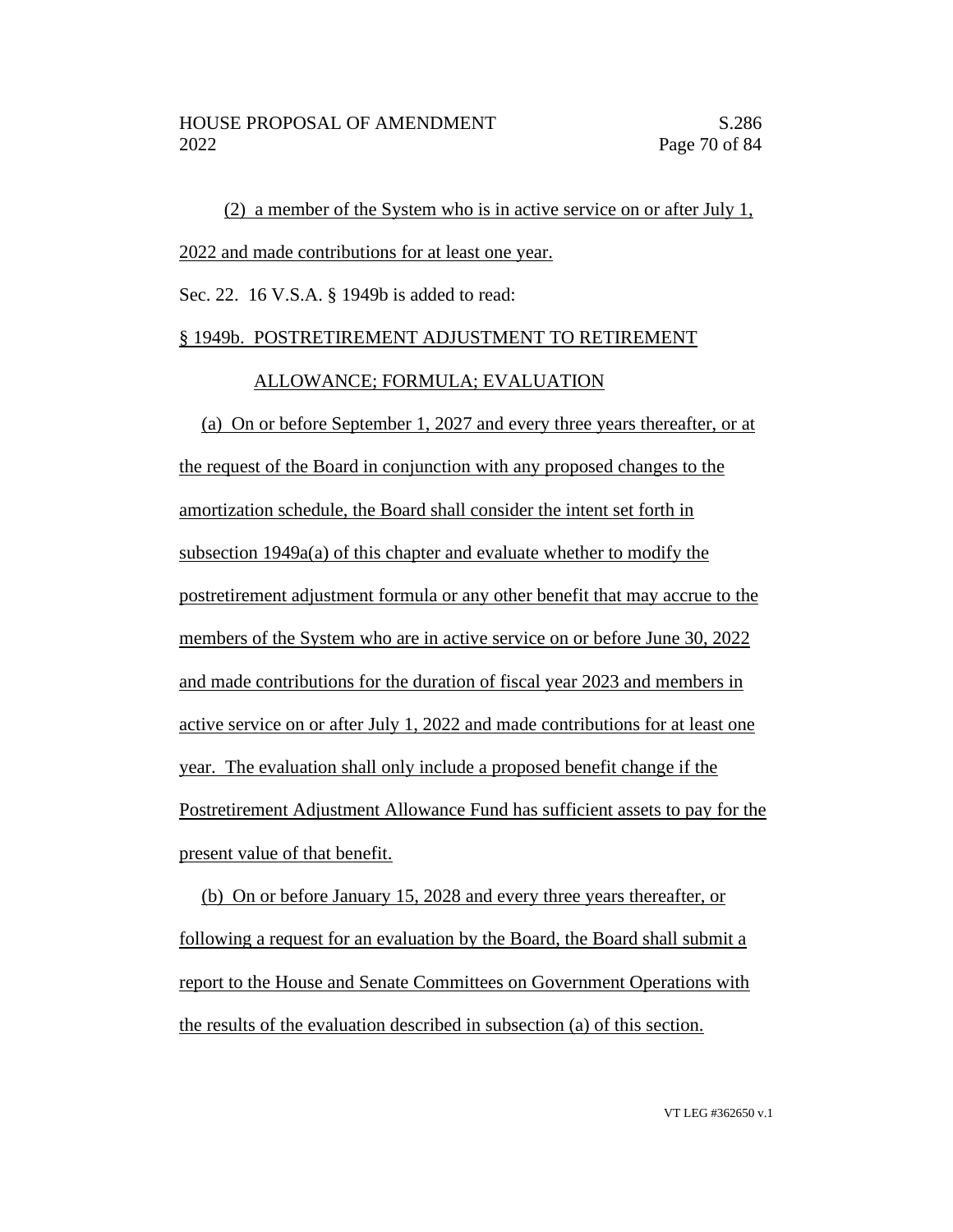#### Sec. 23. 16 V.S.A. § 1949 is amended to read:

#### § 1949. POSTRETIREMENT ADJUSTMENTS TO RETIREMENT

#### ALLOWANCES

(a) For all Group A members, as of June 30 in each year, beginning June 30, 1972, the Board shall determine any increase or decrease, to the nearest one-tenth of one percent, in the ratio of the average of the Consumer Price Index for the month ending on that date to the average of the Index for the month ending on June 30, 1971, or the month ending on June 30 of the most recent year thereafter. In the event of an increase, and provided that the net increase following the application of any offset as provided in this subsection equals or exceeds one percent, the retirement allowance of each beneficiary in receipt of an allowance for at least one year on the next following December 31 shall be increased by an equal percentage. Such increase shall begin on the January 1 immediately following that December 31. An equivalent percentage increase shall also be made in the retirement allowance payable to a beneficiary in receipt of an allowance under an optional election, provided the member on whose account the allowance is payable and such other person shall have received a total of at least 12 monthly payments by such December 31. In the event of a decrease of the Consumer Price Index as of June 30 for the preceding year, the retirement allowance of a beneficiary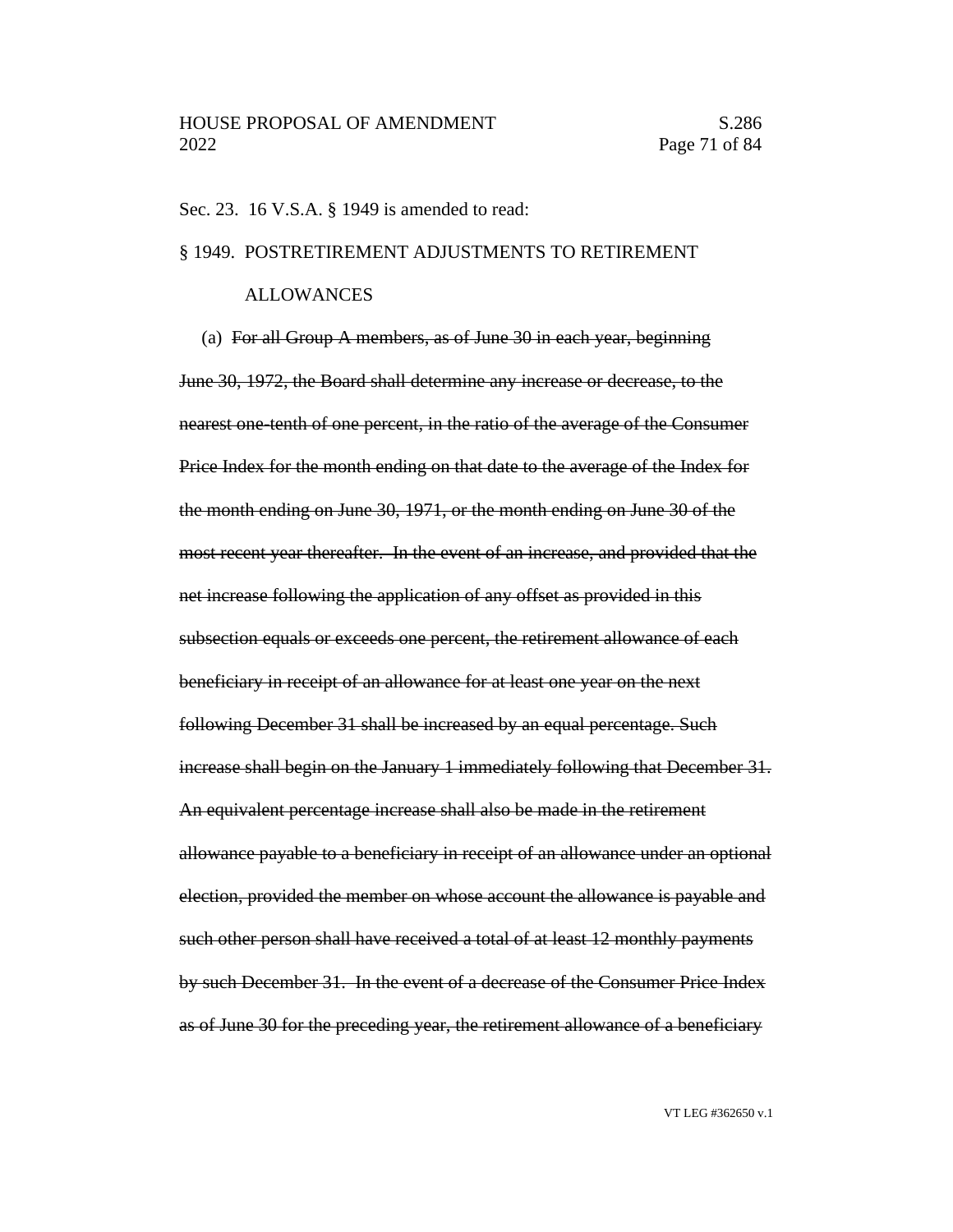shall not be subject to any adjustment on the next following January 1; provided, however, that:

(1) such decrease shall be applied as an offset against the first subsequent year's increase of the Consumer Price Index when such increase equals or exceeds one percent, up to the full amount of such increase; and

(2) to the extent that such decrease is greater than such subsequent year's increase, such decrease shall be offset in the same manner against two or more years of such increases, for up to but not exceeding five subsequent years of such increases, until fully offset. Postretirement Adjustments to Retirement allowance. On January 1 of each year, the retirement allowance of each beneficiary of the System who is in receipt of a retirement allowance for at least a one-year period as of December 31 in the previous year, and who meets the eligibility criteria set forth in this section, shall be adjusted by the amount described in subsection (b) of this section. In no event shall a beneficiary receive a negative adjustment to the beneficiary's retirement allowance.

(b) For Group C members, as of June 30 in each year, commencing June 30, 1981, a determination shall be made of any increase or decrease, to the nearest one-tenth of a percent of the Consumer Price Index for the preceding fiscal year. In the event of an increase, and provided that there exists a net increase following the application of any offset as provided in this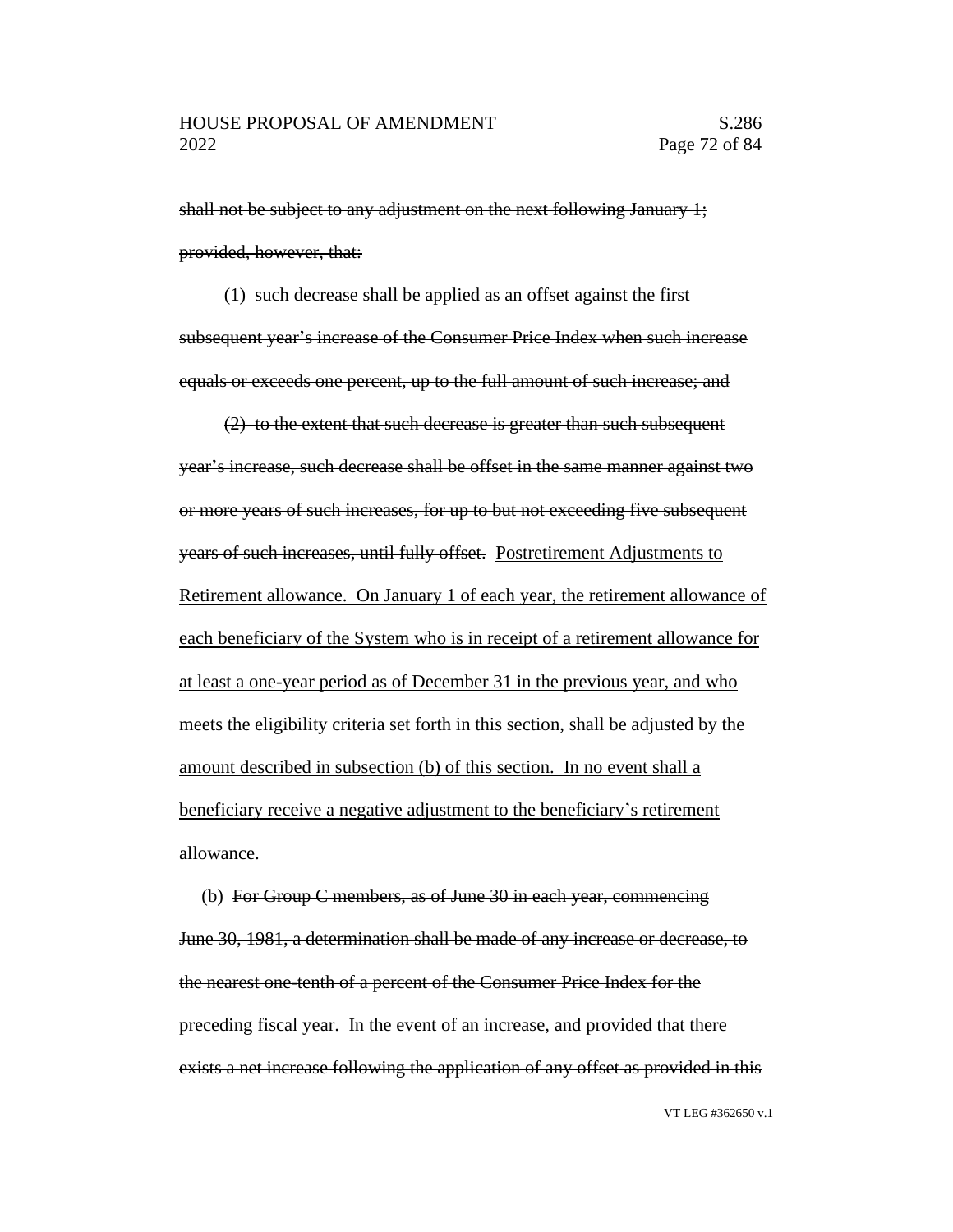subsection, the retirement allowance of each beneficiary in receipt of an allowance for at least one year on the next following December 31 shall be increased by an amount equal to one-half of the net percentage increase. The increase shall commence on the January 1 immediately following that December 31. The increase shall apply to Group C members having attained 57 years of age or completed at least 25 years of creditable service as of June 30, 2010, and receiving an early retirement allowance only in the year following attainment of age 62, and shall apply to Group C members not having attained 57 years of age or having completed at least 25 years of creditable service as of June 30, 2010, and receiving an early retirement allowance only in the year following the member's attainment of 65 years of age, provided the member has received benefits for at least 12 months as of December 31 of the year preceding any January adjustment. In the event of a decrease of the Consumer Price Index as of June 30 for the preceding year, the retirement allowance of a beneficiary shall not be subject to any adjustment on the next following January 1; provided, however, that:

(1) such decrease shall be applied as an offset against the first subsequent year's increase of the Consumer Price Index, up to the full amount of such increase; and

(2) to the extent that such decrease is greater than such subsequent year's increase, such decrease shall be offset in the same manner against two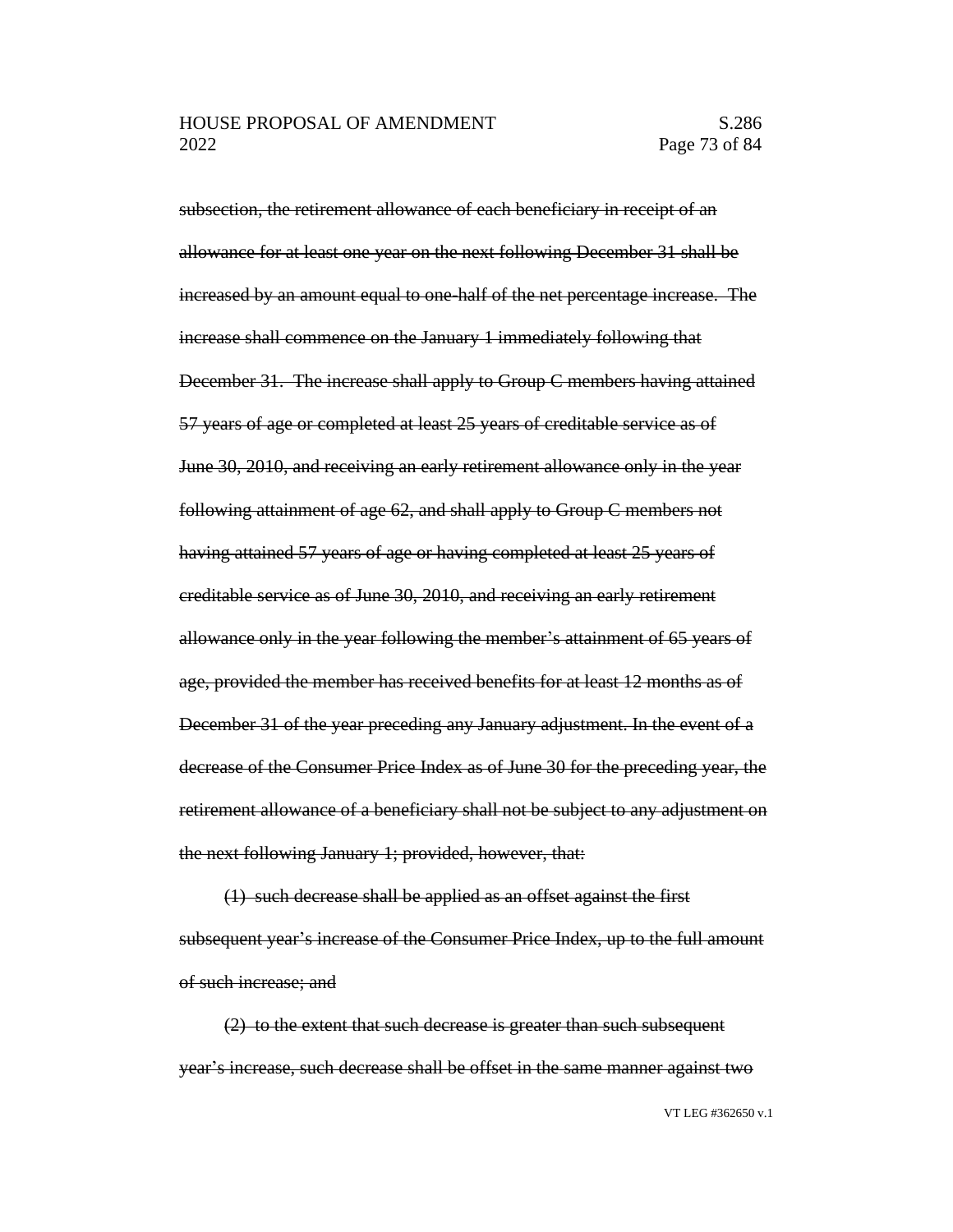or more years of such increases, for up to but not exceeding five subsequent years of such increases, until fully offset. Calculation of Net Percentage Increase. Each year, a determination shall be made of any increase or decrease, to the nearest one-tenth of a percent, in the Consumer Price Index for the month ending on June 30 of that year to the average of the Consumer Price Index for the month ending on June 30 of the previous year.

(1) Consumer Price Index; maximum and minimum amounts. Any increase or decrease in the Consumer Price Index shall be subject to adjustment so as to remain within the following maximum and minimum amounts:

(A) For Group A members and Group C members who are eligible for normal retirement or unreduced early retirement on or before June 30, 2022, the maximum amount of any increase or decrease utilized to determine the net percentage increase shall be five percent.

(B) For Group C members who are eligible for retirement and leave active service on or after July 1, 2022, the maximum amount of any increase or decrease utilized to determine the net percentage increase shall be four percent.

(2) Consumer Price Index; decreases. In the event of a decrease of the Consumer Price Index as of June 30 for the preceding year, there shall be no adjustment to the retirement allowance of a beneficiary for the subsequent year beginning January 1; provided, however, that: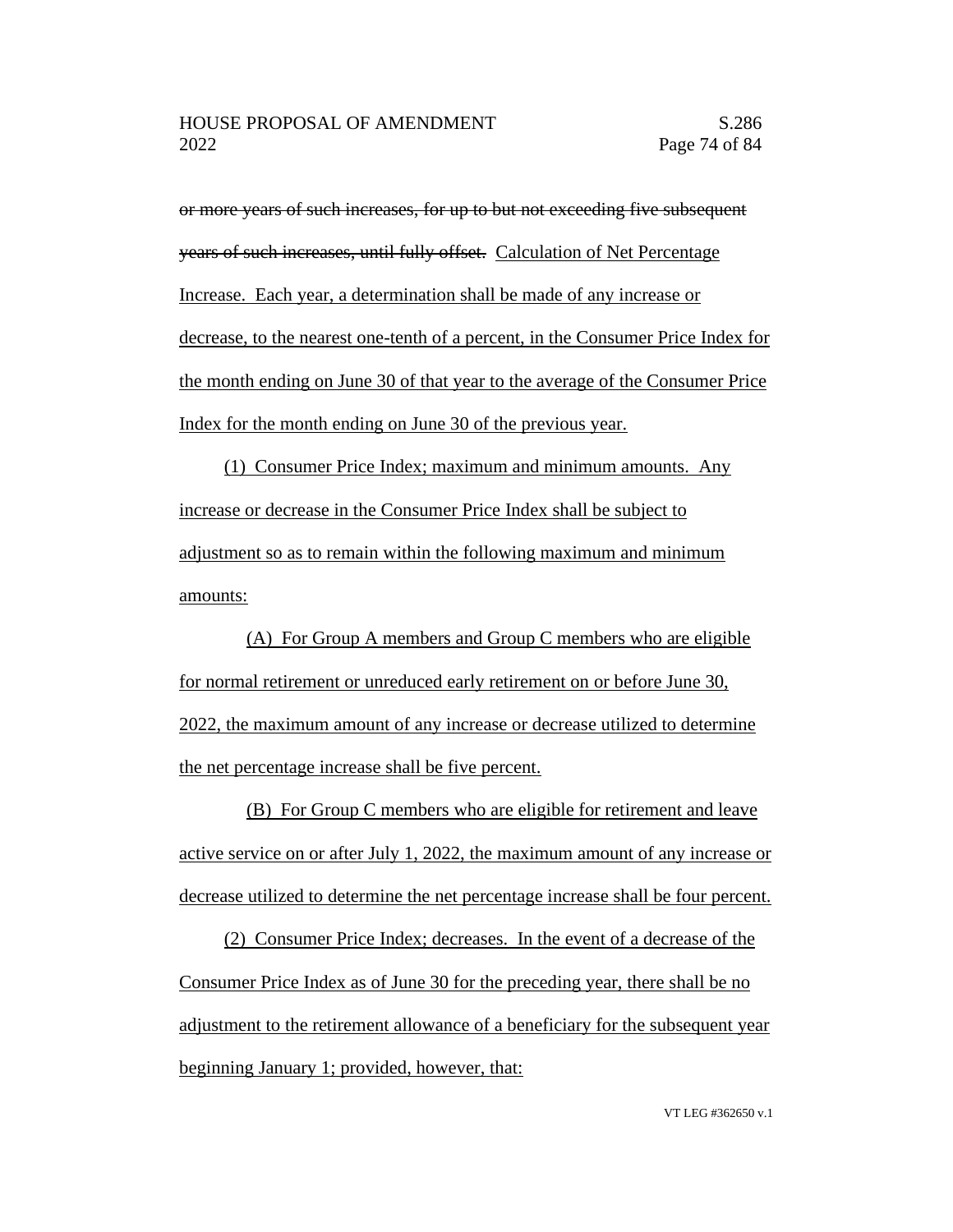(A) such decrease shall be applied as an offset against the first subsequent year's increase of the Consumer Price Index up to the full amount of such increase; and

(B) to the extent that such decrease is greater than such subsequent year's increase, such decrease shall be offset in the same manner against two or more years of such increases, for up to but not exceeding five subsequent years of such increases, until fully offset.

(3) Consumer Price Index; increases. Subject to the maximum and minimum amounts set forth in subdivision (1) of this subsection, in the event of an increase in the Consumer Price Index, and provided there remains an increase following the application of any offset as in subdivision (2) of this subsection, that amount shall be identified as the net percentage increase and used to determine the members' postretirement adjustment as set forth in subsection (d) of this section.

(c) For purposes of subsection (a) of this section, the maximum amount of any increase or decrease utilized to determine the net percentage increase shall be five percent. For purposes of subsection (b) of this section, the maximum amount of any increase or decrease utilized to determine the net percentage increase shall be five percent, and any increase or decrease less than one percent shall be assigned a value of one percent. Eligibility for postretirement

VT LEG #362650 v.1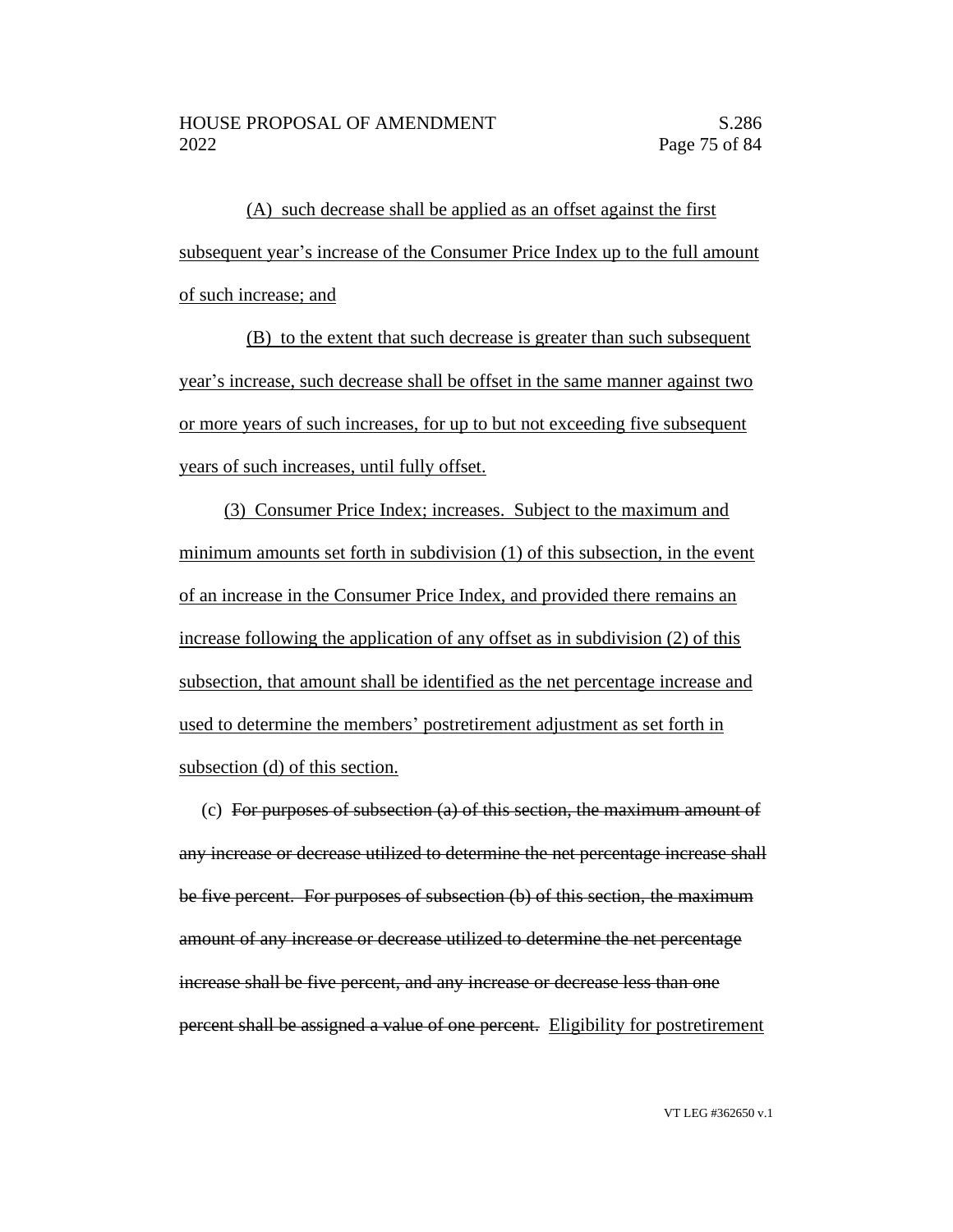adjustment. In order for a beneficiary to receive a postretirement adjustment allowance, the beneficiary must meet the following eligibility requirements:

(1) for any Group A or Group C member eligible for retirement on or before June 30, 2022, the member must be in receipt of a retirement allowance for at least 12 months prior to the January 1 effective date of any

postretirement adjustment; and

(2) for any Group C member who is eligible for retirement and leaves active service on or after July 1, 2022, the member must be in receipt of a retirement allowance for at least 24 months prior to the January 1 effective date of any postretirement adjustment.

(d) As used in this section, "Consumer Price Index" shall mean the Northeast Region Consumer Price Index for all urban consumers, designated as "CPI-U," in the northeast region, as published by the U.S. Department of Labor, Bureau of Labor Statistics.

\* \* \* Other Postemployment Benefits \* \* \*

Sec. 24. 16 V.S.A. § 1944b is amended to read:

## § 1944b. RETIRED TEACHERS' HEALTH AND MEDICAL BENEFITS FUND

(a) There is established the Retired Teachers' Health and Medical Benefits Fund (Benefits Fund) to pay retired teacher health and medical retiree postemployment benefits, including prescription drug benefits, when due in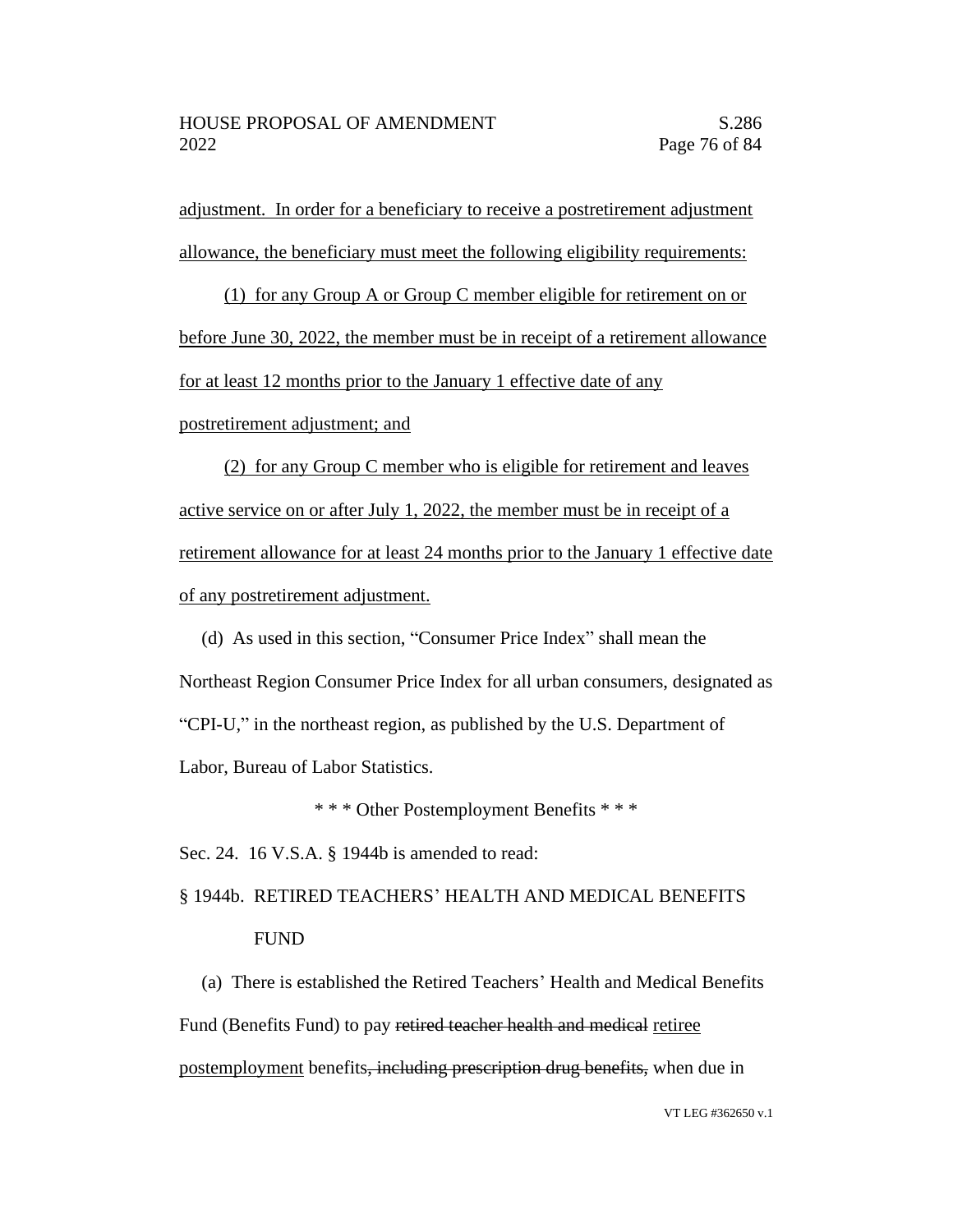accordance with the terms established by the Board of Trustees of the State Teachers' Retirement System of Vermont pursuant to subsection 1942(p) and section 1944e of this title. The Benefits Fund is intended to comply with and be a tax exempt governmental trust under Section 115 of the Internal Revenue Code of 1986, as amended. The Benefits Fund shall be administered by the Treasurer.

(b) The Benefits Fund shall consist of:

(1) all monies remitted to the State on behalf of the members of the State Teachers' Retirement System of Vermont for prescription drug plans, including manufacturer rebates, as well as monies pursuant to the Employer Group Waiver Plan with Wrap pursuant to the Medicare Prescription Drug Improvement and Modernization Act of 2003;

(2) any monies appropriated by the General Assembly for the purpose of paying the health and medical postemployment benefits for retired members and their dependents provided by subsection 1942(p) and section 1944e of this title;

- (3) any monies pursuant to subsection  $\left(\frac{e}{e}\right)$  (h) of this section; and
- (4) [Repealed.]
- (5) any monies pursuant to section 1944d of this title.
- (c) No employee contributions shall be deposited in the Benefits Fund.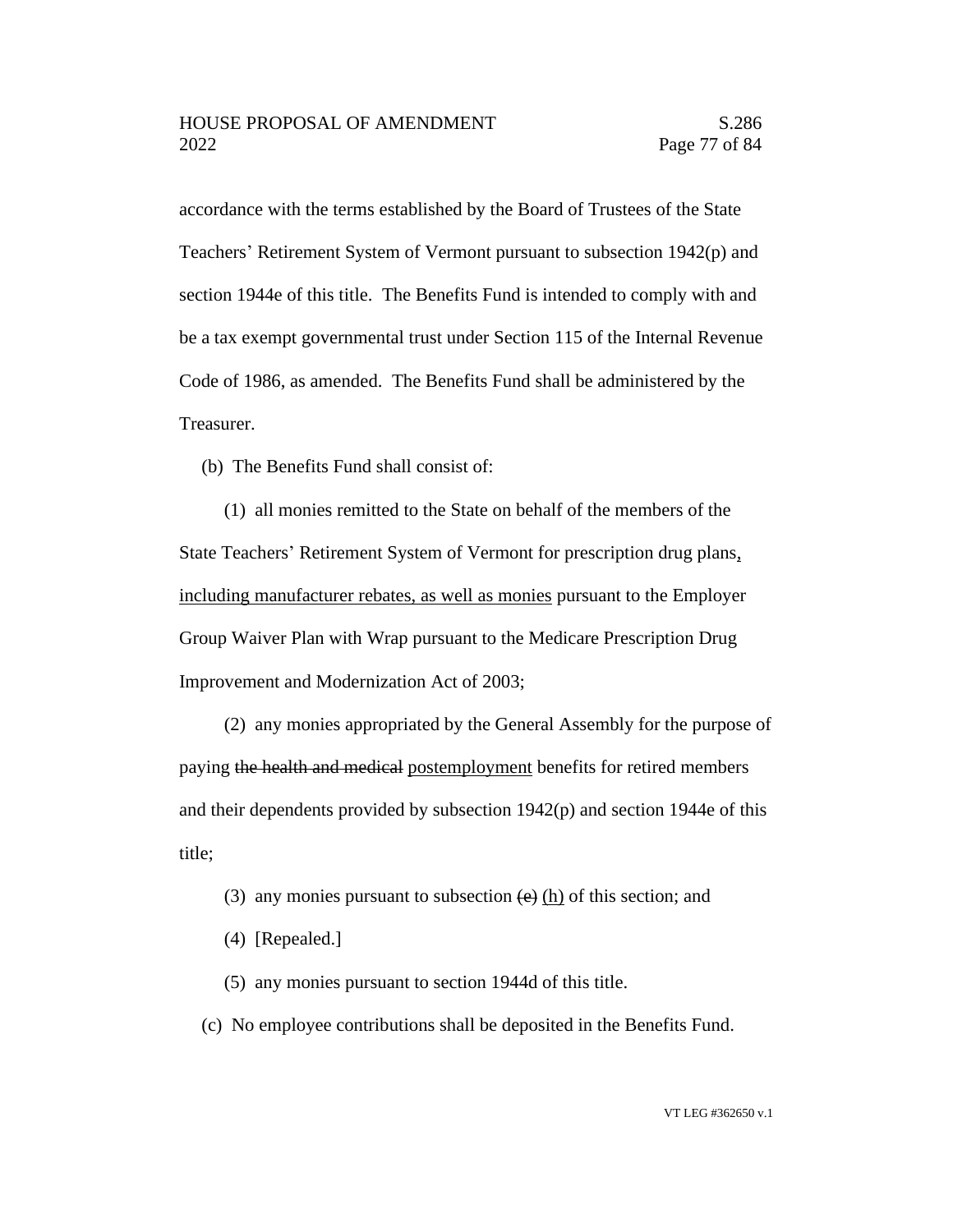(d) The Treasurer may invest monies in the Benefits Fund in accordance with the provisions of 32 V.S.A. § 434 or, in the alternative, may enter into an agreement with the Vermont Pension Investment Committee Commission to invest such monies in accordance with the standards of care established by the prudent investor rule under 14A V.S.A. § 902, in a manner similar to the Committee's Commission's investment of retirement system monies. Interest earned shall remain in the Benefits Fund, and all balances remaining at the end of a fiscal year shall be carried over to the following year. The Treasurer's annual financial report to the Governor and the General Assembly shall contain an accounting of receipts, disbursements, and earnings of the Benefits Fund.

(e) [Repealed.]

(f) Contributions to the Benefits Fund shall be irrevocable and it shall be impossible at any time prior to the satisfaction of all liabilities, with respect to employees and their beneficiaries, for any part of the corpus or income of the Benefits Fund to be used for, or diverted to, purposes other than the payment of retiree postemployment benefits to members and their beneficiaries and reasonable expenses of administering the Benefits Fund and related benefit plans.

- (g) [Repealed.]
- (h) State contribution.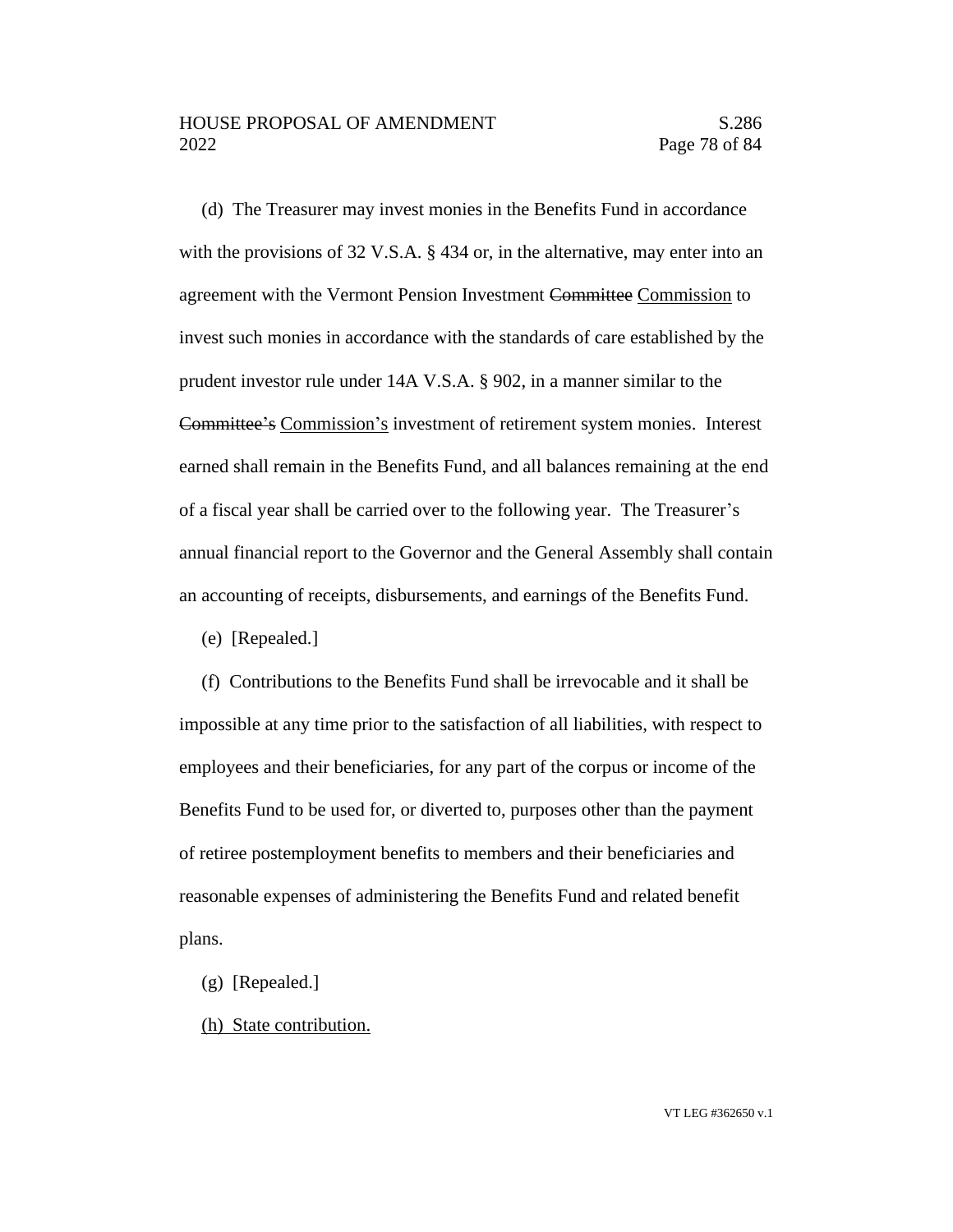(1) Beginning on July 1, 2022, and annually thereafter, the State shall make annual contributions to the Benefits Fund known as the "normal contribution" and the "accrued liability contribution," each of which shall be fixed on the basis of the liabilities of the System as shown by the most recent actuarial valuation and made by separate appropriation in the annual budget enacted by the General Assembly:

(A) The "normal contribution" shall be the amount that, if contributed over each member's prospective period of service, will be sufficient to provide for the payment of all future retiree postemployment benefits after subtracting the unfunded actuarial liability and the total assets of the Benefits Fund. The "normal cost" shall be identified using the actuarial cost method known as "projected unit credit" and applying a rate of return equal to the most recently adopted actuarial rate of return pursuant to 3 V.S.A. § 523.

(B) The "accrued liability contribution" shall be the annual payment set forth in the most recent actuarial valuation that is necessary to liquidate the unfunded accrued liability over a closed period of 26 years and determined based on the funding schedule set forth in this section.

(i) It is the policy of the State of Vermont to liquidate fully the unfunded accrued liability for the payment of retiree postemployment benefits.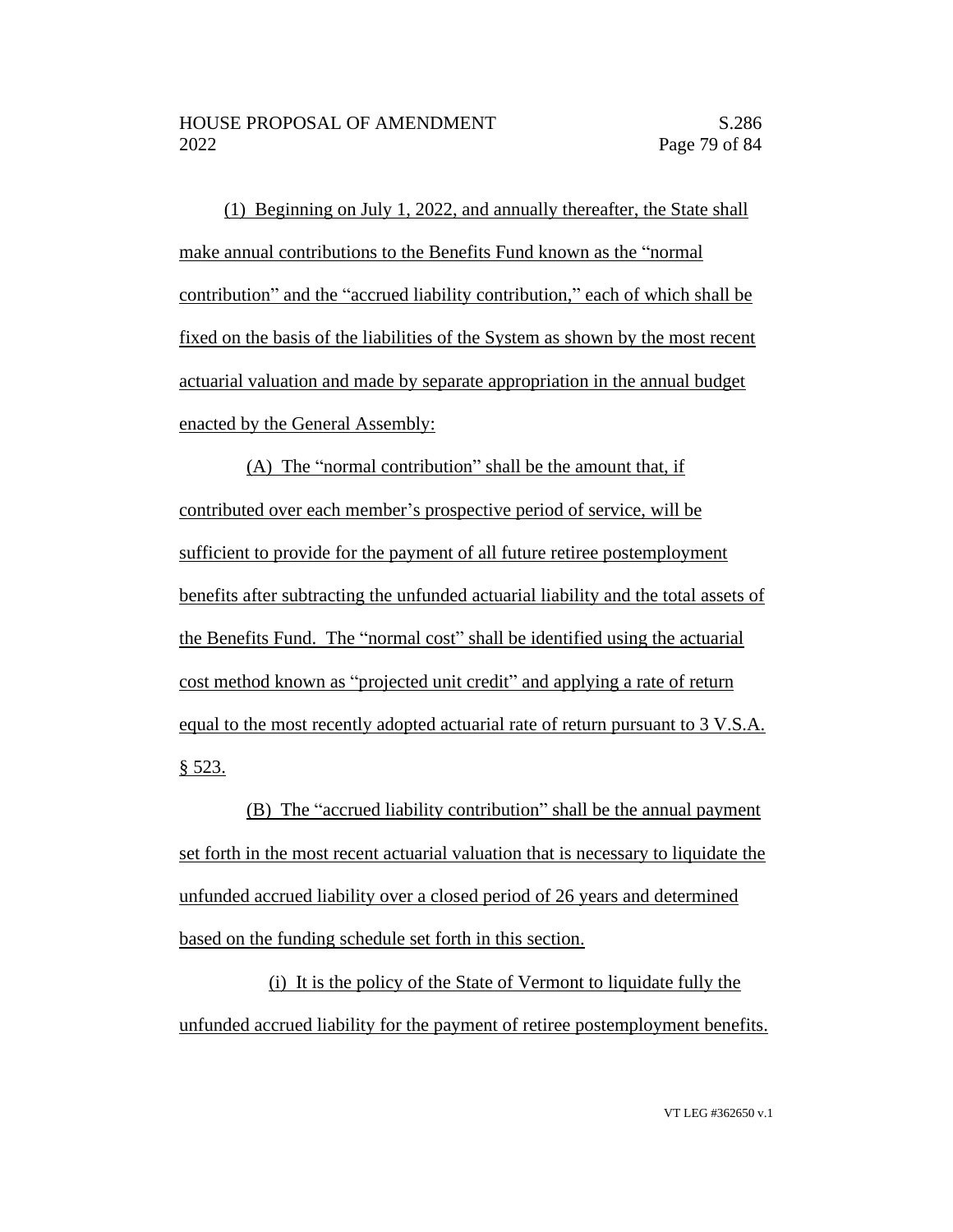(ii) Beginning on July 1, 2022, until the unfunded accrued liability is liquidated, the accrued liability contribution shall be the annual payment required to liquidate the unfunded accrued liability over a closed period of 26 years ending on June 30, 2048, provided that the amount of each annual basic accrued liability contribution shall be determined by amortization of the unfunded liability over the remainder of the closed 26-year period in installments.

(2) Any variation in the contribution of normal or accrued liability contributions from those recommended by the actuary and any actuarial gains and losses shall be added or subtracted to the unfunded accrued liability and amortized over the remainder of the closed 26-year period.

(3) The Board shall review annually the amount of State contributions recommended by the actuary of the Retirement System. Based on this review, the Board shall determine the amount of State contribution necessary for the next fiscal year to achieve and preserve the financial integrity of the funds. On or before December 15 of each year, the Board shall inform the Governor and the House and Senate Committees on Government Operations and on Appropriations in writing about the amount needed. The provisions of 2 V.S.A. § 20(d) (expiration of required reports) shall not apply to the report to be made under this subsection.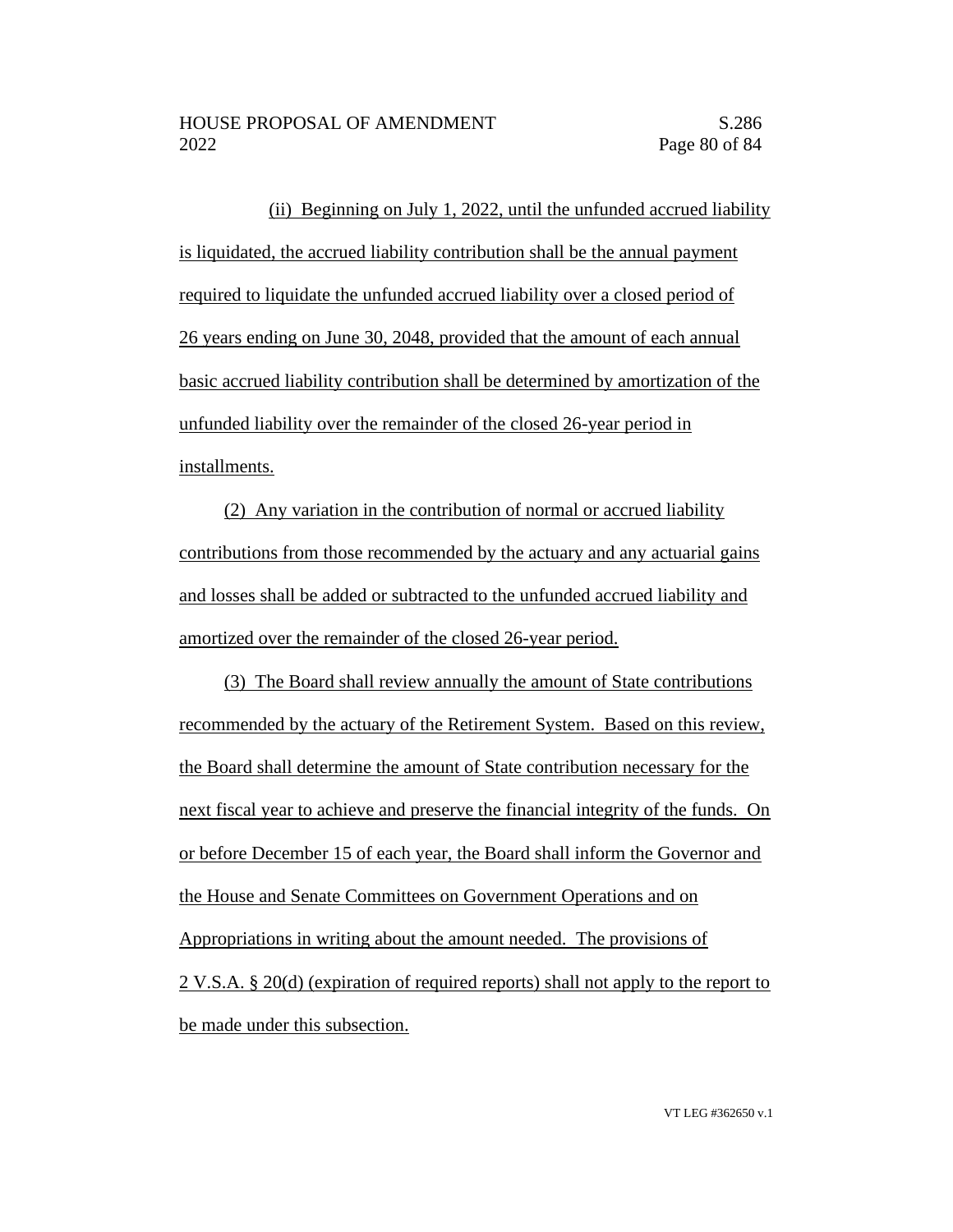Sec. 25. 16 V.S.A. § 4025 is amended to read:

§ 4025. EDUCATION FUND

\* \* \*

(b) Monies in the Education Fund shall be used for the following:

\* \* \*

(4) To make payments to the Vermont Teachers' Retirement Fund and the Retired Teachers' Health and Medical Benefits Fund for the normal contribution contributions in accordance with subsection subsections 1944(c) of this title and 1994b(h) of this title.

\* \* \*

## Sec. 26. VERMONT TEACHERS' RETIREMENT SYSTEM; REPEAL OF PRIOR SUNSET AND REPORTING PROVISIONS

2018 (Sp. Sess.) Acts and Resolves No.11, Secs. E.515.3 and E.515.4 are hereby repealed.

\* \* \* Vermont Municipal Employees' Retirement System \* \* \*

Sec. 27. 24 V.S.A. § 5062 is amended to read:

§ 5062. RETIREMENT BOARD; MEDICAL BOARD; ACTUARY; RATES OF CONTRIBUTION; SAFEKEEPING OF SECURITIES

\* \* \*

(k) Immediately after the establishment of the Retirement System, the

Retirement Board shall adopt for the Retirement System such mortality and

VT LEG #362650 v.1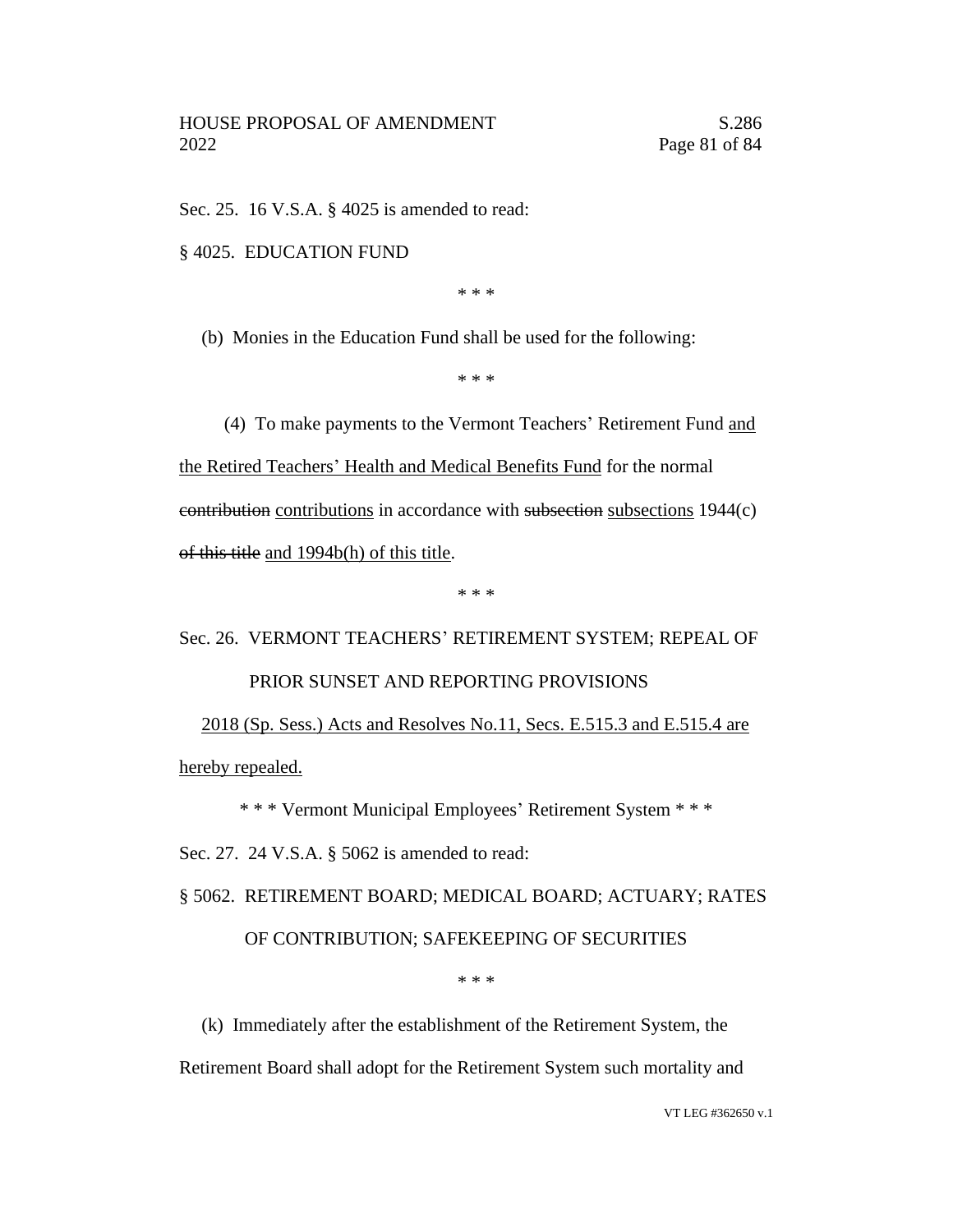service tables as shall be deemed necessary and shall certify the rates of contribution payable under the provisions of this chapter. At least once in each three-year period Beginning July 1, 2023, at least once every three fiscal years following the establishment of the System, the actuary shall make an actuarial investigation into the mortality, service, and compensation experience of the members and beneficiaries of the Retirement System, and taking into account the results of such investigation, the Retirement Board shall adopt for the Retirement System such mortality, service, and other tables as shall be deemed necessary and shall certify the rates of contribution payable under the provisions of this chapter.

\* \* \*

## \* \* \* Funding \* \* \*

Sec. 28. FY 2022; APPROPRIATION; STATE EMPLOYEES' POSTEMPLOYMENT BENEFITS TRUST FUND; RETIRED TEACHERS' HEALTH AND MEDICAL BENEFITS FUND

(a) In FY 2022, of the amount of General Funds reserved in 2021 Acts and Resolves No. 74, Sec. C.101(a) is unreserved as follows:

(1) the sum of \$75,000,000.00 is appropriated to the Vermont State Retirement Fund, established in 3 V.S.A. § 473, to address the unfunded accrued liability in pension benefits; and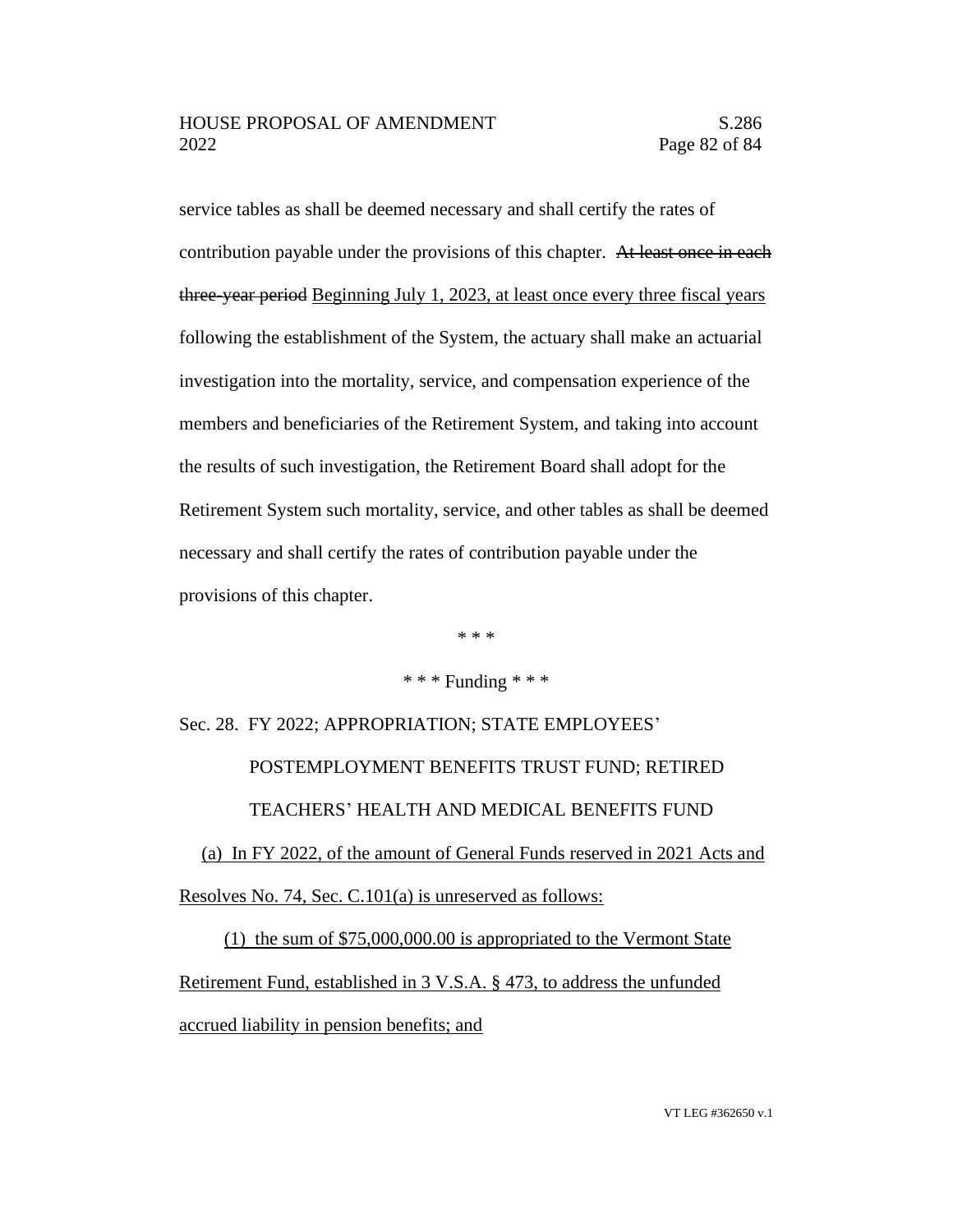(2) the sum of \$75,000,000.00 is appropriated to the Vermont Teachers' Retirement Fund, established in 16 V.S.A. § 1944, to address the unfunded accrued liability in pension benefits.

(b) In FY 2022, the amount of \$50,000,000.00 in General Funds shall be appropriated to the to the Vermont Teachers' Retirement Fund, established in 16 V.S.A. § 1944, to address the unfunded accrued liability in pension benefits.

(c) In FY 2022, of the amount of Education Funds reserved in 2021 Acts and Resolves No. 74, Sec. C.101(a) is unreserved and the sum of \$13,300,000.00 is appropriated to the Retired Teachers' Health and Medical Benefits Fund, established in 16 V.S.A. § 1944b, to support the normal cost of other postemployment benefits as set forth in 16 V.S.A. § 1944f.

(d) The appropriations in subsections (a) and (b) of this section shall not be included for the purposes of calculating the reserve total for fiscal year 2023 pursuant to 32 V.S.A. § 308 (General Fund budget stabilization reserve). Sec. 29. 32 V.S.A. § 308c is amended to read:

## § 308c. GENERAL FUND AND TRANSPORTATION FUND BALANCE RESERVES

(a) There is hereby created within the General Fund a General Fund Balance Reserve, also known as the "Rainy Day Reserve." After satisfying the requirements of section 308 of this title, and after other reserve requirements have been met, any remaining unreserved and undesignated end of fiscal year